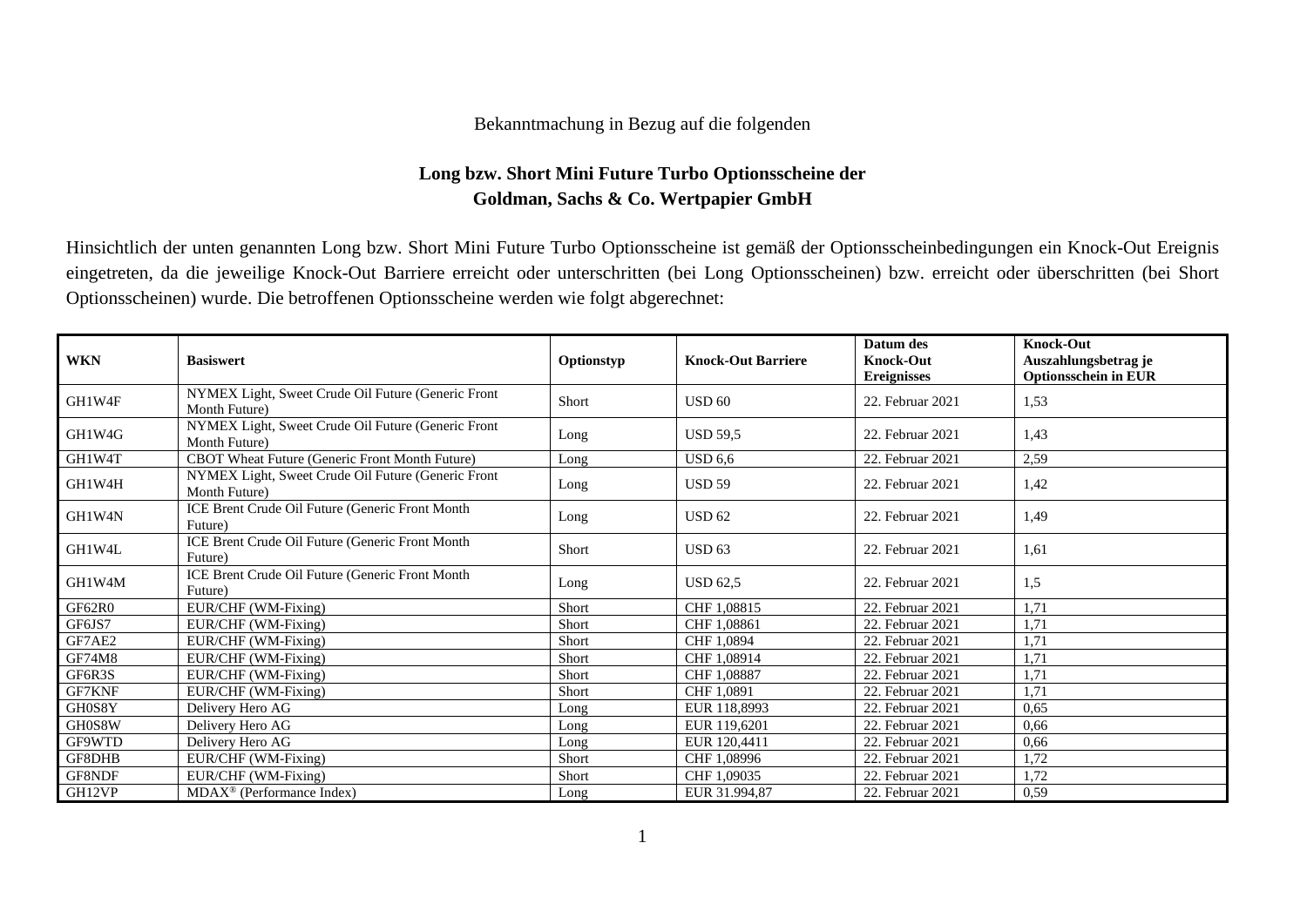|               |                                      |            |                           | Datum des          | <b>Knock-Out</b>            |
|---------------|--------------------------------------|------------|---------------------------|--------------------|-----------------------------|
| <b>WKN</b>    | <b>Basiswert</b>                     | Optionstyp | <b>Knock-Out Barriere</b> | <b>Knock-Out</b>   | Auszahlungsbetrag je        |
|               |                                      |            |                           | <b>Ereignisses</b> | <b>Optionsschein in EUR</b> |
| GH1N4Q        | FTSE 100 Index                       | Long       | GBP 6.580                 | 22. Februar 2021   | 1,53                        |
| GH1U2F        | FTSE 100 Index                       | Long       | GBP 6.600                 | 22. Februar 2021   | 1,54                        |
| GH1U2D        | FTSE 100 Index                       | Long       | GBP 6.600                 | 22. Februar 2021   | 1,46                        |
| GH1N4G        | FTSE 100 Index                       | Long       | GBP 6.590                 | 22. Februar 2021   | 1,57                        |
| GH1Q63        | Fresenius Medical Care AG & Co. KGaA | Long       | <b>EUR 58,67</b>          | 22. Februar 2021   | 0,11                        |
| <b>GH0SEF</b> | <b>Bechtle AG</b>                    | Long       | EUR 163,601               | 22. Februar 2021   | 0,45                        |
| <b>GH1ASF</b> | Cancom SE                            | Long       | EUR 53,49                 | 22. Februar 2021   | 0.2                         |
| <b>GH1EYA</b> | Koninklijke Ahold Delhaize N.V.      | Long       | EUR 22,18                 | 22. Februar 2021   | 0,04                        |
| GH1Q7A        | Fresenius SE & Co KGaA               | Long       | <b>EUR 35,52</b>          | 22. Februar 2021   | 0,1                         |
| GH17XK        | Symrise AG                           | Long       | EUR 99,97                 | 22. Februar 2021   | 0,19                        |
| <b>GH0S94</b> | Delivery Hero AG                     | Long       | EUR 118,0936              | 22. Februar 2021   | 0,65                        |
| GH10E1        | Continental AG                       | Long       | EUR 116,52                | 22. Februar 2021   | 0,32                        |
| GH1Q68        | Fresenius Medical Care AG & Co. KGaA | Long       | <b>EUR 58,35</b>          | 22. Februar 2021   | 0,11                        |
| <b>GH1ASR</b> | Cancom SE                            | Long       | EUR 53,81                 | 22. Februar 2021   | 0,2                         |
| <b>GH1Q08</b> | Ubisoft Entertainment S.A.           | Long       | <b>EUR 72,4</b>           | 22. Februar 2021   | 0,41                        |
| GF85SZ        | <b>Bechtle AG</b>                    | Long       | EUR 161,624               | 22. Februar 2021   | 0,44                        |
| GF5UM1        | Vonovia SE                           | Long       | EUR 53,134                | 22. Februar 2021   | 0,1                         |
| GH1Q65        | Fresenius Medical Care AG & Co. KGaA | Long       | <b>EUR 58,98</b>          | 22. Februar 2021   | 0,11                        |
| <b>GH186U</b> | Bechtle AG                           | Long       | EUR 162,69                | 22. Februar 2021   | 0,45                        |
| GC7W6H        | Vonovia SE                           | Long       | EUR 52,8703               | 22. Februar 2021   | 0,1                         |
| GF85R2        | Bechtle AG                           | Long       | EUR 165,052               | 22. Februar 2021   | 0,45                        |
| GH1875        | <b>Bechtle AG</b>                    | Long       | EUR 160.91                | 22. Februar 2021   | 0,45                        |
| GH1U5D        | <b>Beiersdorf AG</b>                 | Long       | EUR 84,81                 | 22. Februar 2021   | 0,16                        |
| GF47CA        | Nestlé S.A.                          | Long       | CHF 97,2948               | 22. Februar 2021   | 0,17                        |
| GF5J33        | Nestlé S.A.                          | Long       | CHF 96,9537               | 22. Februar 2021   | 0,17                        |
| GH1DK4        | Evotec AG                            | Long       | EUR 33,78                 | 22. Februar 2021   | 0,16                        |
| GH1U6Y        | Ceconomy AG                          | Long       | <b>EUR 5,1</b>            | 22. Februar 2021   | 0,24                        |
| <b>GH1UBD</b> | Heineken N.V.                        | Long       | EUR 85,53                 | 22. Februar 2021   | 0,17                        |
| GH1N8X        | Hugo Boss AG                         | Long       | EUR 28,61                 | 22. Februar 2021   | 0,08                        |
| GF7UP7        | Nestlé S.A.                          | Long       | CHF 97,5798               | 22. Februar 2021   | 0,17                        |
| GH0D1P        | ABN AMRO Bank N.V.                   | Short      | EUR 9,3322                | 22. Februar 2021   | 0,27                        |
| GH1Q8V        | EssilorLuxottica SA                  | Long       | EUR 135,84                | 22. Februar 2021   | 0,26                        |
| GH1UD5        | Halma plc                            | Long       | GBP 24,44                 | 22. Februar 2021   | 0,05                        |
| GH1N9K        | Bouygues S.A.                        | Long       | EUR 33,17                 | 22. Februar 2021   | 0,06                        |
| GH1U6D        | Bayerische Motoren Werke AG (BMW)    | Long       | EUR 70,61                 | 22. Februar 2021   | 0,14                        |
| GH1F35        | Evotec AG                            | Long       | EUR 33,96                 | 22. Februar 2021   | 0,16                        |
| GH1N8Y        | Hugo Boss AG                         | Long       | <b>EUR 28,46</b>          | 22. Februar 2021   | 0,08                        |
| GF8TCW        | Nestlé S.A.                          | Long       | CHF 97,8343               | 22. Februar 2021   | 0,17                        |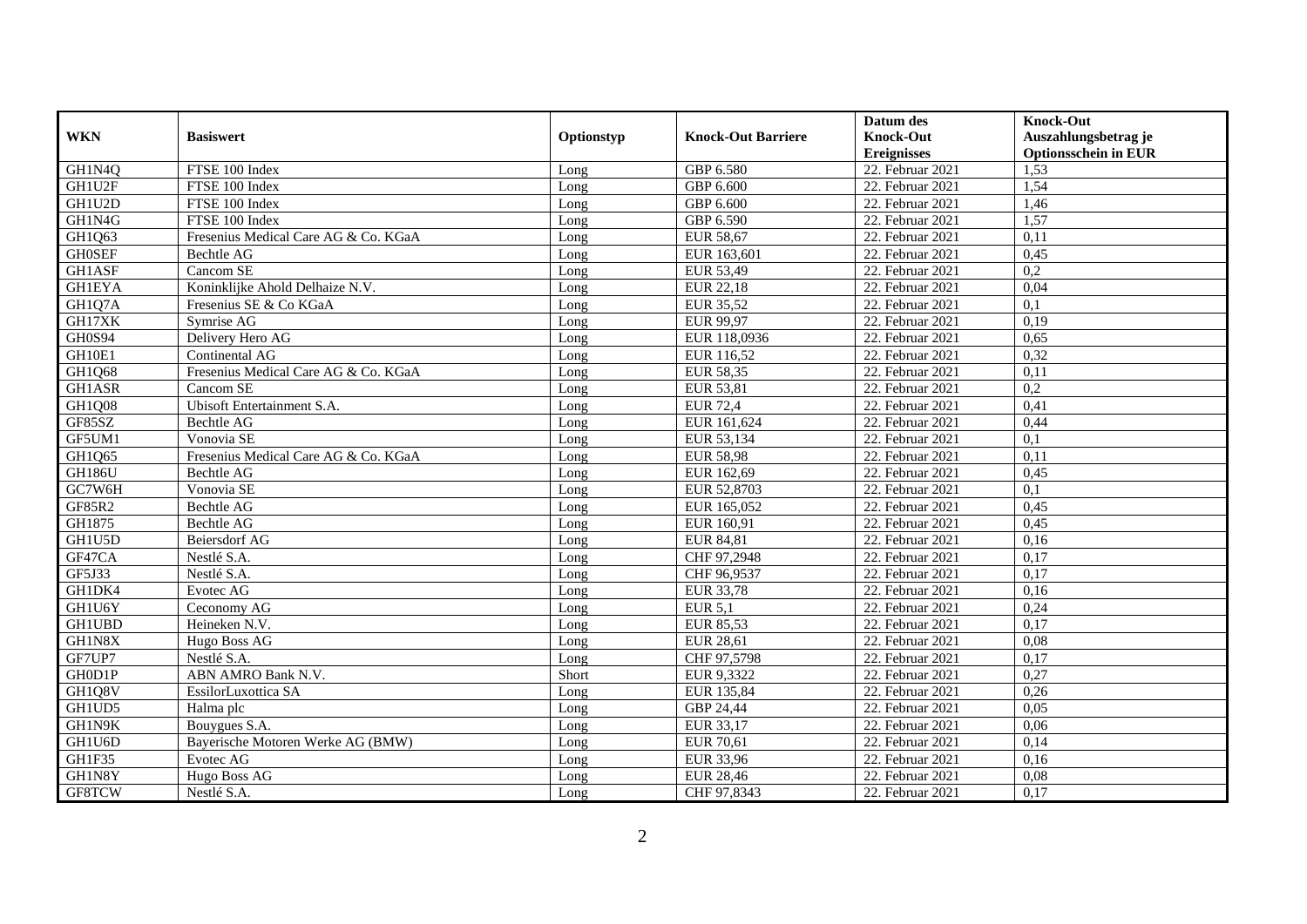|               |                                              |            |                           | Datum des          | <b>Knock-Out</b>            |
|---------------|----------------------------------------------|------------|---------------------------|--------------------|-----------------------------|
| <b>WKN</b>    | <b>Basiswert</b>                             | Optionstyp | <b>Knock-Out Barriere</b> | <b>Knock-Out</b>   | Auszahlungsbetrag je        |
|               |                                              |            |                           | <b>Ereignisses</b> | <b>Optionsschein in EUR</b> |
| <b>GH0XVS</b> | Bouygues S.A.                                | Long       | EUR 32,93                 | 22. Februar 2021   | 0,06                        |
| GH1F3Q        | Evotec AG                                    | Long       | EUR 34,14                 | 22. Februar 2021   | 0,16                        |
| <b>GF7E78</b> | Vonovia SE                                   | Long       | EUR 53,5114               | 22. Februar 2021   | 0,1                         |
| GH1Q4X        | Hugo Boss AG                                 | Long       | <b>EUR 28,26</b>          | 22. Februar 2021   | 0,08                        |
| GH1Q7Y        | Halma plc                                    | Long       | GBP 24,26                 | 22. Februar 2021   | 0,05                        |
| GH12WV        | MDAX <sup>®</sup> (Performance Index)        | Long       | EUR 31.961,91             | 22. Februar 2021   | 0,59                        |
| GH1N3B        | $AEX-Index^{\circledR}$                      | Long       | EUR 670,208               | 22. Februar 2021   | 0,13                        |
| GF8XK4        | <b>E.ON SE</b>                               | Long       | EUR 8,6177                | 22. Februar 2021   | 0,16                        |
| GH1DGB        | Deutsche Bank AG                             | Short      | <b>EUR 9,69</b>           | 22. Februar 2021   | 0,4                         |
| GH1U8G        | Deutsche Bank AG                             | Short      | <b>EUR 9,63</b>           | 22. Februar 2021   | 0,41                        |
| <b>GH1ASE</b> | Cancom SE                                    | Long       | EUR 53,17                 | 22. Februar 2021   | $\overline{0,2}$            |
| <b>GH1N30</b> | $AEX-Index^{\circledR}$                      | Long       | EUR 668,821               | 22. Februar 2021   | 0,13                        |
| GF8V2S        | Delivery Hero AG                             | Long       | EUR 116,7192              | 22. Februar 2021   | 0,64                        |
| <b>GH109S</b> | $MDAX^{\circledR}$ (Performance Index)       | Long       | EUR 31.919.24             | 22. Februar 2021   | 0,59                        |
| GH1U8F        | Deutsche Börse AG                            | Long       | EUR 135,62                | 22. Februar 2021   | 0,26                        |
| GH1N2Z        | $AEX-Index^{\circledR}$                      | Long       | EUR 669,514               | 22. Februar 2021   | 0,13                        |
| GH1QDF        | Lanxess AG                                   | Long       | EUR 61,91                 | $22.$ Februar 2021 | 0,18                        |
| GH1N3W        | FTSE 100 Index                               | Long       | GBP 6.560                 | 22. Februar 2021   | 1,53                        |
| <b>GH1AHY</b> | $DAX^{\circledR}$ (Performance Index)        | Long       | EUR 13.824,78             | 22. Februar 2021   | 1,26                        |
| GH1N31        | $AEX-Index^{\circledR}$                      | Long       | EUR 667,433               | 22. Februar 2021   | 0,13                        |
| GH1N4W        | EURO STOXX 50 <sup>®</sup> Index (Price EUR) | Long       | EUR 3.669,81              | 22. Februar 2021   | 0,71                        |
| GH1N4L        | FTSE 100 Index                               | Long       | GBP 6.570                 | 22. Februar 2021   | 1,57                        |
| GH109T        | MDAX <sup>®</sup> (Performance Index)        | Long       | EUR 31.886,6              | 22. Februar 2021   | 0,59                        |
| GH1N32        | $AEX-Index^{\circledR}$                      | Long       | EUR 668,127               | 22. Februar 2021   | 0,13                        |
| GH1AJ1        | $\text{DAX}^{\circledR}$ (Performance Index) | Long       | EUR 13.810,49             | 22. Februar 2021   | 1,26                        |
| GH1N4K        | FTSE 100 Index                               | Long       | GBP 6.570                 | 22. Februar 2021   | 1,49                        |
| <b>GH109R</b> | MDAX <sup>®</sup> (Performance Index)        | Long       | EUR 31.853,94             | 22. Februar 2021   | 0,59                        |
| GH1N33        | $AEX-Index^{\circledR}$                      | Long       | EUR 666,74                | 22. Februar 2021   | 0,13                        |
| <b>GH1N40</b> | FTSE 100 Index                               | Long       | GBP 6.550                 | 22. Februar 2021   | 1,56                        |
| GH1N41        | FTSE 100 Index                               | Long       | GBP 6.550                 | 22. Februar 2021   | 1,49                        |
| GH1N4S        | CAC 40 <sup>®</sup> Index                    | Long       | EUR 5.716,75              | 22. Februar 2021   | 1,1                         |
| GH1N3V        | CAC 40 <sup>®</sup> Index                    | Long       | EUR 5.710,86              | 22. Februar 2021   | 1.1                         |
| GH1N4X        | CAC 40 <sup>®</sup> Index                    | Long       | <b>EUR 5.705</b>          | 22. Februar 2021   | 1,1                         |
| GH1F5Y        | Halma plc                                    | Long       | GBP 24,09                 | 22. Februar 2021   | 0,05                        |
| GH1QAP        | Industria de Diseno Textil, S.A. (Inditex)   | Long       | EUR 25,6                  | 22. Februar 2021   | 0,05                        |
| GF6JS8        | EUR/CHF (WM-Fixing)                          | Short      | CHF 1,09162               | 22. Februar 2021   | 1,72                        |
| GF61BV        | <b>E.ON SE</b>                               | Long       | EUR 8,5889                | 22. Februar 2021   | 0,15                        |
| GH1Q8T        | EssilorLuxottica SA                          | Long       | EUR 135,07                | 22. Februar 2021   | 0,26                        |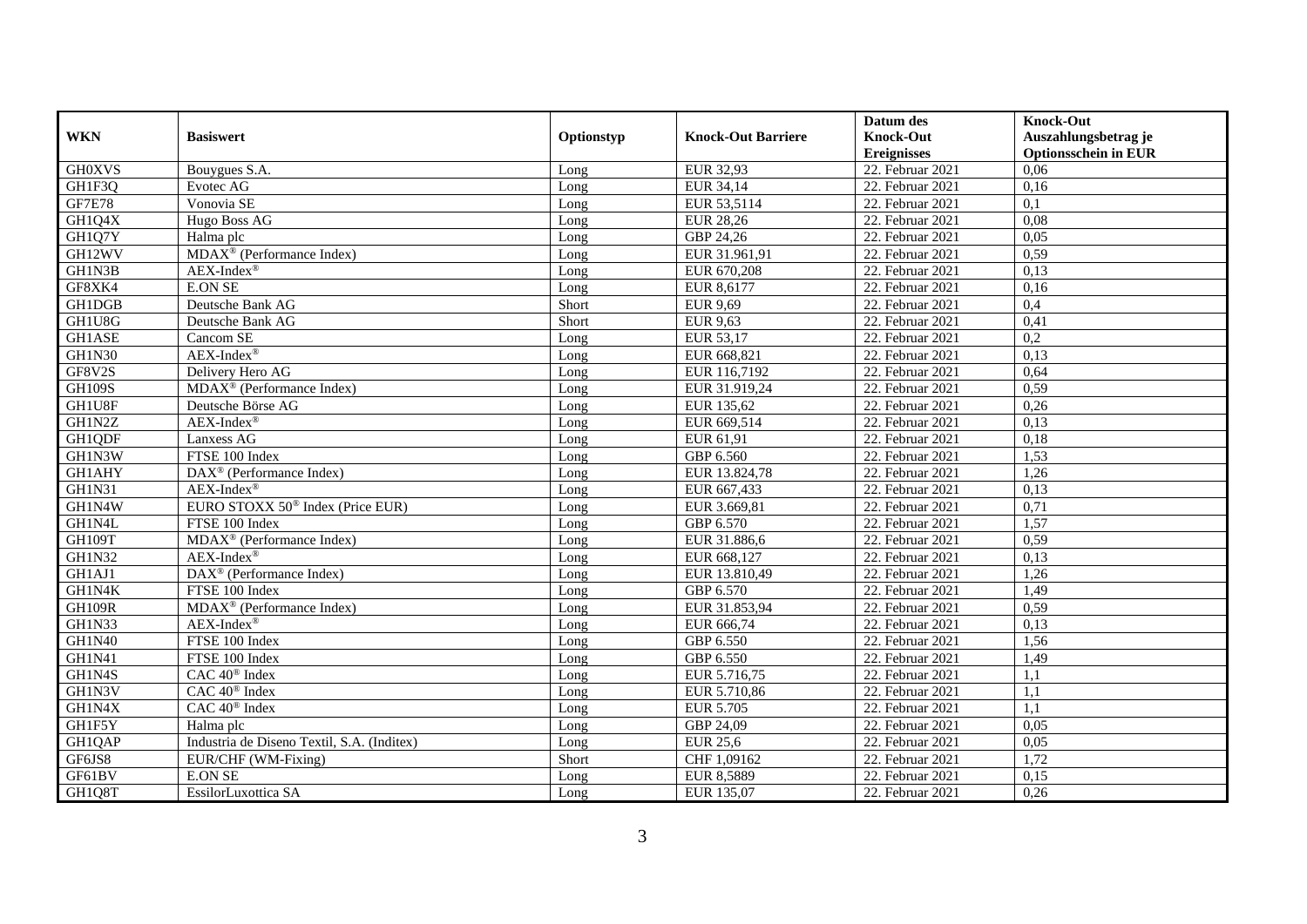|               |                                                                     |            |                           | Datum des          | <b>Knock-Out</b>            |
|---------------|---------------------------------------------------------------------|------------|---------------------------|--------------------|-----------------------------|
| <b>WKN</b>    | <b>Basiswert</b>                                                    | Optionstyp | <b>Knock-Out Barriere</b> | <b>Knock-Out</b>   | Auszahlungsbetrag je        |
|               |                                                                     |            |                           | <b>Ereignisses</b> | <b>Optionsschein in EUR</b> |
| <b>GH138J</b> | Fielmann AG                                                         | Long       | EUR 68,03                 | 22. Februar 2021   | 0,12                        |
| GH10D6        | TecDAX <sup>®</sup> (Performance Index)                             | Long       | EUR 3.458,69              | 22. Februar 2021   | 0,64                        |
| <b>GF930L</b> | EUR/CHF (WM-Fixing)                                                 | Short      | CHF 1,09112               | 22. Februar 2021   | 1,72                        |
| GH1AHS        | DAX <sup>®</sup> (Performance Index)                                | Long       | EUR 13.803,39             | 22. Februar 2021   | 1,26                        |
| GC3K0U        | EUR/CHF (WM-Fixing)                                                 | Short      | CHF 1,09165               | 22. Februar 2021   | 1,72                        |
| <b>GH1N1W</b> | HelloFresh SE                                                       | Long       | EUR 68,48                 | 22. Februar 2021   | 0,44                        |
| <b>GH1UBM</b> | HelloFresh SE                                                       | Long       | EUR 69,29                 | 22. Februar 2021   | 0,45                        |
| GH1QDT        | Legrand SA                                                          | Long       | EUR 73,71                 | 22. Februar 2021   | 0,14                        |
| GH0S7V        | Zalando SE                                                          | Long       | EUR 93,9938               | 22. Februar 2021   | 0,34                        |
| GH1Q4J        | Bouygues S.A.                                                       | Long       | EUR 32,76                 | 22. Februar 2021   | 0,06                        |
| GH1U69        | Bayerische Motoren Werke AG (BMW)                                   | Long       | <b>EUR 70,25</b>          | 22. Februar 2021   | 0,14                        |
| GH1Q7B        | Fresenius SE & Co KGaA                                              | Long       | EUR 35,34                 | 22. Februar 2021   | 0,1                         |
| GH1DK5        | Evotec AG                                                           | $L$ ong    | EUR 33,6                  | 22. Februar 2021   | 0,15                        |
| GF6CPW        | MorphoSys AG                                                        | Long       | EUR 86,1529               | 22. Februar 2021   | 0,32                        |
| GH1W4Q        | CBOT Soybeans Future (Generic Front Month Future)                   | Long       | <b>USD 13,8</b>           | 22. Februar 2021   | 7,45                        |
| <b>GH1ANA</b> | <b>LEONI AG</b>                                                     | Long       | EUR 11,82                 | 22. Februar 2021   | 0,08                        |
| GH0S5V        | Zalando SE                                                          | Long       | EUR 92,9953               | 22. Februar 2021   | 0,34                        |
| <b>GH0S99</b> | Zalando SE                                                          | Long       | EUR 93,4945               | $22.$ Februar 2021 | 0,34                        |
| GH1U3Y        | ADYEN N.V.                                                          | Long       | EUR 2.142,33              | 22. Februar 2021   | 1,58                        |
| GH1QBU        | Fraport AG                                                          | Short      | EUR 46,63                 | 22. Februar 2021   | 0,09                        |
| <b>GH0BFN</b> | Aegon N.V.                                                          | Short      | EUR 3,9831                | 22. Februar 2021   | 0,07                        |
| <b>GH1AKU</b> | HeidelbergCement AG                                                 | Short      | EUR 66,04                 | 22. Februar 2021   | 0,13                        |
| GH1U4A        | Aegon N.V.                                                          | Short      | <b>EUR 4,02</b>           | 22. Februar 2021   | 0,09                        |
| <b>GH0S77</b> | Zalando SE                                                          | Long       | EUR 92,4856               | 22. Februar 2021   | 0,34                        |
| GF8T9A        | Iberdrola S.A.                                                      | Long       | EUR 10,3993               | 22. Februar 2021   | 0,19                        |
| GF8E61        | Accor S.A.                                                          | Short      | EUR 32,2884               | 22. Februar 2021   | 0,06                        |
| GH1Q1A        | Ubisoft Entertainment S.A.                                          | Long       | EUR 71,55                 | 22. Februar 2021   | 0,4                         |
| GF8E4Z        | <b>BNP</b> Paribas S.A.                                             | Short      | EUR 48,7297               | 22. Februar 2021   | 0,09                        |
| GH1W4E        | NYMEX Light, Sweet Crude Oil Future (Generic Front<br>Month Future) | Short      | <b>USD 60,5</b>           | 22. Februar 2021   | 1,54                        |
| GH1Q66        | Fresenius Medical Care AG & Co. KGaA                                | Long       | <b>EUR 58,04</b>          | 22. Februar 2021   | 0,11                        |
| GH1AKH        | <b>LEONI AG</b>                                                     | Long       | EUR 11,59                 | 22. Februar 2021   | 0,07                        |
| <b>GH1FBY</b> | Signify N.V.                                                        | Long       | EUR 37,04                 | 22. Februar 2021   | 0,11                        |
| GH180L        | S&P 500 <sup>®</sup> Index                                          | Long       | USD 3.882,116             | 22. Februar 2021   | 0,63                        |
| GH180M        | S&P 500 <sup>®</sup> Index                                          | Long       | USD 3.878,113             | 22. Februar 2021   | 0,63                        |
| GH064T        | Tesla Inc                                                           | Long       | USD 751,9373              | 22. Februar 2021   | 0,27                        |
| GH063G        | Tesla Inc                                                           | Long       | USD 758,9272              | 22. Februar 2021   | 0,28                        |
| GF9R7K        | <b>QUALCOMM</b> Incorporated                                        | Long       | <b>USD 142,7925</b>       | 22. Februar 2021   | 0,43                        |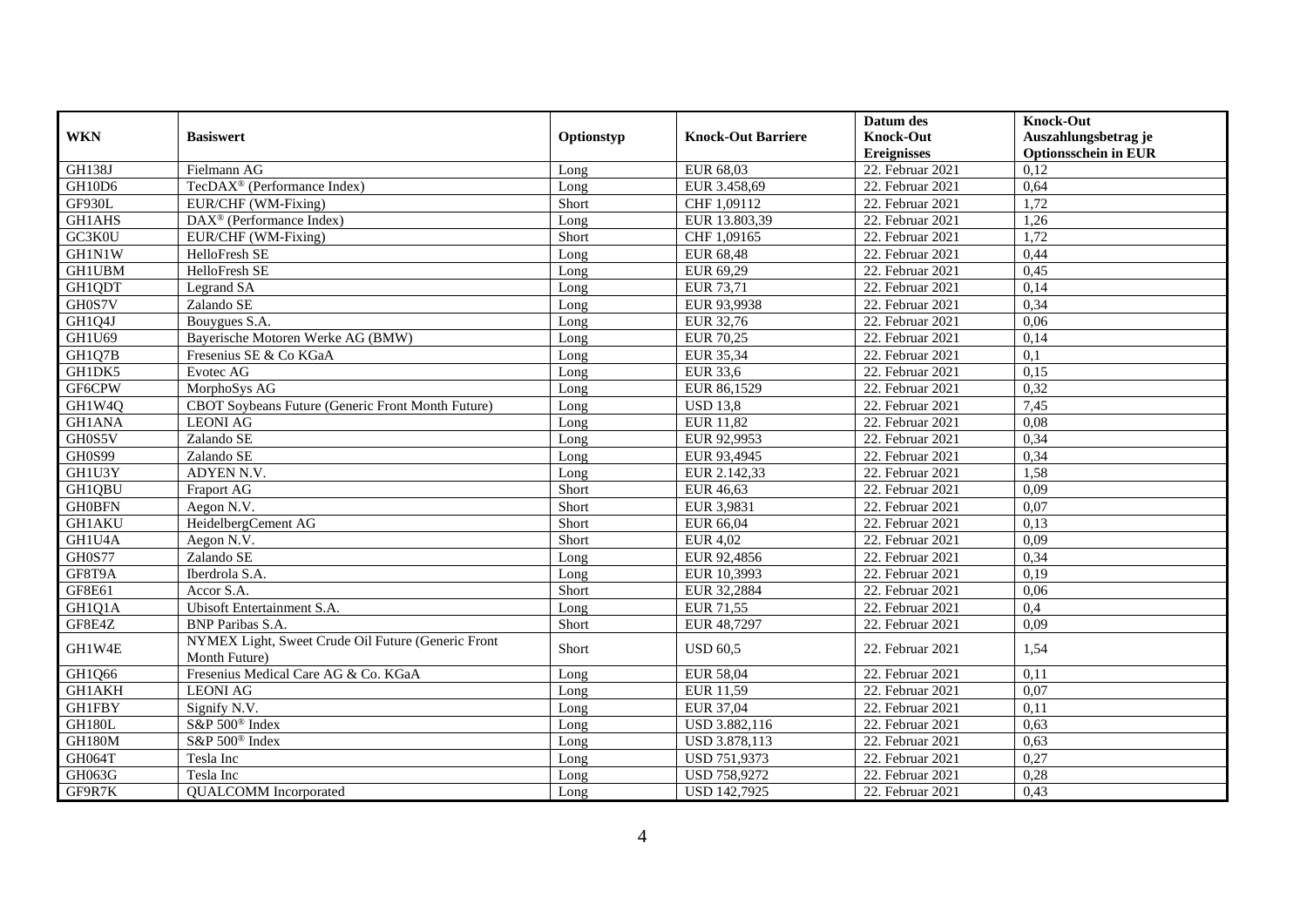|               |                               |            |                           | Datum des          | <b>Knock-Out</b>            |
|---------------|-------------------------------|------------|---------------------------|--------------------|-----------------------------|
| <b>WKN</b>    | <b>Basiswert</b>              | Optionstyp | <b>Knock-Out Barriere</b> | <b>Knock-Out</b>   | Auszahlungsbetrag je        |
|               |                               |            |                           | <b>Ereignisses</b> | <b>Optionsschein in EUR</b> |
| GH15KF        | Adobe Inc.                    | Long       | <b>USD 470,81</b>         | 22. Februar 2021   | 1,08                        |
| GH1AP6        | Adobe Inc.                    | Long       | <b>USD 474,52</b>         | 22. Februar 2021   | 1,1                         |
| CH01K9        | Marriott International Inc.   | Short      | <b>USD 139,5032</b>       | 22. Februar 2021   | 0,29                        |
| GH1U3S        | Apple Inc.                    | Long       | <b>USD 128,39</b>         | 22. Februar 2021   | 0,31                        |
| GH1D7A        | Visa Inc. - Class A           | Long       | <b>USD 203,27</b>         | 22. Februar 2021   | 0,47                        |
| GH1FA4        | JPMorgan Chase & Co.          | Short      | <b>USD 148,97</b>         | 22. Februar 2021   | 0,24                        |
| <b>GH0SGL</b> | Citigroup Inc.                | Short      | <b>USD 66,0555</b>        | $22.$ Februar 2021 | 0,1                         |
| GH1F1H        | Amazon.com, Inc.              | Long       | USD 3.218,09              | 22. Februar 2021   | 0,75                        |
| <b>GH1ALU</b> | Snap Inc.                     | Short      | <b>USD 66,83</b>          | 22. Februar 2021   | 3,42                        |
| <b>GH1ANS</b> | Adobe Inc.                    | Long       | <b>USD 466,95</b>         | 22. Februar 2021   | 1,08                        |
| <b>GH1AVS</b> | eBay Inc.                     | Long       | <b>USD 61,61</b>          | 22. Februar 2021   | 0,09                        |
| GH1U2S        | Covestro AG                   | Short      | EUR 59,32                 | 22. Februar 2021   | 0,18                        |
| GH1QDD        | Lanxess AG                    | Long       | EUR 61,53                 | 22. Februar 2021   | 0,18                        |
| GH1F6B        | Expedia Group, Inc.           | Short      | <b>USD 162,39</b>         | 22. Februar 2021   | 0,4                         |
| GH1320        | Alibaba Group Holding Limited | Long       | <b>USD 261,52</b>         | 22. Februar 2021   | 0,59                        |
| <b>GHOULR</b> | Total S.A.                    | Short      | EUR 37,83                 | 22. Februar 2021   | 0,07                        |
| GH1F9V        | Johnson & Johnson             | Long       | <b>USD 162,2839</b>       | 22. Februar 2021   | 0,26                        |
| <b>GH1ALL</b> | UnitedHealth Group Inc.       | $L$ ong    | <b>USD 321.89</b>         | 22. Februar 2021   | 0,49                        |
| <b>GH108R</b> | Facebook, Inc.                | Long       | <b>USD 259,3</b>          | 22. Februar 2021   | 0,59                        |
| <b>GH184B</b> | Accenture plc                 | Long       | <b>USD 253,26</b>         | 22. Februar 2021   | 0,38                        |
| GH10D8        | Citigroup Inc.                | Short      | <b>USD 66,69</b>          | 22. Februar 2021   | 0,1                         |
| GH1AM8        | Snap Inc.                     | Short      | <b>USD 65,91</b>          | 22. Februar 2021   | 3,38                        |
| GH1F9Y        | Johnson & Johnson             | Long       | <b>USD 160,5788</b>       | 22. Februar 2021   | 0,26                        |
| <b>GH1NDB</b> | Electronic Arts Inc.          | Long       | <b>USD 143,26</b>         | 22. Februar 2021   | 0,34                        |
| GH1F7R        | Intuitive Surgical, Inc.      | Long       | <b>USD 742,85</b>         | 22. Februar 2021   | 0,17                        |
| <b>GH107V</b> | Facebook, Inc.                | Long       | <b>USD 257,92</b>         | 22. Februar 2021   | 0,58                        |
| GH131Z        | Alibaba Group Holding Limited | Long       | <b>USD 260,14</b>         | 22. Februar 2021   | 0,59                        |
| GH10DK        | Bevond Meat, Inc.             | Long       | <b>USD 159,93</b>         | 22. Februar 2021   | 1,05                        |
| GH1F7O        | Intuitive Surgical, Inc.      | Long       | <b>USD 747,36</b>         | 22. Februar 2021   | 0,17                        |
| GH108F        | Netflix, Inc.                 | Long       | <b>USD 532,85</b>         | 22. Februar 2021   | 0,16                        |
| <b>GH1DFV</b> | ConocoPhillips                | Short      | <b>USD 49,52</b>          | 22. Februar 2021   | 0,12                        |
| <b>GHOUKQ</b> | Microsoft Corporation         | Long       | USD 236,6446              | 22. Februar 2021   | 0,37                        |
| GH1DD0        | Alibaba Group Holding Limited | Long       | <b>USD 258,16</b>         | 22. Februar 2021   | 0,6                         |
| GH1F9U        | Johnson & Johnson             | Long       | <b>USD 161,4364</b>       | 22. Februar 2021   | 0,26                        |
| GH1F9K        | Alphabet Inc. - Class C       | Long       | <b>USD 2.080,06</b>       | 22. Februar 2021   | 0,48                        |
| GH1071        | Netflix, Inc.                 | Long       | <b>USD 535,73</b>         | 22. Februar 2021   | 0,16                        |
| GH15QV        | Chevron Corporation           | Short      | <b>USD 96,8767</b>        | 22. Februar 2021   | 0,16                        |
| <b>GH1FAG</b> | Gilead Sciences, Inc.         | Long       | <b>USD 63,54</b>          | 22. Februar 2021   | 0,1                         |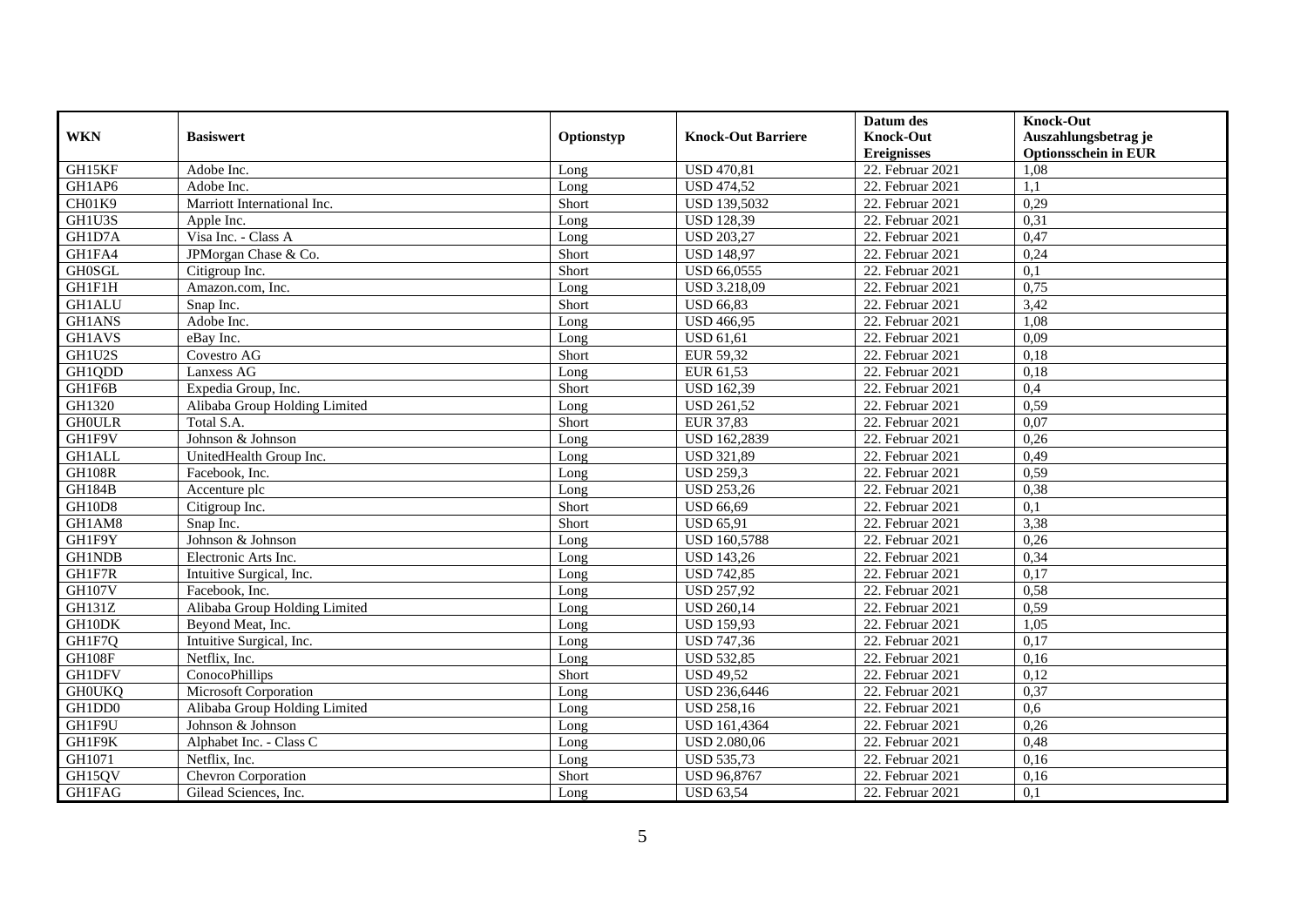|               |                                                            |            |                           | Datum des          | <b>Knock-Out</b>            |
|---------------|------------------------------------------------------------|------------|---------------------------|--------------------|-----------------------------|
| <b>WKN</b>    | <b>Basiswert</b>                                           | Optionstyp | <b>Knock-Out Barriere</b> | <b>Knock-Out</b>   | Auszahlungsbetrag je        |
|               |                                                            |            |                           | <b>Ereignisses</b> | <b>Optionsschein in EUR</b> |
| GH1DH2        | The Walt Disney Company                                    | Long       | <b>USD 182,15</b>         | 22. Februar 2021   | 0,28                        |
| GH1QD5        | General Electric Company                                   | Short      | <b>USD 12,34</b>          | 22. Februar 2021   | 0,42                        |
| <b>GHOUKM</b> | Microsoft Corporation                                      | Long       | USD 237,8602              | 22. Februar 2021   | 0,38                        |
| <b>GH0SJS</b> | Beyond Meat, Inc.                                          | Long       | <b>USD 158,5237</b>       | 22. Februar 2021   | 1,04                        |
| GH1FB3        | Alphabet Inc. - Class C                                    | Long       | <b>USD 2.069,27</b>       | 22. Februar 2021   | 0,48                        |
| GH1DD1        | Alibaba Group Holding Limited                              | Long       | <b>USD 256,79</b>         | 22. Februar 2021   | 0,59                        |
| GF6QUS        | Chevron Corporation                                        | Short      | <b>USD 97,6226</b>        | 22. Februar 2021   | 0,16                        |
| GH1F7V        | <b>General Electric Company</b>                            | Short      | <b>USD 12,24</b>          | 22. Februar 2021   | 0,41                        |
| <b>GH186H</b> | Activision Blizzard, Inc.                                  | Long       | <b>USD 99,29</b>          | 22. Februar 2021   | 0,31                        |
| <b>GH1U85</b> | Bristol-Myers Squibb Company                               | Long       | <b>USD 60,36</b>          | 22. Februar 2021   | $\overline{0,1}$            |
| GH0HP9        | <b>Bank of America Corporation</b>                         | Short      | <b>USD 34,9235</b>        | 22. Februar 2021   | 0,05                        |
| <b>GH186J</b> | Activision Blizzard, Inc.                                  | Long       | <b>USD 100,37</b>         | 22. Februar 2021   | 0,31                        |
| GH1F7Y        | <b>General Electric Company</b>                            | Short      | <b>USD 12,11</b>          | 22. Februar 2021   | 0,4                         |
| <b>GH186K</b> | Activision Blizzard, Inc.                                  | Long       | <b>USD 98,75</b>          | 22. Februar 2021   | 0,3                         |
| GH1QBA        | Ford Motor Company                                         | Short      | <b>USD 11,67</b>          | 22. Februar 2021   | 0,29                        |
| <b>GH186L</b> | Activision Blizzard, Inc.                                  | Long       | <b>USD 99,83</b>          | 22. Februar 2021   | 0,31                        |
| GH1QBD        | Ford Motor Company                                         | Short      | <b>USD 11,61</b>          | 22. Februar 2021   | 0,29                        |
| GH0Y0H        | <b>CVS Health Corporation</b>                              | Long       | <b>USD 69,82</b>          | 22. Februar 2021   | $\overline{0,1}$            |
| GH1F2Q        | Cisco Systems, Inc.                                        | Long       | <b>USD 45,35</b>          | 22. Februar 2021   | 0,11                        |
| GH1F2M        | Cisco Systems, Inc.                                        | Long       | <b>USD 45,11</b>          | 22. Februar 2021   | 0,11                        |
| GH1U7Q        | Salesforce.com, Inc.                                       | Long       | <b>USD 242,88</b>         | 22. Februar 2021   | 0,58                        |
| GH1U7N        | Salesforce.com, Inc.                                       | Long       | <b>USD 245,42</b>         | 22. Februar 2021   | 0,58                        |
| GH1U7V        | Salesforce.com, Inc.                                       | Long       | <b>USD 244,15</b>         | 22. Februar 2021   | 0,58                        |
| GH1N7B        | Amgen Inc.                                                 | Long       | <b>USD 230.51</b>         | 22. Februar 2021   | 0,36                        |
| <b>GH1DAE</b> | NASDAQ-100 Index®                                          | Long       | USD 13.455,22             | 22. Februar 2021   | 2,15                        |
| GH1W4K        | ICE Brent Crude Oil Future (Generic Front Month<br>Future) | Short      | <b>USD 63,5</b>           | 22. Februar 2021   | 1,62                        |
| <b>GH1DAF</b> | NASDAQ-100 Index®                                          | Long       | USD 13.469,234            | 22. Februar 2021   | 2,15                        |
| GH134H        | ConocoPhillips                                             | Short      | <b>USD 49,8487</b>        | 22. Februar 2021   | 0,12                        |
| GH1F7W        | Intuitive Surgical, Inc.                                   | Long       | <b>USD 738,36</b>         | 22. Februar 2021   | 0,17                        |
| GH1FC1        | Signify N.V.                                               | Long       | <b>EUR 36,82</b>          | 22. Februar 2021   | 0,1                         |
| GH1U92        | The Walt Disney Company                                    | Short      | <b>USD 186,74</b>         | 22. Februar 2021   | 0,31                        |
| GH1F9D        | Ford Motor Company                                         | Short      | <b>USD 11,78</b>          | 22. Februar 2021   | 0,28                        |
| <b>GF8E86</b> | Crédit Agricole S.A.                                       | Short      | EUR 11,3959               | 22. Februar 2021   | 0,21                        |
| GH15JN        | Accenture plc                                              | Long       | <b>USD 250,81</b>         | 22. Februar 2021   | 0,38                        |
| GF7Q0T        | American Express Company                                   | Short      | <b>USD 133,8382</b>       | 22. Februar 2021   | 0,2                         |
| GH0HV2        | <b>BASF SE</b>                                             | Short      | EUR 68,5749               | 22. Februar 2021   | 0,12                        |
| <b>GH1DAA</b> | NASDAQ-100 Index®                                          | Long       | USD 13.399,276            | 22. Februar 2021   | 2,14                        |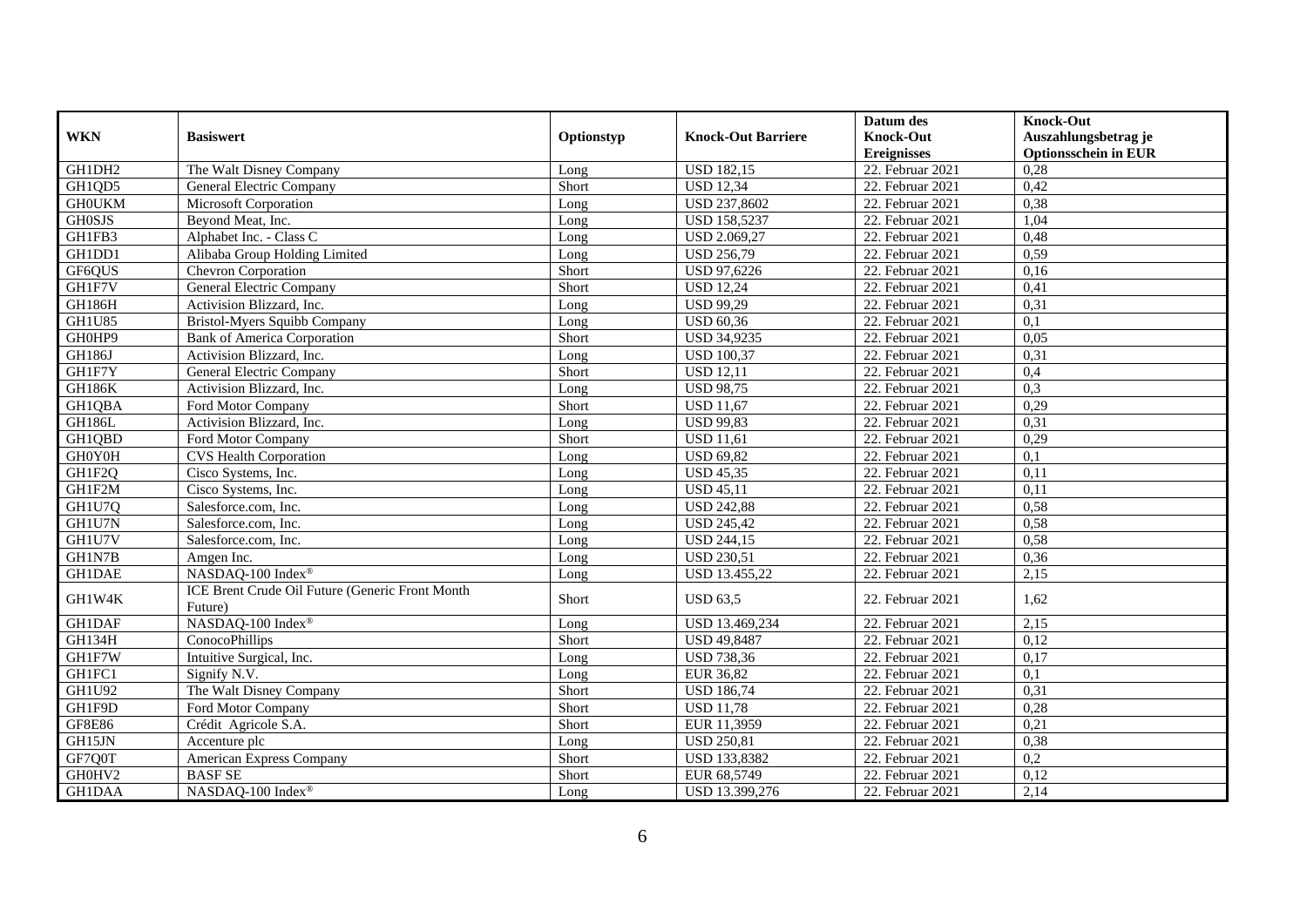|               |                                                                     |            |                           | Datum des          | <b>Knock-Out</b>            |
|---------------|---------------------------------------------------------------------|------------|---------------------------|--------------------|-----------------------------|
| <b>WKN</b>    | <b>Basiswert</b>                                                    | Optionstyp | <b>Knock-Out Barriere</b> | <b>Knock-Out</b>   | Auszahlungsbetrag je        |
|               |                                                                     |            |                           | <b>Ereignisses</b> | <b>Optionsschein in EUR</b> |
| GH1DA8        | NASDAQ-100 Index®                                                   | Long       | USD 13.385,262            | 22. Februar 2021   | 2,14                        |
| <b>GH1DAJ</b> | NASDAQ-100 Index®                                                   | Long       | USD 13.441,257            | 22. Februar 2021   | 2,15                        |
| GH15TW        | The Home Depot, Inc.                                                | Long       | <b>USD 274,2</b>          | 22. Februar 2021   | 0,41                        |
| <b>GH1DAL</b> | NASDAQ-100 Index®                                                   | Long       | USD 13.413,127            | 22. Februar 2021   | 2,14                        |
| <b>GH1DAM</b> | NASDAQ-100 Index®                                                   | Long       | USD 13.427,212            | 22. Februar 2021   | 2,15                        |
| GH1Q38        | Accor S.A.                                                          | Short      | EUR 32,43                 | 22. Februar 2021   | 0,06                        |
| GH1F7Z        | Ford Motor Company                                                  | Short      | <b>USD 11,85</b>          | 22. Februar 2021   | 0,28                        |
| GH1Q4S        | Baidu, Inc.                                                         | Short      | <b>USD 347,39</b>         | 22. Februar 2021   | 1,18                        |
| GH1U0C        | NIO Inc                                                             | Long       | <b>USD 53,27</b>          | 22. Februar 2021   | 4,69                        |
| GH1U9C        | The Walt Disney Company                                             | Short      | <b>USD 187,65</b>         | 22. Februar 2021   | 0,31                        |
| GH1F1Z        | Baidu, Inc.                                                         | Short      | <b>USD 351,26</b>         | 22. Februar 2021   | 1,18                        |
| GH1W4D        | NYMEX Light, Sweet Crude Oil Future (Generic Front<br>Month Future) | Short      | <b>USD 61</b>             | 22. Februar 2021   | 1,56                        |
| <b>GH1UBP</b> | HelloFresh SE                                                       | Long       | EUR 67,82                 | 22. Februar 2021   | 0,44                        |
| GH15LT        | American Express Company                                            | Short      | <b>USD</b> 134,58         | 22. Februar 2021   | 0,21                        |
| GH1Q9Y        | Expedia Group, Inc.                                                 | Short      | <b>USD 164,75</b>         | $22.$ Februar 2021 | 0,41                        |
| <b>GHOUKN</b> | Microsoft Corporation                                               | Long       | <b>USD 235,4188</b>       | 22. Februar 2021   | 0,37                        |
| GH1AW6        | CSX Corporation                                                     | Short      | <b>USD 92,37</b>          | 22. Februar 2021   | 0,15                        |
| GH15TM        | eBay Inc.                                                           | Long       | <b>USD 61,06</b>          | 22. Februar 2021   | 0,09                        |
| GH1F2N        | Cisco Systems, Inc.                                                 | Long       | <b>USD 44,87</b>          | 22. Februar 2021   | 0,1                         |
| GH1U9E        | The Walt Disney Company                                             | Short      | <b>USD 188,56</b>         | 22. Februar 2021   | 0,31                        |
| GH15TV        | Iberdrola S.A.                                                      | Long       | EUR 10,33                 | 22. Februar 2021   | 0,19                        |
| <b>GH0S86</b> | Zalando SE                                                          | Long       | EUR 91,9864               | 22. Februar 2021   | 0,34                        |
| GF48HS        | Booking Holdings Inc.                                               | Short      | USD 2.335,4227            | 22. Februar 2021   | 0,36                        |
| GH1DK8        | Evotec AG                                                           | Long       | EUR 33,42                 | 22. Februar 2021   | 0,15                        |
| GH1U4V        | Airbus SE                                                           | Short      | EUR 94,11                 | 22. Februar 2021   | 0,19                        |
| <b>GH186M</b> | Activision Blizzard, Inc.                                           | Long       | <b>USD 98,21</b>          | 22. Februar 2021   | 0.3                         |
| <b>GH0FWT</b> | American Express Company                                            | Short      | <b>USD 135,3527</b>       | 22. Februar 2021   | 0,21                        |
| GH1QC1        | <b>General Electric Company</b>                                     | Short      | <b>USD 12,45</b>          | 22. Februar 2021   | 0,42                        |
| <b>GHOULE</b> | Microsoft Corporation                                               | Long       | <b>USD 234,2032</b>       | 22. Februar 2021   | 0,37                        |
| GF8V6J        | Accor S.A.                                                          | Short      | EUR 32,7773               | 22. Februar 2021   | 0,06                        |
| <b>GH1AKT</b> | HeidelbergCement AG                                                 | Short      | EUR 66,35                 | 22. Februar 2021   | 0,13                        |
| GH0FW4        | AXA S.A.                                                            | Short      | EUR 19,9542               | 22. Februar 2021   | 0,04                        |
| GH0BF0        | Airbus SE                                                           | Short      | EUR 95,5079               | 22. Februar 2021   | 0,17                        |
| GH0K4E        | Deutsche Lufthansa AG                                               | Short      | EUR 11,254                | 22. Februar 2021   | 0,03                        |
| <b>GH0BEK</b> | Aegon N.V.                                                          | Short      | EUR 4,0614                | 22. Februar 2021   | 0,07                        |
| GH1U04        | Tesla Inc                                                           | Long       | <b>USD 735,93</b>         | 22. Februar 2021   | 0,29                        |
| GH0S67        | Zalando SE                                                          | Long       | EUR 91,4871               | 22. Februar 2021   | 0,34                        |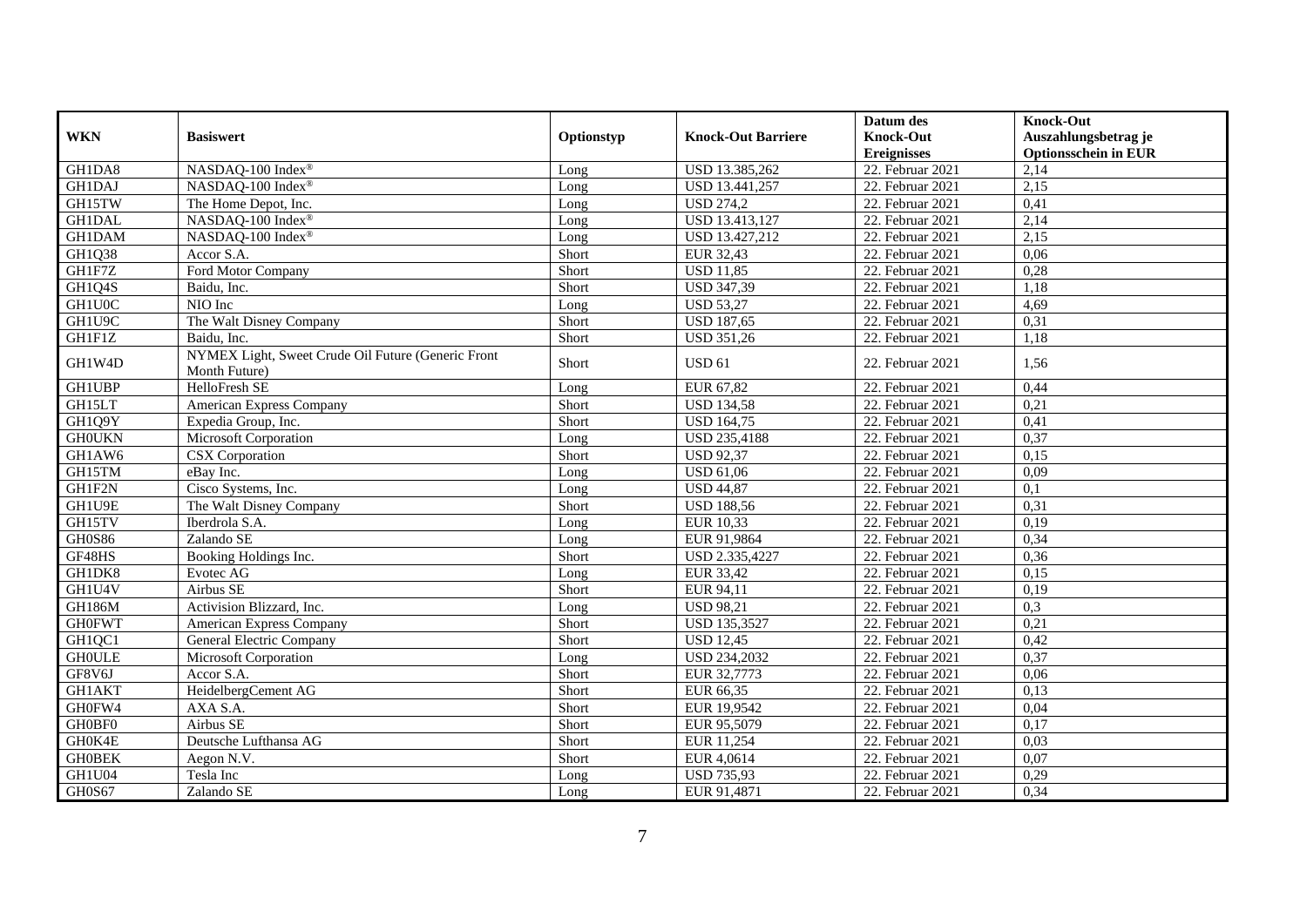|               |                                            |            |                           | Datum des          | <b>Knock-Out</b>            |
|---------------|--------------------------------------------|------------|---------------------------|--------------------|-----------------------------|
| <b>WKN</b>    | <b>Basiswert</b>                           | Optionstyp | <b>Knock-Out Barriere</b> | <b>Knock-Out</b>   | Auszahlungsbetrag je        |
|               |                                            |            |                           | <b>Ereignisses</b> | <b>Optionsschein in EUR</b> |
| GH0HU2        | <b>BASF SE</b>                             | Short      | EUR 68,9078               | 22. Februar 2021   | 0,12                        |
| <b>GHOULO</b> | Beyond Meat, Inc.                          | Long       | <b>USD 154,93</b>         | 22. Februar 2021   | 1,02                        |
| GH1U7T        | Salesforce.com, Inc.                       | Long       | <b>USD 241,61</b>         | 22. Februar 2021   | 0,58                        |
| GH1DF7        | ConocoPhillips                             | Short      | <b>USD 50,62</b>          | 22. Februar 2021   | 0,12                        |
| <b>GHOMYR</b> | Walmart Inc.                               | Long       | USD 136,9419              | 22. Februar 2021   | 0,2                         |
| GH1AR1        | <b>BNP</b> Paribas S.A.                    | Short      | EUR 49,07                 | 22. Februar 2021   | 0,09                        |
| GH1U9A        | The Walt Disney Company                    | Short      | <b>USD 189,47</b>         | $22.$ Februar 2021 | 0,31                        |
| GH1DK1        | Evotec AG                                  | Long       | EUR 33,06                 | 22. Februar 2021   | 0,15                        |
| GH1F3S        | Chevron Corporation                        | Short      | <b>USD 98,3345</b>        | 22. Februar 2021   | 0,16                        |
| <b>GH186Q</b> | Activision Blizzard, Inc.                  | Long       | <b>USD 97,68</b>          | 22. Februar 2021   | 0,3                         |
| GH1F30        | <b>Bechtle AG</b>                          | Long       | EUR 158,76                | 22. Februar 2021   | 0,45                        |
| GH063L        | Tesla Inc                                  | Long       | USD 741,8736              | 22. Februar 2021   | 0,27                        |
| GH1U2R        | Covestro AG                                | Short      | EUR 59,81                 | 22. Februar 2021   | 0,18                        |
| GH090Z        | Apple Inc.                                 | Long       | USD 126,1355              | 22. Februar 2021   | 0,29                        |
| <b>GHOURX</b> | ABN AMRO Bank N.V.                         | Short      | <b>EUR 9,43</b>           | 22. Februar 2021   | 0,27                        |
| GH1DD3        | Alibaba Group Holding Limited              | Long       | <b>USD 255,41</b>         | 22. Februar 2021   | 0,59                        |
| GH0BF1        | Airbus SE                                  | Short      | EUR 95,0675               | 22. Februar 2021   | 0,17                        |
| GH1U00        | Tesla Inc                                  | Long       | <b>USD 748,17</b>         | 22. Februar 2021   | 0,29                        |
| GH15DF        | Deutsche Lufthansa AG                      | Short      | EUR 11,32                 | 22. Februar 2021   | 0,03                        |
| GF8V1X        | Delivery Hero AG                           | Long       | EUR 114,5918              | 22. Februar 2021   | 0,63                        |
| <b>GH1QBT</b> | Fraport AG                                 | Short      | <b>EUR 46,86</b>          | 22. Februar 2021   | 0,09                        |
| GH0S7C        | Zalando SE                                 | Long       | EUR 90,9879               | 22. Februar 2021   | 0,33                        |
| GH1AV3        | ConocoPhillips                             | Short      | <b>USD 50,5515</b>        | 22. Februar 2021   | 0,12                        |
| GH1DK2        | <b>Evotec AG</b>                           | Long       | EUR 33,24                 | 22. Februar 2021   | 0,15                        |
| <b>GH181X</b> | Advanced Micro Devices, Inc.               | Long       | <b>USD 86,98</b>          | 22. Februar 2021   | 0,4                         |
| GF85R5        | Bechtle AG                                 | Long       | EUR 159,418               | 22. Februar 2021   | 0,43                        |
| <b>GH1TZN</b> | Tesla Inc                                  | Long       | <b>USD 740,02</b>         | 22. Februar 2021   | 0,29                        |
| <b>GH135A</b> | <b>Evonik Industries AG</b>                | Short      | <b>EUR 28,28</b>          | $22.$ Februar 2021 | 0,05                        |
| GH0902        | Apple Inc.                                 | Long       | <b>USD 126,7957</b>       | 22. Februar 2021   | 0,29                        |
| GH1NC0        | Deutsche Bank AG                           | Short      | EUR 9,76                  | 22. Februar 2021   | 0,39                        |
| <b>GH1NCH</b> | Cognizant Technology Solutions Corporation | Long       | <b>USD 72,817</b>         | 22. Februar 2021   | 0,11                        |
| GF7YN1        | Ørsted A/S                                 | Long       | DKK 984,8361              | 22. Februar 2021   | 0,48                        |
| GH15GJ        | NASDAQ-100 Index®                          | Long       | USD 13.299,275            | 22. Februar 2021   | 2,12                        |
| <b>GH1DAB</b> | NASDAQ-100 Index®                          | Long       | USD 13.315,425            | 22. Februar 2021   | 2,13                        |
| GH1DA9        | NASDAQ-100 Index®                          | Long       | USD 13.329,195            | 22. Februar 2021   | 2,13                        |
| <b>GH1DAK</b> | NASDAQ-100 Index®                          | Long       | USD 13.357,366            | 22. Februar 2021   | 2,13                        |
| GH0KC1        | Amazon.com, Inc.                           | Long       | USD 3.176,9212            | 22. Februar 2021   | 0,71                        |
| <b>GH0HUJ</b> | Caterpillar Inc.                           | Short      | USD 213,2678              | 22. Februar 2021   | 0,51                        |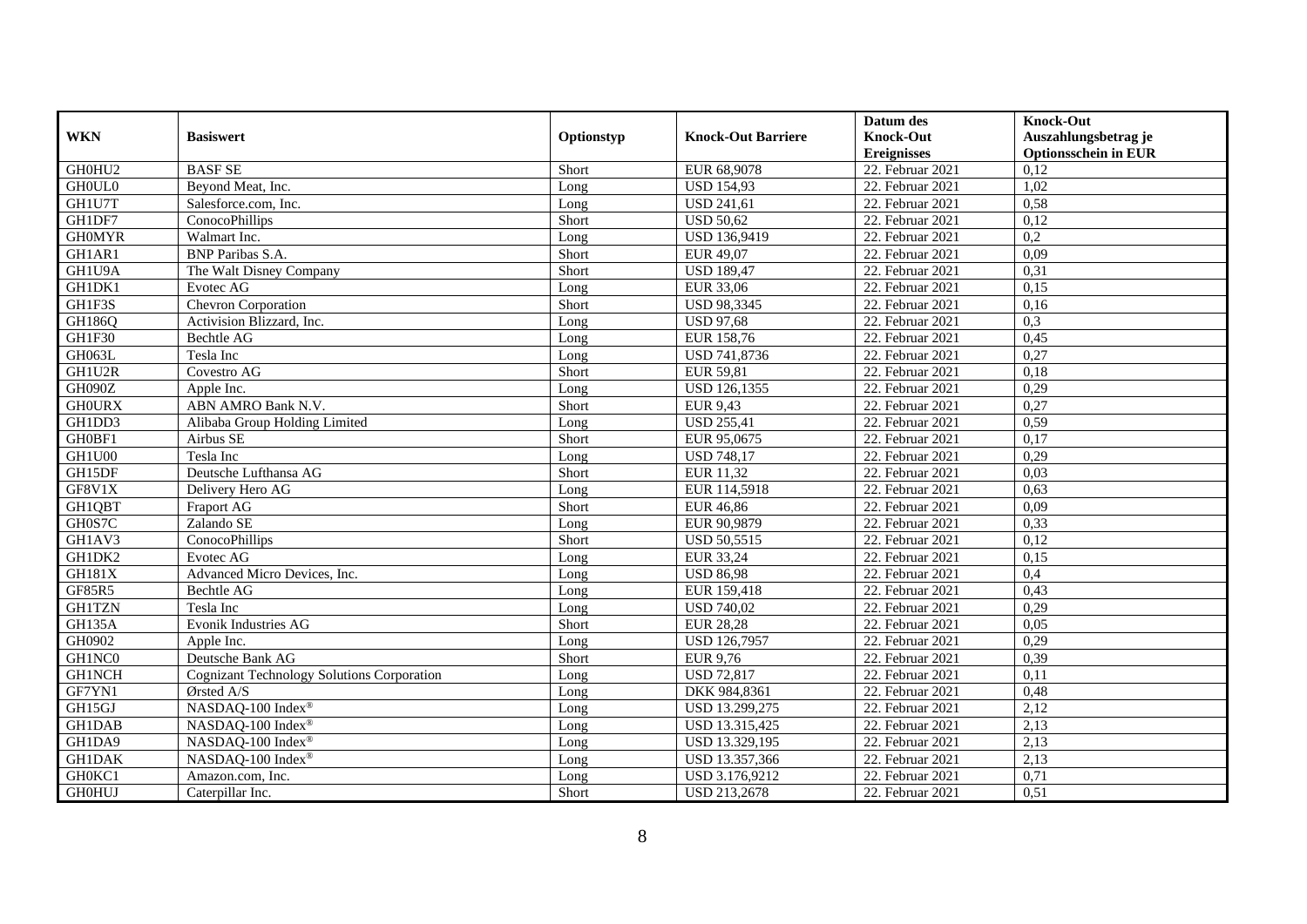|               |                                                                     |            |                           | Datum des          | <b>Knock-Out</b>            |
|---------------|---------------------------------------------------------------------|------------|---------------------------|--------------------|-----------------------------|
| <b>WKN</b>    | <b>Basiswert</b>                                                    | Optionstyp | <b>Knock-Out Barriere</b> | <b>Knock-Out</b>   | Auszahlungsbetrag je        |
|               |                                                                     |            |                           | <b>Ereignisses</b> | <b>Optionsschein in EUR</b> |
| GH15EB        | Deutsche Lufthansa AG                                               | Short      | EUR 11,38                 | 22. Februar 2021   | 0,03                        |
| GH0S7N        | Zalando SE                                                          | Long       | EUR 90,4782               | 22. Februar 2021   | 0,33                        |
| GH1W4R        | CBOT Soybeans Future (Generic Front Month Future)                   | Long       | <b>USD 13,75</b>          | 22. Februar 2021   | 7,42                        |
| GH183B        | Accor S.A.                                                          | Short      | <b>EUR 33,1</b>           | 22. Februar 2021   | 0,06                        |
| GH15JD        | <b>Bank of America Corporation</b>                                  | Short      | <b>USD 35,24</b>          | 22. Februar 2021   | 0,06                        |
| <b>GH1DEZ</b> | Caterpillar Inc.                                                    | Short      | <b>USD 215,3</b>          | 22. Februar 2021   | 0,53                        |
| GH1QC4        | General Electric Company                                            | Short      | <b>USD 12,57</b>          | $22.$ Februar 2021 | 0,43                        |
| <b>GH0NAC</b> | <b>CSX</b> Corporation                                              | Short      | <b>USD 92,9578</b>        | 22. Februar 2021   | 0,14                        |
| GH1881        | Booking Holdings Inc.                                               | Short      | USD 2.363,56              | 22. Februar 2021   | 0,37                        |
| <b>GHOUMG</b> | <b>Microsoft Corporation</b>                                        | Long       | <b>USD 232,9773</b>       | 22. Februar 2021   | 0,37                        |
| GH1QC2        | Fraport AG                                                          | Short      | <b>EUR 47,08</b>          | 22. Februar 2021   | 0,09                        |
| <b>GH186P</b> | Activision Blizzard, Inc.                                           | Long       | <b>USD 97,14</b>          | 22. Februar 2021   | 0,3                         |
| GH12SV        | 1 Feinunze Silber, Feinheit mind. 0,999                             | Short      | <b>USD 28</b>             | 22. Februar 2021   | 0,68                        |
| GH1Q5F        | ConocoPhillips                                                      | Short      | <b>USD 51,32</b>          | 22. Februar 2021   | 0,13                        |
| <b>GH10D2</b> | Caterpillar Inc.                                                    | Short      | <b>USD 217,6</b>          | 22. Februar 2021   | 0,52                        |
| GH1N62        | AbbVie Inc.                                                         | Short      | <b>USD 106,8</b>          | 22. Februar 2021   | 0,27                        |
| GF5Y27        | <b>Morgan Stanley</b>                                               | Short      | USD 77,6332               | 22. Februar 2021   | 0,12                        |
| GH1ND9        | Electronic Arts Inc.                                                | Long       | <b>USD 142.5</b>          | 22. Februar 2021   | 0,34                        |
| GH0N71        | Chevron Corporation                                                 | Short      | <b>USD 99,1611</b>        | 22. Februar 2021   | 0,16                        |
| <b>GHIDLT</b> | Ford Motor Company                                                  | Short      | <b>USD 11,91</b>          | 22. Februar 2021   | 0,29                        |
| <b>GH0HFQ</b> | GBP/USD (WM-Fixing)                                                 | Short      | <b>USD 1,4083</b>         | 22. Februar 2021   | 0,97                        |
| GH1U0T        | Plug Power Inc                                                      | Long       | <b>USD 51,68</b>          | 22. Februar 2021   | 3,86                        |
| GH1N8J        | <b>BIOGEN INC.</b>                                                  | Short      | <b>USD 283,43</b>         | 22. Februar 2021   | 0,1                         |
| GH1UG1        | ICE Brent Crude Oil Future (Generic Front Month<br>Future)          | Short      | <b>USD 64</b>             | 22. Februar 2021   | 1,62                        |
| GH1N73        | AbbVie Inc.                                                         | Short      | <b>USD 107,32</b>         | 22. Februar 2021   | 0,27                        |
| <b>GH1F0N</b> | <b>BIOGEN INC.</b>                                                  | Short      | <b>USD 285,17</b>         | 22. Februar 2021   | $\overline{0,1}$            |
| GB8SHE        | Dow Jones Industrial Average® Index                                 | Short      | USD 31.632,206            | 22. Februar 2021   | 0,53                        |
| GH1DE1        | <b>BIOGEN INC.</b>                                                  | Short      | <b>USD 286,98</b>         | 22. Februar 2021   | 0,1                         |
| <b>GH1UFS</b> | NYMEX Light, Sweet Crude Oil Future (Generic Front<br>Month Future) | Short      | <b>USD 61,5</b>           | 22. Februar 2021   | 1,56                        |
| GH12XT        | NASDAQ-100 Index®                                                   | Long       | <b>USD 13.272,801</b>     | 22. Februar 2021   | 2,12                        |
| GH15GG        | NASDAQ-100 Index®                                                   | Long       | USD 13.285,502            | 22. Februar 2021   | 2,12                        |
| GH1QB0        | JD.com Inc                                                          | Long       | <b>USD 98,37</b>          | $22.$ Februar 2021 | 0,31                        |
| <b>GH1QAT</b> | JD.com Inc                                                          | Long       | <b>USD 98,89</b>          | 22. Februar 2021   | 0,31                        |
| GH15FR        | NetEase Inc ADR                                                     | Long       | <b>USD 118,2</b>          | 22. Februar 2021   | 0,36                        |
| GF9R6S        | <b>QUALCOMM</b> Incorporated                                        | Long       | USD 140,3639              | 22. Februar 2021   | 0,42                        |
| GH12XK        | NASDAQ-100 Index®                                                   | Long       | USD 13.245,208            | 22. Februar 2021   | 2,12                        |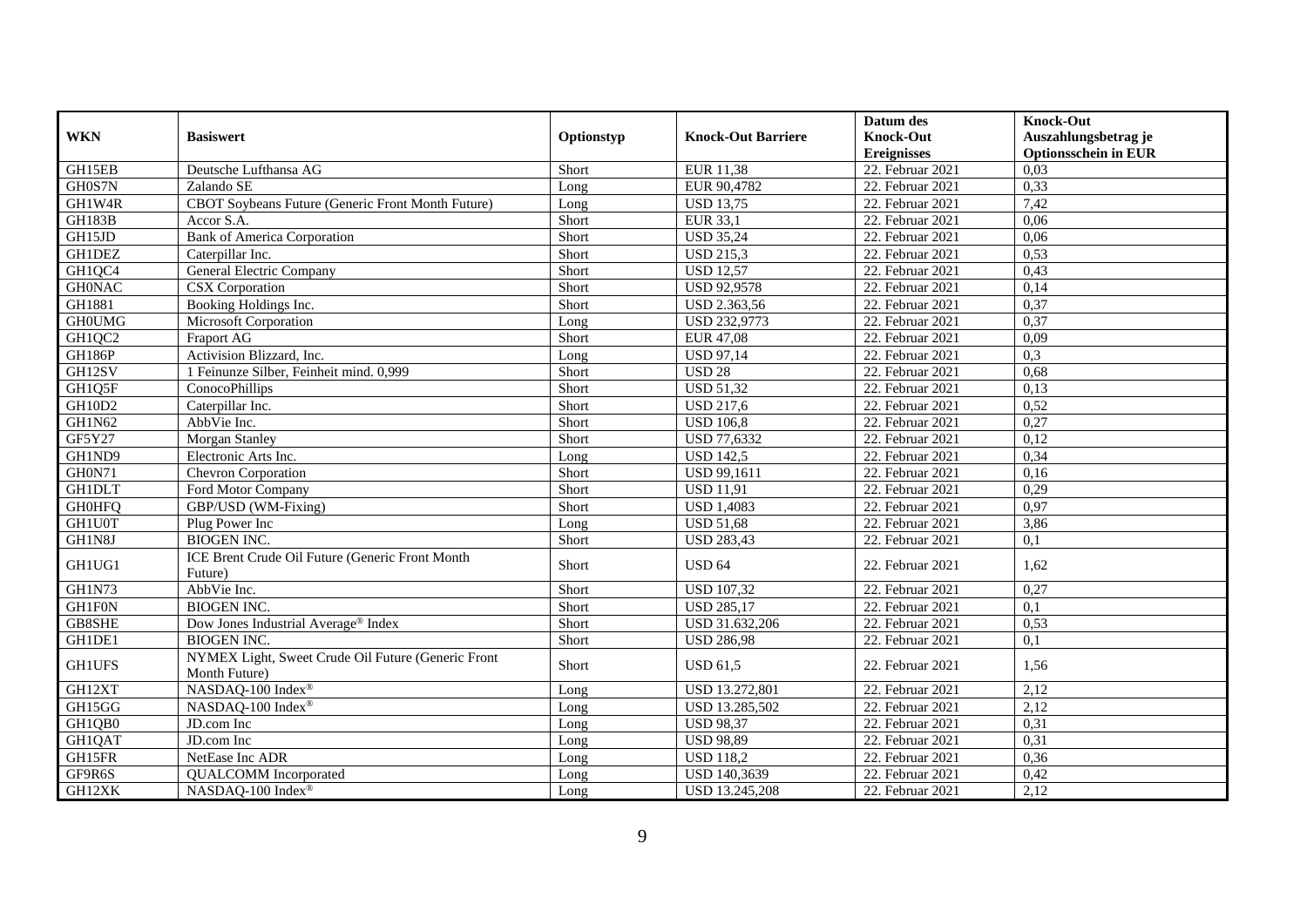|                     |                                                                     |            |                           | Datum des          | <b>Knock-Out</b>            |
|---------------------|---------------------------------------------------------------------|------------|---------------------------|--------------------|-----------------------------|
| <b>WKN</b>          | <b>Basiswert</b>                                                    | Optionstyp | <b>Knock-Out Barriere</b> | <b>Knock-Out</b>   | Auszahlungsbetrag je        |
|                     |                                                                     |            |                           | <b>Ereignisses</b> | <b>Optionsschein in EUR</b> |
| <b>GH12Z2</b>       | NASDAQ-100 Index®                                                   | Long       | USD 13.259,004            | 22. Februar 2021   | 2,12                        |
| GH063P              | Tesla Inc                                                           | Long       | <b>USD 721,2619</b>       | 22. Februar 2021   | 0,26                        |
| GH1U0Y              | Plug Power Inc                                                      | Long       | <b>USD 49,61</b>          | 22. Februar 2021   | 3,71                        |
| <b>GH1TZS</b>       | Tesla Inc                                                           | Long       | <b>USD 716,05</b>         | 22. Februar 2021   | 0,28                        |
| GH0490              | Plug Power Inc                                                      | Long       | <b>USD 48,0397</b>        | 22. Februar 2021   | 3,5                         |
| GH1U09              | Tesla Inc                                                           | Long       | <b>USD 731,73</b>         | 22. Februar 2021   | 0,28                        |
| GH1DD6              | Alibaba Group Holding Limited                                       | Long       | <b>USD 254,04</b>         | 22. Februar 2021   | 0,59                        |
| GH1Q9B              | <b>Intel Corporation</b>                                            | Long       | <b>USD 60,81</b>          | 22. Februar 2021   | 0,14                        |
| GH1U63              | Beyond Meat, Inc.                                                   | Long       | <b>USD 152,37</b>         | 22. Februar 2021   | 1,03                        |
| GH12UU              | Moderna Inc                                                         | Long       | <b>USD 160,66</b>         | 22. Februar 2021   | 1,17                        |
| GH1U0E              | NIO Inc                                                             | Long       | <b>USD 51,13</b>          | 22. Februar 2021   | 4,49                        |
| GH1QB2              | JD.com Inc                                                          | Long       | <b>USD 97,33</b>          | 22. Februar 2021   | 0,3                         |
| GH1QAW              | JD.com Inc                                                          | Long       | <b>USD 97,85</b>          | 22. Februar 2021   | 0,31                        |
| GH1Q1F              | Texas Instruments Incorporated                                      | Long       | <b>USD 174,11</b>         | 22. Februar 2021   | 0,41                        |
| GH0CV0              | Peloton Interactive Inc.                                            | Long       | <b>USD 128,1338</b>       | 22. Februar 2021   | 0,94                        |
| <b>GH186R</b>       | Activision Blizzard, Inc.                                           | Long       | <b>USD 96,6</b>           | 22. Februar 2021   | 0,3                         |
| GH1DBZ              | Advanced Micro Devices, Inc.                                        | Long       | <b>USD 85,72</b>          | 22. Februar 2021   | 0,39                        |
| GH12VZ              | Moderna Inc                                                         | Long       | <b>USD 159,48</b>         | 22. Februar 2021   | 1,16                        |
| GH1Q21              | Texas Instruments Incorporated                                      | Long       | <b>USD</b> 172,72         | 22. Februar 2021   | 0,41                        |
| <b>GH1DCH</b>       | Advanced Micro Devices, Inc.                                        | Long       | <b>USD 86,31</b>          | 22. Februar 2021   | 0,4                         |
| GH12XL              | NASDAQ-100 Index®                                                   | Long       | USD 13.231,472            | 22. Februar 2021   | 2,11                        |
| GH <sub>200</sub> K | NYMEX Light, Sweet Crude Oil Future (Generic Front                  | Short      | <b>USD 60</b>             | 23. Februar 2021   | 1,53                        |
|                     | Month Future)                                                       |            |                           |                    |                             |
| GH1D6M              | ICE Brent Crude Oil Future (Generic Front Month<br>Future)          | Short      | <b>USD 65.4</b>           | 23. Februar 2021   | 1.66                        |
| GF9L9C              | NYMEX Light, Sweet Crude Oil Future (Generic Front<br>Month Future) | Short      | <b>USD 62,6</b>           | 23. Februar 2021   | 1,6                         |
| <b>GH200N</b>       | ICE Brent Crude Oil Future (Generic Front Month<br>Future)          | Short      | <b>USD 63</b>             | 23. Februar 2021   | 1,6                         |
| <b>GH200R</b>       | CBOT Soybeans Future (Generic Front Month Future)                   | Short      | <b>USD 13,9</b>           | 23. Februar 2021   | 8,6                         |
| <b>GH200S</b>       | CBOT Soybeans Future (Generic Front Month Future)                   | Short      | <b>USD 13,85</b>          | $23.$ Februar 2021 | 8,57                        |
| GH <sub>200</sub> T | CBOT Wheat Future (Generic Front Month Future)                      | Short      | $\overline{$ USD 6,65     | 23. Februar 2021   | 2,88                        |
| <b>GH200U</b>       | CBOT Wheat Future (Generic Front Month Future)                      | Short      | <b>USD 6,6</b>            | 23. Februar 2021   | 2,85                        |
| GH1D6P              | CBOT Soybeans Future (Generic Front Month Future)                   | Short      | <b>USD 14,04</b>          | 23. Februar 2021   | 8,5                         |
| GH1D6Q              | CBOT Soybeans Future (Generic Front Month Future)                   | Short      | <b>USD 13,99</b>          | 23. Februar 2021   | 8,47                        |
| GH08NA              | CBOT Soybeans Future (Generic Front Month Future)                   | Short      | <b>USD 14,09</b>          | 23. Februar 2021   | 8,6                         |
| GH08N9              | CBOT Soybeans Future (Generic Front Month Future)                   | Short      | <b>USD 14,14</b>          | 23. Februar 2021   | 8,62                        |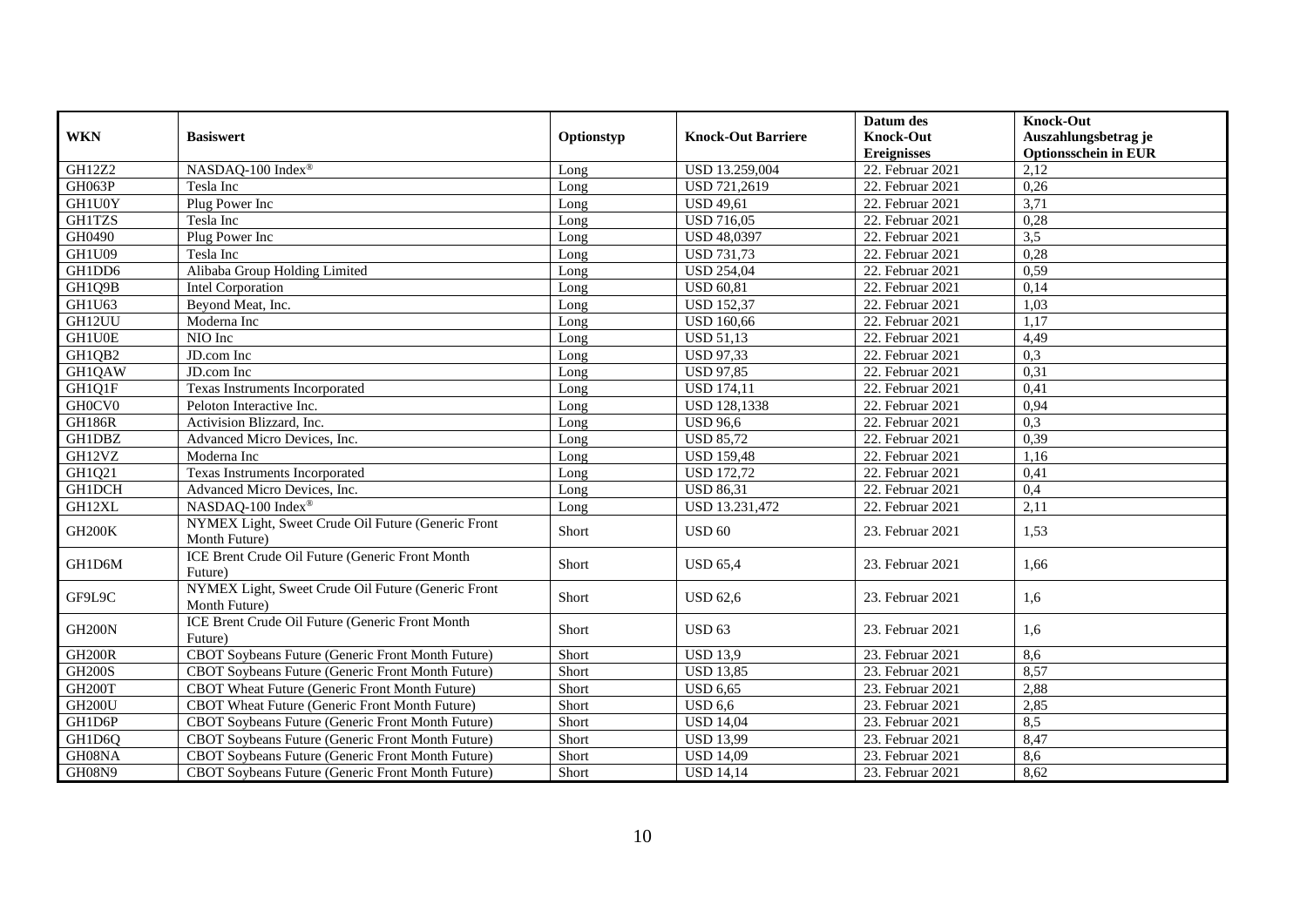| <b>WKN</b>    | <b>Basiswert</b>                                                    | Optionstyp | <b>Knock-Out Barriere</b> | Datum des<br><b>Knock-Out</b><br><b>Ereignisses</b> | <b>Knock-Out</b><br>Auszahlungsbetrag je<br><b>Optionsschein in EUR</b> |
|---------------|---------------------------------------------------------------------|------------|---------------------------|-----------------------------------------------------|-------------------------------------------------------------------------|
| <b>GH189D</b> | NYMEX Light, Sweet Crude Oil Future (Generic Front<br>Month Future) | Short      | <b>USD 62.5</b>           | 23. Februar 2021                                    | 1,53                                                                    |
| <b>GH1UFR</b> | NYMEX Light, Sweet Crude Oil Future (Generic Front<br>Month Future) | Short      | <b>USD 62</b>             | 22. Februar 2021                                    | 1,57                                                                    |
| GH103G        | 1 Feinunze Silber, Feinheit mind. 0,999                             | Short      | <b>USD 28,2</b>           | 22. Februar 2021                                    | 0,68                                                                    |
| GC8ENQ        | ICE Brent Crude Oil Future (Generic Front Month<br>Future)          | Short      | <b>USD 64,9</b>           | 22. Februar 2021                                    | 1,4                                                                     |
| GH0UQ2        | EURO STOXX <sup>®</sup> Banks (Price EUR) Index                     | Short      | EUR 83,271                | 23. Februar 2021                                    | 0,02                                                                    |
| GH0UQ4        | EURO STOXX <sup>®</sup> Banks (Price EUR) Index                     | Short      | EUR 83,144                | 23. Februar 2021                                    | 0,02                                                                    |
| GH0UQ0        | EURO STOXX <sup>®</sup> Banks (Price EUR) Index                     | Short      | EUR 83,408                | 23. Februar 2021                                    | 0,02                                                                    |
| GH10BH        | TecDAX <sup>®</sup> (Performance Index)                             | Long       | EUR 3.444,49              | 23. Februar 2021                                    | 0,63                                                                    |
| GH10D7        | TecDAX <sup>®</sup> (Performance Index)                             | Long       | EUR 3.448,03              | 23. Februar 2021                                    | 0,63                                                                    |
| GH10BD        | TecDAX <sup>®</sup> (Performance Index)                             | Long       | EUR 3.451,58              | 23. Februar 2021                                    | 0,63                                                                    |
| GH10BE        | TecDAX <sup>®</sup> (Performance Index)                             | Long       | EUR 3.455,13              | 23. Februar 2021                                    | 0,63                                                                    |
| GH10BM        | TecDAX <sup>®</sup> (Performance Index)                             | Long       | EUR 3.440,94              | 23. Februar 2021                                    | 0,63                                                                    |
| <b>GH1Z95</b> | TecDAX <sup>®</sup> (Performance Index)                             | Long       | EUR 3.481,82              | 23. Februar 2021                                    | 0,68                                                                    |
| GH1Z96        | TecDAX <sup>®</sup> (Performance Index)                             | Long       | EUR 3.471,1               | 23. Februar 2021                                    | 0,68                                                                    |
| <b>GH0HLN</b> | Covestro AG                                                         | Short      | EUR 60,5768               | 23. Februar 2021                                    | 0,17                                                                    |
| <b>GH0FUH</b> | Accor S.A.                                                          | Short      | EUR 33,4855               | 23. Februar 2021                                    | 0,01                                                                    |
| GH1N5N        | Aegon N.V.                                                          | Short      | <b>EUR 4,09</b>           | 23. Februar 2021                                    | 0,08                                                                    |
| GH1N6S        | ADYEN N.V.                                                          | Long       | EUR 2.101,29              | 23. Februar 2021                                    | 1,55                                                                    |
| GF8BN0        | Airbus SE                                                           | Short      | EUR 97,2049               | 23. Februar 2021                                    | 0,17                                                                    |
| GH1N7V        | ASML Holding N.V.                                                   | Long       | EUR 474,62                | 23. Februar 2021                                    | $\overline{0.9}$                                                        |
| GH1Z94        | TecDAX <sup>®</sup> (Performance Index)                             | Long       | EUR 3.478,25              | 23. Februar 2021                                    | 0,68                                                                    |
| GH0XT3        | Covestro AG                                                         | Short      | EUR 61,76                 | 23. Februar 2021                                    | 0,18                                                                    |
| <b>GH0FWA</b> | AXA S.A.                                                            | Short      | EUR 20,0521               | 23. Februar 2021                                    | 0,04                                                                    |
| GH1ZC8        | <b>AIXTRON SE</b>                                                   | Long       | EUR 17,64                 | 23. Februar 2021                                    | 0,84                                                                    |
| GH1N6M        | Aareal Bank AG                                                      | Short      | <b>EUR 19,48</b>          | 23. Februar 2021                                    | 0,06                                                                    |
| GH1Z9K        | Anheuser-Busch InBev N.V.                                           | Short      | EUR 52,93                 | 23. Februar 2021                                    | 0,11                                                                    |
| GF8V5Y        | <b>BASF SE</b>                                                      | Short      | EUR 69,6214               | 23. Februar 2021                                    | 0,13                                                                    |
| GH1N7S        | ASML Holding N.V.                                                   | Long       | EUR 477,15                | 23. Februar 2021                                    | 0,91                                                                    |
| <b>GH1ZDC</b> | Banco Bilbao Vizcaya Argentaria S.A.                                | Long       | <b>EUR 4,49</b>           | 23. Februar 2021                                    | 0,08                                                                    |
| GF8E4C        | Airbus SE                                                           | Short      | EUR 96,203                | 23. Februar 2021                                    | 0,17                                                                    |
| GH1N6U        | ADYEN N.V.                                                          | Long       | EUR 2.074,82              | 23. Februar 2021                                    | 1,53                                                                    |
| GF6R0E        | Accor S.A.                                                          | Short      | EUR 33,9101               | 23. Februar 2021                                    | 0,06                                                                    |
| GH0FW7        | AXA S.A.                                                            | Short      | EUR 20,15                 | 23. Februar 2021                                    | 0,04                                                                    |
| GH1ZA4        | TecDAX <sup>®</sup> (Performance Index)                             | Long       | EUR 3.474,67              | 23. Februar 2021                                    | 0,68                                                                    |
| GH01DM        | Covestro AG                                                         | Short      | EUR 60,2301               | 23. Februar 2021                                    | 0,17                                                                    |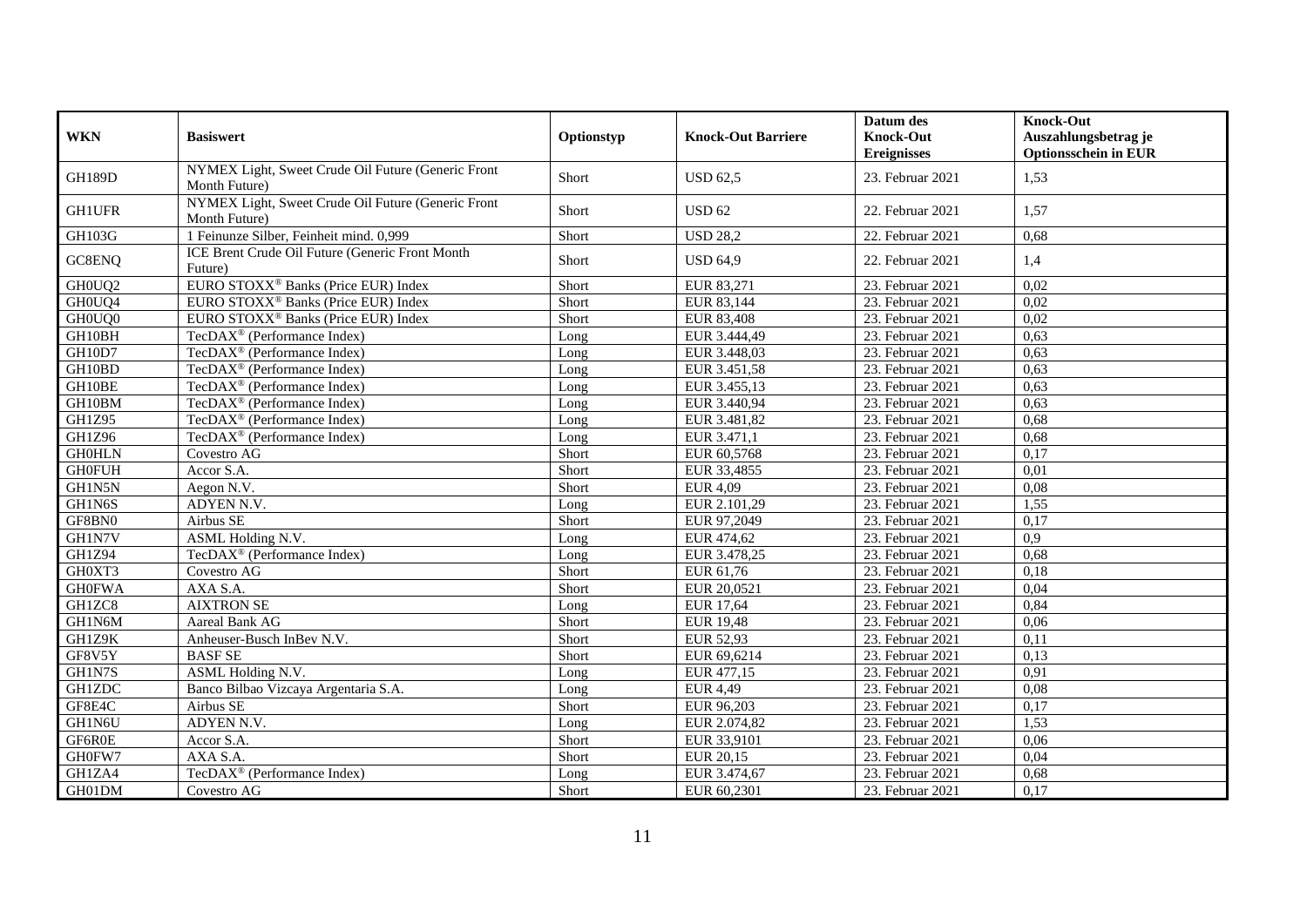|               |                                         |            |                           | Datum des          | <b>Knock-Out</b>            |
|---------------|-----------------------------------------|------------|---------------------------|--------------------|-----------------------------|
| <b>WKN</b>    | <b>Basiswert</b>                        | Optionstyp | <b>Knock-Out Barriere</b> | <b>Knock-Out</b>   | Auszahlungsbetrag je        |
|               |                                         |            |                           | <b>Ereignisses</b> | <b>Optionsschein in EUR</b> |
| GH1ZGC        | Hugo Boss AG                            | Short      | <b>EUR 28,99</b>          | 23. Februar 2021   | 0,09                        |
| GH1ZH7        | Deutsche Post AG                        | Short      | <b>EUR 42,38</b>          | 23. Februar 2021   | 0,09                        |
| GH0Y1E        | Deutsche Bank AG                        | Short      | <b>EUR 9,86</b>           | 23. Februar 2021   | 0,39                        |
| GH1ZGG        | Delivery Hero AG                        | Long       | EUR 115,97                | 23. Februar 2021   | 0,66                        |
| <b>GH1ZEF</b> | Bayerische Motoren Werke AG (BMW)       | Long       | EUR 71,27                 | 23. Februar 2021   | 0,14                        |
| GH1ZC2        | <b>AIXTRON SE</b>                       | Long       | EUR 17,78                 | 23. Februar 2021   | 0,85                        |
| <b>GH0XUJ</b> | Bechtle AG                              | Long       | EUR 157,59                | 23. Februar 2021   | 0,43                        |
| GH1QBW        | Fraport AG                              | Short      | EUR 47,3                  | 23. Februar 2021   | 0,09                        |
| GH10KG        | Enel S.p.A.                             | Long       | <b>EUR 8,06</b>           | 23. Februar 2021   | 0,15                        |
| GF8BP3        | Airbus SE                               | Short      | EUR 96,4258               | 23. Februar 2021   | 0,17                        |
| GH1N6V        | ADYEN N.V.                              | Long       | EUR 2.124,65              | 23. Februar 2021   | 1,57                        |
| GH1ZG1        | Hugo Boss AG                            | Short      | <b>EUR 28,85</b>          | 23. Februar 2021   | 0,09                        |
| GH15DL        | Deutsche Lufthansa AG                   | Short      | <b>EUR 11,48</b>          | 23. Februar 2021   | 0.03                        |
| <b>GH1Z98</b> | TecDAX <sup>®</sup> (Performance Index) | Long       | EUR 3.467,53              | 23. Februar 2021   | 0,68                        |
| GH1ZGH        | Delivery Hero AG                        | Long       | EUR 113,62                | 23. Februar 2021   | 0,64                        |
| GH1ZC4        | <b>AIXTRON SE</b>                       | Long       | <b>EUR 17,92</b>          | 23. Februar 2021   | 0,86                        |
| GH1AL9        | HeidelbergCement AG                     | Short      | EUR 66,65                 | 23. Februar 2021   | 0,13                        |
| <b>GH1UAP</b> | <b>Fraport AG</b>                       | Short      | EUR 48.76                 | 23. Februar 2021   | 0.1                         |
| GH0BF4        | Covestro AG                             | Short      | EUR 60,8911               | 23. Februar 2021   | 0,17                        |
| <b>GH1NAU</b> | <b>BNP</b> Paribas S.A.                 | Short      | <b>EUR 49,94</b>          | 23. Februar 2021   | 0,1                         |
| GF7Q1U        | <b>BASF SE</b>                          | Short      | EUR 69,2885               | 23. Februar 2021   | 0,12                        |
| GH1Q1E        | Ubisoft Entertainment S.A.              | Long       | <b>EUR 70,7</b>           | 23. Februar 2021   | 0,4                         |
| GF8BMV        | Airbus SE                               | Short      | EUR 97,4581               | 23. Februar 2021   | 0,18                        |
| <b>GH15E8</b> | Deutsche Lufthansa AG                   | Short      | EUR 11,54                 | 23. Februar 2021   | 0,03                        |
| GH1DL0        | ENI S.p.A.                              | Short      | EUR 9,46                  | 23. Februar 2021   | 0.18                        |
| GH1ZGJ        | Delivery Hero AG                        | Long       | EUR 112,64                | 23. Februar 2021   | 0,64                        |
| <b>GH1ZFZ</b> | Hugo Boss AG                            | Short      | <b>EUR 28,71</b>          | 23. Februar 2021   | 0,09                        |
| GF7YT4        | Henkel AG & Co KGaA                     | Long       | EUR 83,6235               | 23. Februar 2021   | 0,15                        |
| GH1ZC5        | <b>AIXTRON SE</b>                       | Long       | <b>EUR 17,5</b>           | 23. Februar 2021   | 0,84                        |
| GH1N6W        | ADYEN N.V.                              | Long       | EUR 2.088,75              | 23. Februar 2021   | 1,54                        |
| GH1QC3        | Fraport AG                              | Short      | EUR 47,97                 | 23. Februar 2021   | 0,09                        |
| GH0K5A        | HelloFresh SE                           | Long       | EUR 66,1001               | 23. Februar 2021   | 0,41                        |
| GF3DMZ        | MorphoSys AG                            | Long       | EUR 85,4226               | 23. Februar 2021   | 0,31                        |
| GH097W        | Covestro AG                             | Short      | EUR 61,3394               | 23. Februar 2021   | 0,17                        |
| <b>GH1ZAC</b> | Airbus SE                               | Short      | EUR 92,51                 | 23. Februar 2021   | 0,19                        |
| <b>GH132N</b> | <b>BNP</b> Paribas S.A.                 | Short      | EUR 49,56                 | 23. Februar 2021   | 0,09                        |
| GH15FG        | Deutsche Lufthansa AG                   | Short      | EUR 11,86                 | 23. Februar 2021   | 0,03                        |
| <b>GF74A4</b> | <b>E.ON SE</b>                          | Long       | EUR 8,5374                | 23. Februar 2021   | 0,15                        |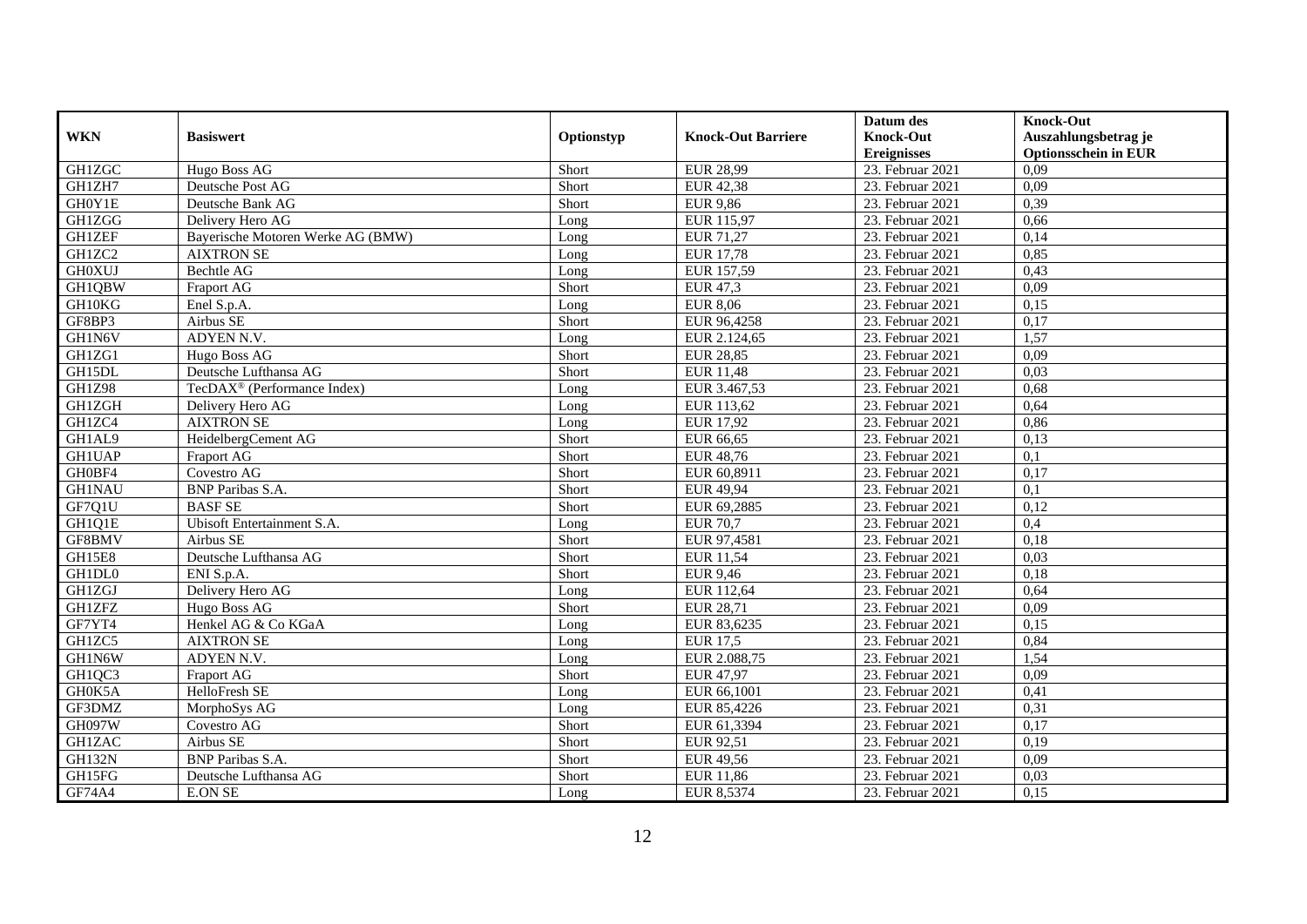|               |                                         |            |                           | Datum des          | <b>Knock-Out</b>            |
|---------------|-----------------------------------------|------------|---------------------------|--------------------|-----------------------------|
| <b>WKN</b>    | <b>Basiswert</b>                        | Optionstyp | <b>Knock-Out Barriere</b> | <b>Knock-Out</b>   | Auszahlungsbetrag je        |
|               |                                         |            |                           | <b>Ereignisses</b> | <b>Optionsschein in EUR</b> |
| GH1N6X        | ADYEN N.V.                              | Long       | EUR 2.113,04              | 23. Februar 2021   | 1,56                        |
| GH1QC0        | Fraport AG                              | Short      | EUR 47,74                 | 23. Februar 2021   | 0,09                        |
| <b>GH1ZDY</b> | Bouygues S.A.                           | Short      | EUR 33,26                 | 23. Februar 2021   | 0,07                        |
| GH0K5C        | HelloFresh SE                           | Long       | EUR 66,4642               | 23. Februar 2021   | 0,42                        |
| GH1ZAJ        | Covestro AG                             | Short      | <b>EUR 58,39</b>          | 23. Februar 2021   | 0,18                        |
| GH15FZ        | Deutsche Lufthansa AG                   | Short      | EUR 11,59                 | 23. Februar 2021   | 0,03                        |
| GH1ZA9        | Airbus SE                               | Short      | EUR 91,17                 | 23. Februar 2021   | 0,19                        |
| GH1QBV        | Fraport AG                              | Short      | EUR 47,52                 | 23. Februar 2021   | 0,09                        |
| GH1F0Z        | ADYEN N.V.                              | Long       | EUR 2.056,91              | 23. Februar 2021   | 1,52                        |
| <b>GH1ZAK</b> | Covestro AG                             | Short      | <b>EUR 58,75</b>          | 23. Februar 2021   | 0,18                        |
| GH0K4F        | Deutsche Lufthansa AG                   | Short      | EUR 11,7193               | 23. Februar 2021   | 0,03                        |
| GH0K56        | HelloFresh SE                           | Long       | EUR 65,7252               | 23. Februar 2021   | 0,41                        |
| <b>GH1ZAA</b> | Airbus SE                               | Short      | EUR 92,06                 | 23. Februar 2021   | 0,19                        |
| <b>GH1UAL</b> | Fraport AG                              | Short      | EUR 48,54                 | 23. Februar 2021   | 0,1                         |
| GH15F8        | Deutsche Lufthansa AG                   | Short      | EUR 11,43                 | 23. Februar 2021   | 0,03                        |
| GH1ZA8        | Airbus SE                               | Short      | EUR 91,62                 | 23. Februar 2021   | 0,19                        |
| GH1QDP        | Fraport AG                              | Short      | EUR 48,19                 | 23. Februar 2021   | 0,09                        |
| <b>GH1ZAD</b> | Airbus SE                               | Short      | EUR 92,95                 | 23. Februar 2021   | 0,19                        |
| GH15EG        | Deutsche Lufthansa AG                   | Short      | EUR 11,92                 | 23. Februar 2021   | 0,03                        |
| <b>GH1ZAE</b> | Airbus SE                               | Short      | <b>EUR 93,4</b>           | 23. Februar 2021   | 0,19                        |
| GH15E2        | Deutsche Lufthansa AG                   | Short      | <b>EUR 11,98</b>          | 23. Februar 2021   | 0,03                        |
| GH15F3        | Deutsche Lufthansa AG                   | Short      | EUR 11,65                 | 23. Februar 2021   | 0,03                        |
| GH15EU        | Deutsche Lufthansa AG                   | Short      | <b>EUR 11,81</b>          | 23. Februar 2021   | 0,03                        |
| <b>GH1ZHU</b> | Continental AG                          | Short      | EUR 117,61                | 23. Februar 2021   | 0,36                        |
| <b>GH1ZHH</b> | Continental AG                          | Short      | EUR 118,17                | 23. Februar 2021   | 0,37                        |
| GH1ZF8        | Capgemini SE                            | Long       | <b>EUR 138,6</b>          | 23. Februar 2021   | 0,4                         |
| <b>GH1ZGA</b> | Continental AG                          | Short      | <b>EUR 116,5</b>          | 23. Februar 2021   | 0,36                        |
| GH0B3T        | Iberdrola S.A.                          | Long       | EUR 10,2508               | 23. Februar 2021   | 0,18                        |
| <b>GH1ZFA</b> | Capgemini SE                            | Long       | EUR 137,61                | 23. Februar 2021   | 0,4                         |
| GH1ZGB        | Continental AG                          | Short      | EUR 115,94                | 23. Februar 2021   | 0.36                        |
| GH1ZGD        | Continental AG                          | Short      | EUR 117,06                | 23. Februar 2021   | 0,36                        |
| GH0G0M        | <b>BP</b> Plc                           | Short      | GBP 2,8863                | 23. Februar 2021   | 0,07                        |
| GH0G0L        | <b>BP</b> Plc                           | Short      | GBP 2,8765                | 23. Februar 2021   | 0,07                        |
| GH15FD        | Deutsche Lufthansa AG                   | Short      | EUR 12,06                 | 23. Februar 2021   | 0,03                        |
| GH0XT5        | Covestro AG                             | Short      | EUR 62,04                 | 23. Februar 2021   | 0,18                        |
| GH1Q62        | Deutsche Bank AG                        | Short      | <b>EUR 9,94</b>           | 23. Februar 2021   | 0,4                         |
| GH15G7        | Deutsche Lufthansa AG                   | Short      | EUR 12,14                 | 23. Februar 2021   | 0,03                        |
| GH10BN        | TecDAX <sup>®</sup> (Performance Index) | Long       | EUR 3.426,74              | 23. Februar 2021   | 0,63                        |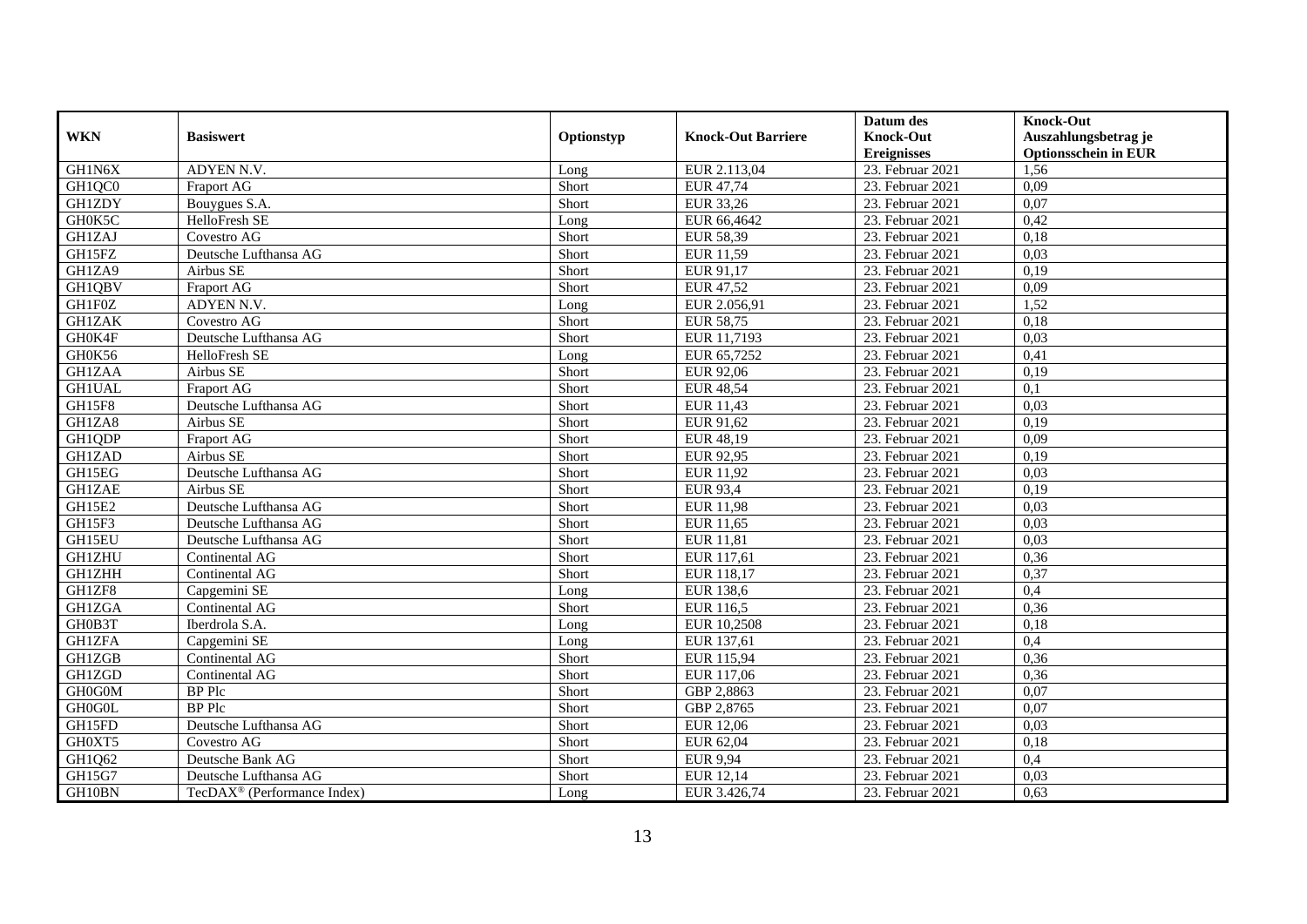|               |                                                 |            |                           | Datum des          | <b>Knock-Out</b>            |
|---------------|-------------------------------------------------|------------|---------------------------|--------------------|-----------------------------|
| <b>WKN</b>    | <b>Basiswert</b>                                | Optionstyp | <b>Knock-Out Barriere</b> | <b>Knock-Out</b>   | Auszahlungsbetrag je        |
|               |                                                 |            |                           | <b>Ereignisses</b> | <b>Optionsschein in EUR</b> |
| <b>GH0XRV</b> | EURO STOXX <sup>®</sup> Banks (Price EUR) Index | Short      | EUR 83,886                | 23. Februar 2021   | 0.02                        |
| <b>GH0UQU</b> | EURO STOXX <sup>®</sup> Banks (Price EUR) Index | Short      | EUR 83,545                | 23. Februar 2021   | 0,02                        |
| GH0US3        | EURO STOXX <sup>®</sup> Banks (Price EUR) Index | Short      | EUR 83,692                | 23. Februar 2021   | 0,02                        |
| GH10BJ        | TecDAX <sup>®</sup> (Performance Index)         | Long       | EUR 3.437,39              | 23. Februar 2021   | 0,63                        |
| GH10BK        | TecDAX <sup>®</sup> (Performance Index)         | Long       | EUR 3.433,83              | 23. Februar 2021   | 0,63                        |
| GF6R3T        | EUR/CHF (WM-Fixing)                             | Short      | CHF 1,09187               | 23. Februar 2021   | 1,71                        |
| GH10BL        | TecDAX <sup>®</sup> (Performance Index)         | Long       | EUR 3.430,29              | 23. Februar 2021   | 0,63                        |
| GF9M61        | CAC 40 <sup>®</sup> Index                       | Short      | EUR 5.804,286             | 23. Februar 2021   | 1,06                        |
| GH0K58        | HelloFresh SE                                   | Long       | EUR 64,847                | 23. Februar 2021   | 0,41                        |
| GH1U7U        | <b>Bechtle AG</b>                               | Long       | EUR 156,79                | 23. Februar 2021   | 0,45                        |
| GF8BLM        | Airbus SE                                       | Short      | EUR 97,9743               | 23. Februar 2021   | 0,18                        |
| GF9RCC        | Sanofi                                          | Long       | EUR 76,1152               | 23. Februar 2021   | 0,14                        |
| <b>GH1EYX</b> | ADYEN N.V.                                      | Long       | EUR 2.022,15              | 23. Februar 2021   | 1,49                        |
| <b>GF8E89</b> | Crédit Agricole S.A.                            | Short      | EUR 11,5517               | 23. Februar 2021   | 0,21                        |
| GH1NA7        | Commerzbank AG                                  | Short      | EUR 5,35                  | 23. Februar 2021   | 0,22                        |
| GH15R7        | Fraport AG                                      | Short      | EUR 49,33                 | 23. Februar 2021   | 0,09                        |
| GH1F67        | Iberdrola S.A.                                  | Long       | EUR 10,19                 | 23. Februar 2021   | 0,19                        |
| <b>GH1ZHM</b> | Deutsche Bank AG                                | Short      | <b>EUR 9,98</b>           | 23. Februar 2021   | 0,42                        |
| GC414K        | ENI S.p.A.                                      | Short      | EUR 9,556                 | 23. Februar 2021   | 0,17                        |
| GF8BLQ        | Airbus SE                                       | Short      | EUR 98,2275               | 23. Februar 2021   | 0,18                        |
| GH0K5V        | <b>HelloFresh SE</b>                            | Long       | EUR 65,3183               | 23. Februar 2021   | 0,41                        |
| GH0D1N        | ABN AMRO Bank N.V.                              | Short      | EUR 9,5261                | 23. Februar 2021   | 0,28                        |
| <b>GH1ZEB</b> | Bayer AG                                        | Short      | EUR 54,16                 | 23. Februar 2021   | 0,17                        |
| GH1F11        | ADYEN N.V.                                      | Long       | EUR 2.034,29              | 23. Februar 2021   | 1,5                         |
| GH1UAQ        | Fraport AG                                      | Short      | <b>EUR 48,99</b>          | 23. Februar 2021   | 0,1                         |
| GH0G0J        | BP Plc                                          | Short      | GBP 2,9058                | 23. Februar 2021   | 0,07                        |
| <b>GH138U</b> | Fielmann AG                                     | Long       | EUR 67,34                 | 23. Februar 2021   | 0,12                        |
| GF7GNW        | Airbus SE                                       | Short      | EUR 98,6078               | 23. Februar 2021   | 0,18                        |
| <b>GH1F0Y</b> | ADYEN N.V.                                      | Long       | EUR 2.045,67              | 23. Februar 2021   | 1,51                        |
| GC8QFK        | Total S.A.                                      | Short      | EUR 38,6881               | 23. Februar 2021   | 0.07                        |
| GH10AV        | TecDAX <sup>®</sup> (Performance Index)         | Long       | EUR 3.416,08              | 23. Februar 2021   | 0,63                        |
| <b>GH1ZJL</b> | Evotec AG                                       | Long       | EUR 32,87                 | 23. Februar 2021   | 0,16                        |
| GH10BP        | TecDAX <sup>®</sup> (Performance Index)         | Long       | EUR 3.419,64              | 23. Februar 2021   | 0,63                        |
| GH10BQ        | TecDAX <sup>®</sup> (Performance Index)         | Long       | EUR 3.423,2               | 23. Februar 2021   | 0,63                        |
| <b>GH1ZAY</b> | ABB Ltd                                         | Long       | CHF 26,69                 | 23. Februar 2021   | 0,72                        |
| GC90SH        | MorphoSys AG                                    | Long       | EUR 85,2685               | 23. Februar 2021   | 0,31                        |
| GH1DAQ        | TecDAX <sup>®</sup> (Performance Index)         | Long       | EUR 3.413,64              | 23. Februar 2021   | 0,64                        |
| GH1U9P        | <b>Evonik Industries AG</b>                     | Short      | EUR 28,36                 | 23. Februar 2021   | 0,06                        |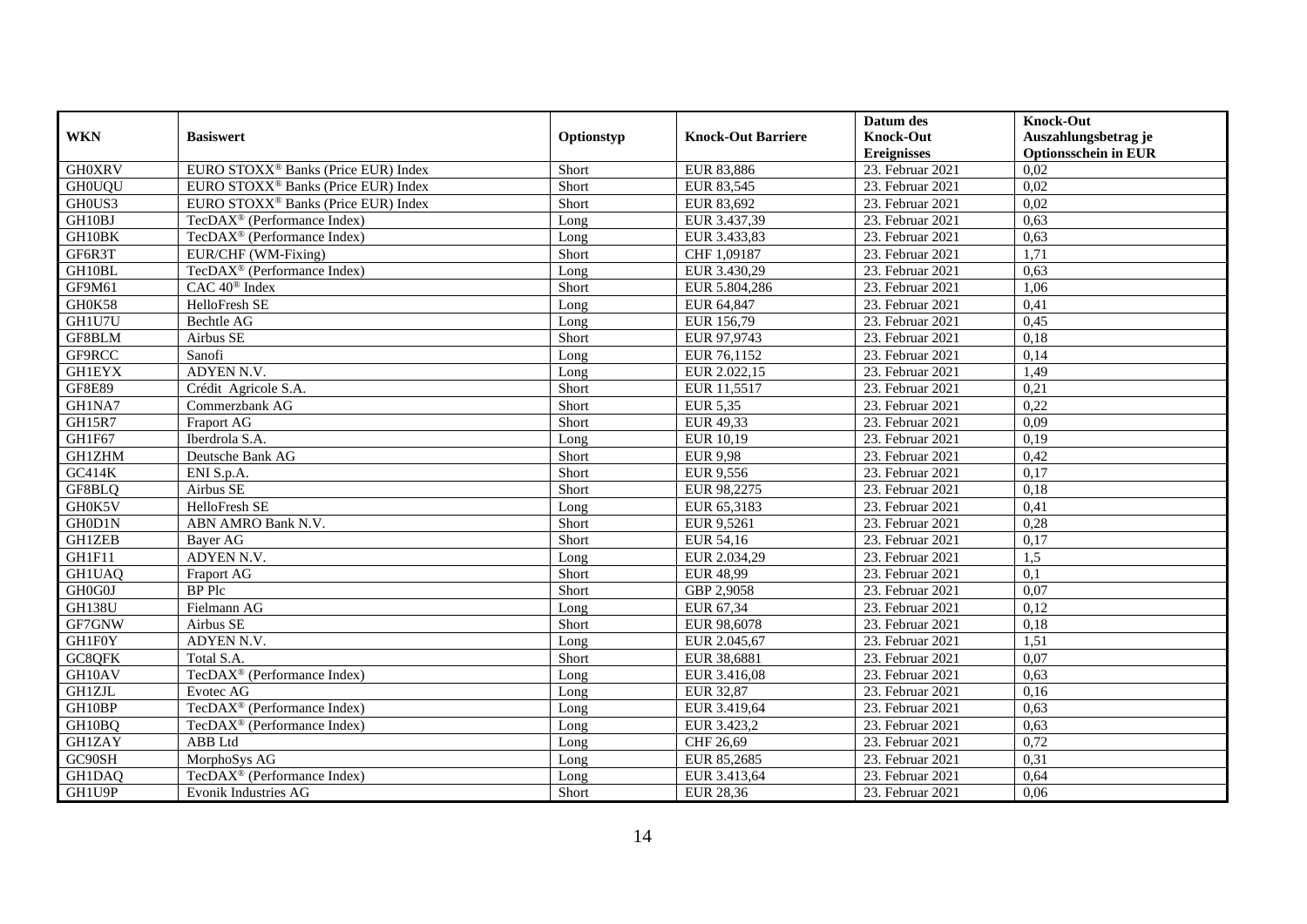|               |                                         |            |                           | Datum des          | <b>Knock-Out</b>            |
|---------------|-----------------------------------------|------------|---------------------------|--------------------|-----------------------------|
| <b>WKN</b>    | <b>Basiswert</b>                        | Optionstyp | <b>Knock-Out Barriere</b> | <b>Knock-Out</b>   | Auszahlungsbetrag je        |
|               |                                         |            |                           | <b>Ereignisses</b> | <b>Optionsschein in EUR</b> |
| GH0S5Q        | Zalando SE                              | Long       | EUR 89,979                | 23. Februar 2021   | 0,33                        |
| <b>GH109U</b> | MDAX <sup>®</sup> (Performance Index)   | Long       | EUR 31.821,14             | 23. Februar 2021   | 0,58                        |
| GH0S7E        | Zalando SE                              | Long       | EUR 88,8037               | 23. Februar 2021   | 0,32                        |
| GF8BLN        | Airbus SE                               | Short      | EUR 98,9969               | 23. Februar 2021   | 0,18                        |
| <b>GH1ZJP</b> | Evotec $\overline{AG}$                  | Long       | EUR 32,69                 | 23. Februar 2021   | 0,16                        |
| GH0K5B        | HelloFresh SE                           | Long       | EUR 64,333                | 23. Februar 2021   | 0,4                         |
| <b>GF9TEX</b> | <b>SAP SE</b>                           | Long       | EUR 102,4289              | 23. Februar 2021   | 0,18                        |
| GH1ZJ7        | Koninklijke D <sup>SM</sup> N.V.        | Long       | EUR 140,77                | 23. Februar 2021   | 0,28                        |
| <b>GH1DLD</b> | Halma plc                               | Long       | GBP 23,95                 | 23. Februar 2021   | 0,05                        |
| GF8T8C        | Ørsted A/S                              | Long       | DKK 971,7065              | 23. Februar 2021   | 0,48                        |
| GF8E3C        | Airbus SE                               | Short      | EUR 99,4075               | 23. Februar 2021   | 0,18                        |
| GH1PZE        | Ubisoft Entertainment S.A.              | Long       | EUR 69,85                 | 23. Februar 2021   | 0,39                        |
| GH17XA        | Symrise AG                              | Long       | EUR 99,46                 | 23. Februar 2021   | 0,18                        |
| <b>GF74M9</b> | EUR/CHF (WM-Fixing)                     | Short      | CHF 1,09215               | 23. Februar 2021   | 1,71                        |
| <b>GH1N38</b> | $AEX-Index^{\circledR}$                 | Long       | EUR 664,648               | 23. Februar 2021   | 0,13                        |
| <b>GH109V</b> | MDAX <sup>®</sup> (Performance Index)   | Long       | EUR 31.788,47             | 23. Februar 2021   | 0,58                        |
| <b>GF5EXJ</b> | EUR/CHF (WM-Fixing)                     | Short      | CHF 1,09362               | 23. Februar 2021   | 1,71                        |
| <b>GH109B</b> | MDAX <sup>®</sup> (Performance Index)   | Long       | EUR 31.755,73             | 23. Februar 2021   | 0,58                        |
| GH1F08        | TecDAX <sup>®</sup> (Performance Index) | Long       | EUR 3.400,54              | 23. Februar 2021   | 0,64                        |
| <b>GH0PKQ</b> | EUR/CHF (WM-Fixing)                     | Short      | CHF 1,09324               | 23. Februar 2021   | 1,71                        |
| <b>GH1N37</b> | $AEX-Index^{\circledR}$                 | Long       | EUR 663,965               | 23. Februar 2021   | 0,13                        |
| GF8DHC        | EUR/CHF (WM-Fixing)                     | Short      | CHF 1,09308               | 23. Februar 2021   | 1,71                        |
| GF7KNG        | EUR/CHF (WM-Fixing)                     | Short      | CHF 1,09222               | 23. Februar 2021   | 1,71                        |
| GH1EY6        | TecDAX <sup>®</sup> (Performance Index) | Long       | EUR 3.396,98              | 23. Februar 2021   | 0,64                        |
| GF55KJ        | EUR/CHF (WM-Fixing)                     | Short      | CHF 1,09329               | 23. Februar 2021   | 1,71                        |
| GF4WM8        | EUR/CHF (WM-Fixing)                     | Short      | CHF 1,09309               | 23. Februar 2021   | 1,71                        |
| GH10AQ        | TecDAX <sup>®</sup> (Performance Index) | Long       | EUR 3.405,4               | 23. Februar 2021   | 0,63                        |
| GH1N34        | $AEX-Index^{\circledR}$                 | Long       | EUR 666,046               | 23. Februar 2021   | 0,13                        |
| GF4KG8        | EUR/CHF (WM-Fixing)                     | Short      | CHF 1,0927                | 23. Februar 2021   | 1,71                        |
| <b>GH1N35</b> | $AEX-Index^{\circledR}$                 | Long       | EUR 665,352               | 23. Februar 2021   | 0,13                        |
| GH17UC        | EUR/CHF (WM-Fixing)                     | Short      | CHF 1,0935                | 23. Februar 2021   | 1,75                        |
| GF7AE3        | EUR/CHF (WM-Fixing)                     | Short      | CHF 1,0924                | 23. Februar 2021   | 1,71                        |
| GF4RBT        | EUR/CHF (WM-Fixing)                     | Short      | CHF 1,09283               | 23. Februar 2021   | 1,71                        |
| GH1N7N        | ASML Holding N.V.                       | Long       | EUR 472,11                | 23. Februar 2021   | $\overline{0.9}$            |
| <b>GH1ZJM</b> | Evotec AG                               | Long       | EUR 32,52                 | 23. Februar 2021   | 0,16                        |
| <b>GH1ZEC</b> | Carrefour S.A.                          | Long       | EUR 14,79                 | 23. Februar 2021   | 0,29                        |
| GH0S5Z        | Nokia Oyj                               | Long       | EUR 3,2758                | 23. Februar 2021   | 0,09                        |
| GH15R6        | Fraport AG                              | Short      | EUR 49,57                 | 23. Februar 2021   | 0,09                        |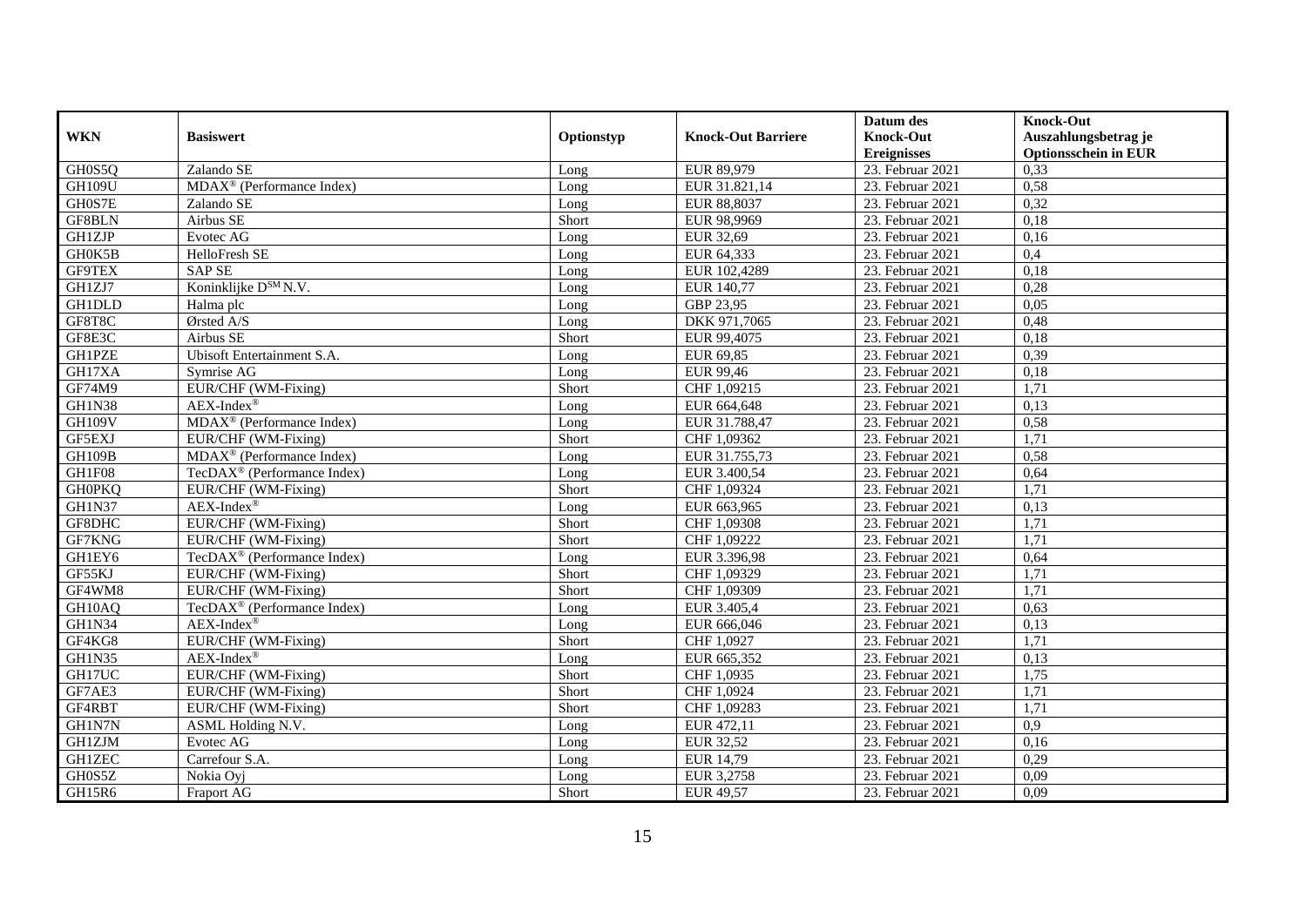|               |                                              |            |                           | Datum des          | <b>Knock-Out</b>            |
|---------------|----------------------------------------------|------------|---------------------------|--------------------|-----------------------------|
| <b>WKN</b>    | <b>Basiswert</b>                             | Optionstyp | <b>Knock-Out Barriere</b> | <b>Knock-Out</b>   | Auszahlungsbetrag je        |
|               |                                              |            |                           | <b>Ereignisses</b> | <b>Optionsschein in EUR</b> |
| GH0K59        | HelloFresh SE                                | Long       | EUR 63,7547               | 23. Februar 2021   | 0,4                         |
| GC68AW        | Koninklijke Ahold Delhaize N.V.              | Long       | EUR 21,9971               | 23. Februar 2021   | 0,04                        |
| <b>GH1EYW</b> | ADYEN N.V.                                   | Long       | EUR 2.008,66              | 23. Februar 2021   | 1,48                        |
| GH1QCN        | Legrand SA                                   | Long       | <b>EUR 72,5</b>           | 23. Februar 2021   | 0,14                        |
| GH12XA        | Siemens Healthineers AG                      | Long       | EUR 46,3122               | 23. Februar 2021   | 0,13                        |
| <b>GH0SGS</b> | Bechtle AG                                   | Long       | EUR 155,308               | 23. Februar 2021   | 0,42                        |
| <b>GH109A</b> | MDAX <sup>®</sup> (Performance Index)        | Long       | EUR 31.723,16             | 23. Februar 2021   | 0,58                        |
| <b>GH1EZJ</b> | TecDAX <sup>®</sup> (Performance Index)      | Long       | EUR 3.389,9               | 23. Februar 2021   | 0,64                        |
| <b>GH109C</b> | MDAX <sup>®</sup> (Performance Index)        | Long       | EUR 31.690,43             | 23. Februar 2021   | 0,58                        |
| GH12YY        | TecDAX <sup>®</sup> (Performance Index)      | Long       | EUR 3.361,1               | 23. Februar 2021   | 0,62                        |
| GH1N2J        | $AEX-Index^{\circledR}$                      | Long       | EUR 661,884               | 23. Februar 2021   | 0,13                        |
| <b>GH109D</b> | MDAX <sup>®</sup> (Performance Index)        | Long       | EUR 31.624,99             | 23. Februar 2021   | 0,58                        |
| GH12YZ        | TecDAX <sup>®</sup> (Performance Index)      | Long       | EUR 3.353,95              | 23. Februar 2021   | 0,62                        |
| GH1N2K        | $AEX-Index^{\circledR}$                      | Long       | EUR 660.496               | 23. Februar 2021   | 0.13                        |
| GH109J        | MDAX <sup>®</sup> (Performance Index)        | Long       | EUR 31.494,3              | 23. Februar 2021   | 0,58                        |
| <b>GH12Z0</b> | TecDAX <sup>®</sup> (Performance Index)      | Long       | EUR 3.357,58              | 23. Februar 2021   | 0,62                        |
| GH1N2L        | $AEX-Index^{\circledR}$                      | Long       | EUR 662,577               | 23. Februar 2021   | 0,13                        |
| GH109F        | MDAX <sup>®</sup> (Performance Index)        | Long       | EUR 31.592,35             | 23. Februar 2021   | 0,58                        |
| GH10C0        | TecDAX <sup>®</sup> (Performance Index)      | Long       | EUR 3.380,6               | 23. Februar 2021   | 0,62                        |
| <b>GH109L</b> | MDAX <sup>®</sup> (Performance Index)        | Long       | EUR 31.527,05             | 23. Februar 2021   | 0,58                        |
| GH1N2M        | AEX-Index®                                   | Long       | EUR 661,19                | 23. Februar 2021   | 0,13                        |
| GH15J3        | TecDAX <sup>®</sup> (Performance Index)      | Long       | EUR 3.367,1               | 23. Februar 2021   | 0.63                        |
| GH10AP        | TecDAX <sup>®</sup> (Performance Index)      | Long       | EUR 3.384,1               | 23. Februar 2021   | 0,62                        |
| <b>GH109G</b> | MDAX <sup>®</sup> (Performance Index)        | Long       | EUR 31.657,75             | 23. Februar 2021   | 0,58                        |
| GH15HZ        | TecDAX <sup>®</sup> (Performance Index)      | Long       | EUR 3.374,33              | 23. Februar 2021   | 0,63                        |
| GH1N2H        | AEX-Index®                                   | Long       | EUR 663,271               | 23. Februar 2021   | 0,13                        |
| GH17VB        | DAX <sup>®</sup> (Performance Index)         | Long       | EUR 13.791,05             | 23. Februar 2021   | 1,24                        |
| GH109H        | MDAX <sup>®</sup> (Performance Index)        | Long       | EUR 31.559,65             | 23. Februar 2021   | 0,58                        |
| GH15J0        | TecDAX <sup>®</sup> (Performance Index)      | Long       | EUR 3.370,73              | 23. Februar 2021   | 0,63                        |
| <b>GH1N49</b> | $AEX-Index^{\circledR}$                      | Long       | EUR 659,813               | 23. Februar 2021   | 0,13                        |
| GH1N2N        | AEX-Index®                                   | Long       | EUR 659,109               | 23. Februar 2021   | 0,13                        |
| GH1AHL        | DAX <sup>®</sup> (Performance Index)         | Long       | EUR 13.760,86             | 23. Februar 2021   | 1,24                        |
| <b>GH181V</b> | TecDAX <sup>®</sup> (Performance Index)      | Long       | EUR 3.346,52              | 23. Februar 2021   | 0,63                        |
| GH12WF        | MDAX <sup>®</sup> (Performance Index)        | Long       | EUR 31.369,32             | 23. Februar 2021   | 0,58                        |
| GH1ZE3        | EURO STOXX 50 <sup>®</sup> Index (Price EUR) | Long       | EUR 3.666,16              | 23. Februar 2021   | 0,72                        |
| <b>GH1AHE</b> | DAX <sup>®</sup> (Performance Index)         | Long       | EUR 13.774,99             | 23. Februar 2021   | 1,24                        |
| <b>GH1ANE</b> | TecDAX <sup>®</sup> (Performance Index)      | Long       | EUR 3.339,8               | 23. Februar 2021   | 0,63                        |
| GH12UY        | MDAX <sup>®</sup> (Performance Index)        | Long       | EUR 31.402,49             | 23. Februar 2021   | 0,58                        |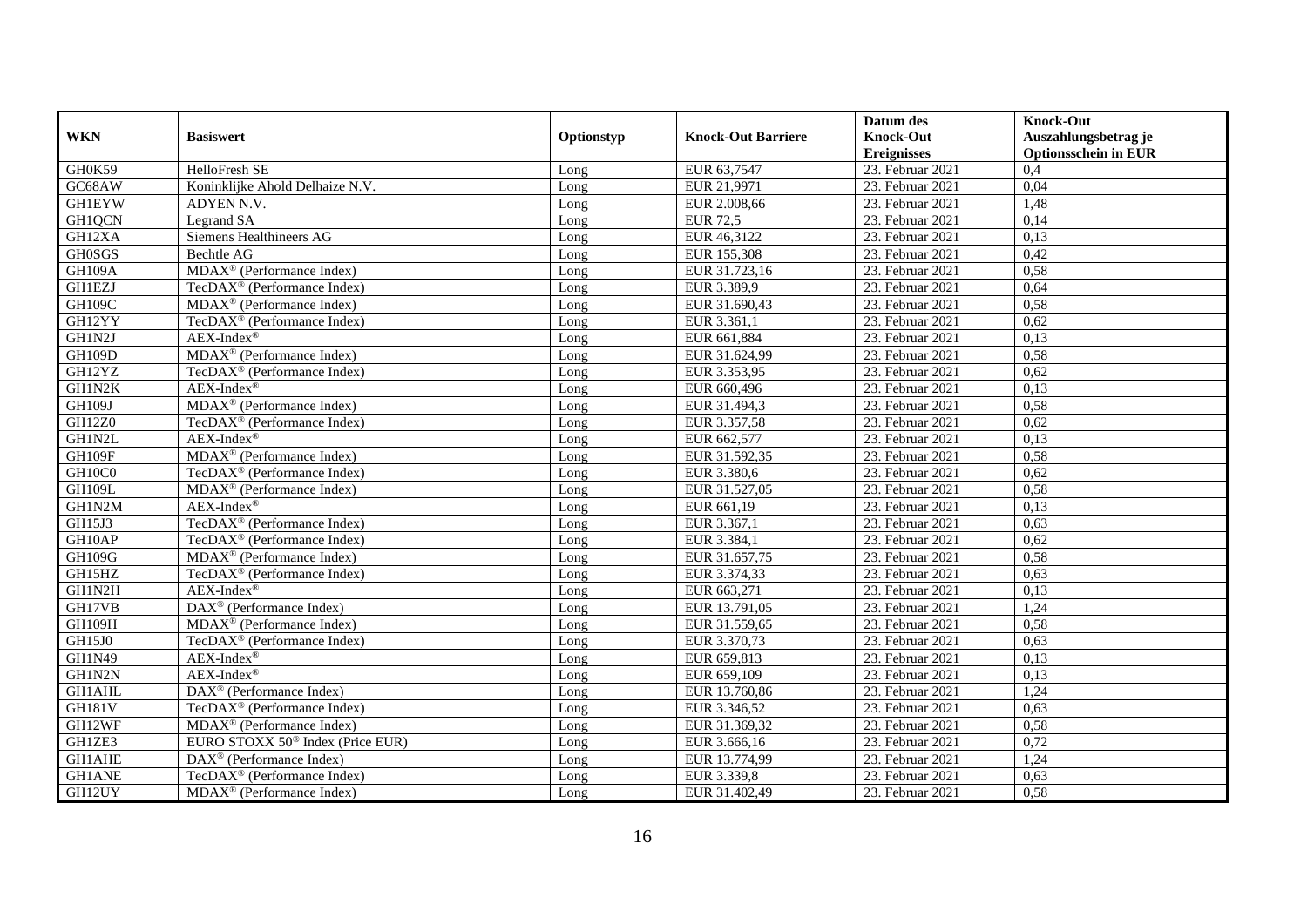|               |                                         |            |                           | Datum des          | <b>Knock-Out</b>            |
|---------------|-----------------------------------------|------------|---------------------------|--------------------|-----------------------------|
| <b>WKN</b>    | <b>Basiswert</b>                        | Optionstyp | <b>Knock-Out Barriere</b> | <b>Knock-Out</b>   | Auszahlungsbetrag je        |
|               |                                         |            |                           | <b>Ereignisses</b> | <b>Optionsschein in EUR</b> |
| GH1AHQ        | DAX <sup>®</sup> (Performance Index)    | Long       | EUR 13.782,15             | 23. Februar 2021   | 1,25                        |
| GH1ANG        | TecDAX <sup>®</sup> (Performance Index) | Long       | EUR 3.336,33              | 23. Februar 2021   | 0,63                        |
| <b>GH109K</b> | $MDAX^{\circledR}$ (Performance Index)  | Long       | EUR 31.461,54             | 23. Februar 2021   | 0,58                        |
| <b>GH181T</b> | TecDAX <sup>®</sup> (Performance Index) | Long       | EUR 3.350,21              | 23. Februar 2021   | 0,63                        |
| GF8QCV        | Varta AG                                | Long       | EUR 107,2619              | 23. Februar 2021   | 0,49                        |
| GH063B        | Varta AG                                | Long       | EUR 107,0635              | 23. Februar 2021   | 0,49                        |
| GH063C        | Varta AG                                | Long       | EUR 106,4537              | 23. Februar 2021   | 0,49                        |
| GH063T        | Varta AG                                | Long       | EUR 107,6628              | 23. Februar 2021   | 0,49                        |
| <b>GH1DCY</b> | Bechtle AG                              | Long       | EUR 153,74                | 23. Februar 2021   | 0,43                        |
| GH17VY        | Symrise AG                              | Long       | EUR 98,43                 | 23. Februar 2021   | 0,18                        |
| GH15PR        | Engie                                   | Long       | EUR 12,59                 | 23. Februar 2021   | 0,24                        |
| <b>GH1DEN</b> | Koninklijke D <sup>SM</sup> N.V.        | Long       | EUR 139,72                | 23. Februar 2021   | 0,26                        |
| <b>GH1ASP</b> | Cancom SE                               | Long       | <b>EUR 52,86</b>          | 23. Februar 2021   | 0,2                         |
| <b>GH0XQU</b> | Evotec AG                               | Long       | EUR 31,86                 | 23. Februar 2021   | 0.14                        |
| GF8V25        | Delivery Hero AG                        | Long       | EUR 109,1351              | 23. Februar 2021   | 0.6                         |
| GH12VJ        | Siemens Healthineers AG                 | Long       | EUR 46,0545               | 23. Februar 2021   | 0,13                        |
| <b>GH1EYZ</b> | ADYEN N.V.                              | Long       | EUR 1.993,56              | 23. Februar 2021   | 1,47                        |
| <b>GH1ZFJ</b> | Daimler AG                              | Long       | <b>EUR 66</b>             | 23. Februar 2021   | 0,19                        |
| GH1QDK        | Lanxess AG                              | Long       | EUR 61,15                 | 23. Februar 2021   | 0,18                        |
| GF3KTU        | Vonovia SE                              | Long       | EUR 52,5894               | 23. Februar 2021   | 0,09                        |
| GH0XN5        | Evotec AG                               | Long       | EUR 31,63                 | 23. Februar 2021   | 0,14                        |
| GH1ZE4        | Bechtle AG                              | Long       | EUR 154,81                | 23. Februar 2021   | 0,45                        |
| <b>GH1ZDN</b> | ASML Holding N.V.                       | Long       | EUR 468,18                | 23. Februar 2021   | 0,92                        |
| <b>GH1ZAU</b> | <b>ABB</b> Ltd                          | Long       | CHF 26,34                 | 23. Februar 2021   | 0,71                        |
| <b>GH1AKJ</b> | <b>LEONI AG</b>                         | Long       | EUR 11,27                 | 23. Februar 2021   | 0,07                        |
| GH1FC9        | Signify N.V.                            | Long       | EUR 36,39                 | 23. Februar 2021   | 0,1                         |
| <b>GH17V9</b> | Symrise AG                              | Long       | <b>EUR 98,95</b>          | 23. Februar 2021   | 0,18                        |
| GH1AT1        | Cancom SE                               | Long       | EUR 52,54                 | 23. Februar 2021   | $\overline{0,2}$            |
| <b>GH1ZFB</b> | Capgemini SE                            | Long       | EUR 135,62                | 23. Februar 2021   | 0,4                         |
| <b>GH1ZJN</b> | Evotec AG                               | Long       | EUR 32,34                 | 23. Februar 2021   | 0,15                        |
| GF8BLP        | Airbus SE                               | Short      | EUR 100,3214              | 23. Februar 2021   | 0,18                        |
| GH15JF        | Accor S.A.                              | Short      | EUR 34,26                 | 23. Februar 2021   | 0,06                        |
| <b>GH15S3</b> | Fraport AG                              | Short      | EUR 50,27                 | 23. Februar 2021   | 0,09                        |
| GH1F57        | Henkel AG & Co KGaA                     | Long       | EUR 83,13                 | 23. Februar 2021   | 0,16                        |
| GH12WP        | Siemens Healthineers AG                 | Long       | EUR 45,807                | 23. Februar 2021   | 0,13                        |
| GH0S8B        | Zalando SE                              | Long       | EUR 87,3163               | 23. Februar 2021   | 0,32                        |
| GH17W6        | QIAGEN N.V.                             | Long       | EUR 44,09                 | 23. Februar 2021   | 0,12                        |
| GH1390        | Iberdrola S.A.                          | Long       | EUR 10,12                 | 23. Februar 2021   | 0,19                        |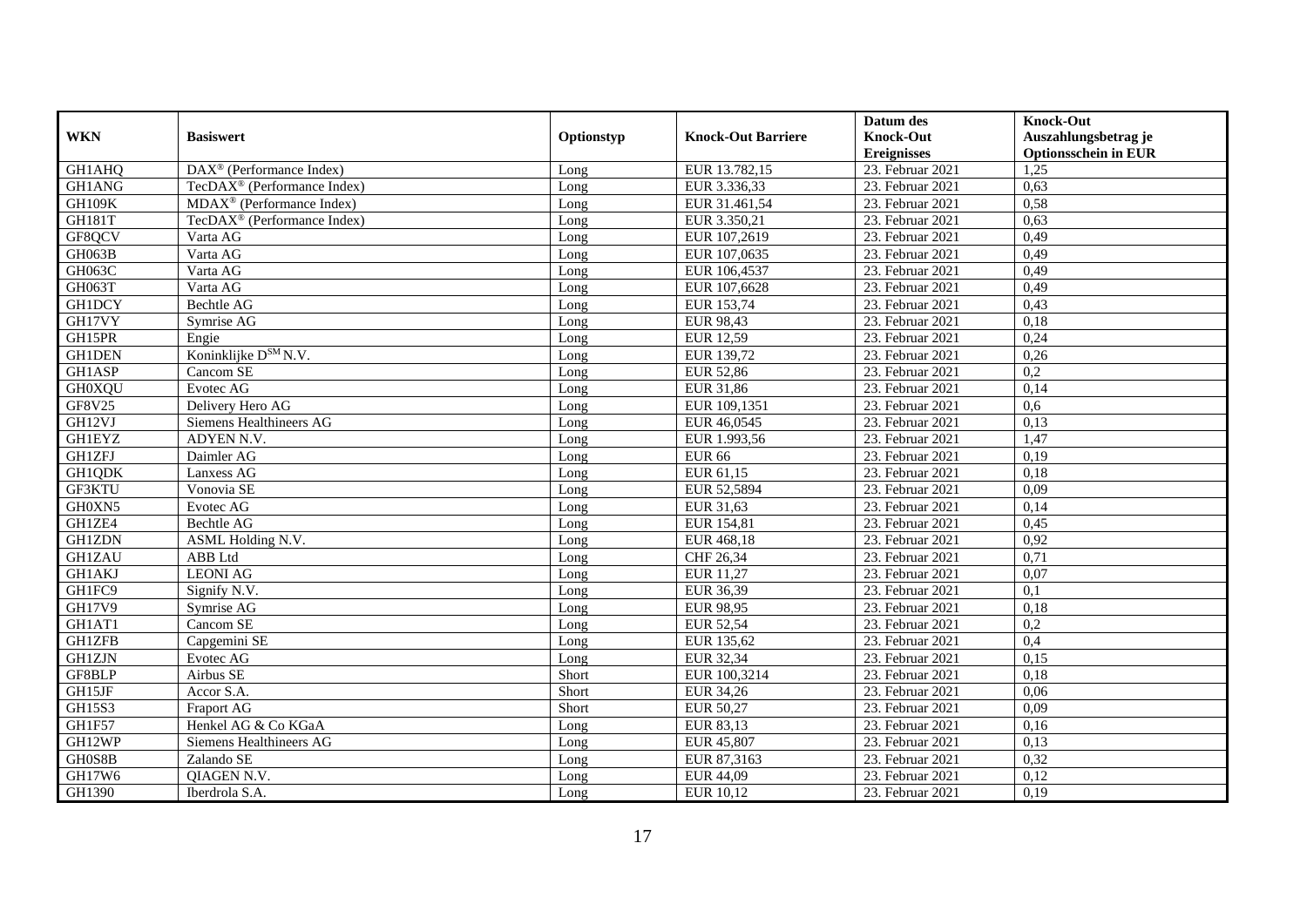|               |                                      |            |                           | Datum des          | <b>Knock-Out</b>            |
|---------------|--------------------------------------|------------|---------------------------|--------------------|-----------------------------|
| <b>WKN</b>    | <b>Basiswert</b>                     | Optionstyp | <b>Knock-Out Barriere</b> | <b>Knock-Out</b>   | Auszahlungsbetrag je        |
|               |                                      |            |                           | <b>Ereignisses</b> | <b>Optionsschein in EUR</b> |
| GH1ZGS        | Daimler AG                           | Long       | EUR 66,35                 | 23. Februar 2021   | 0,19                        |
| GH1ZE1        | Bechtle AG                           | Long       | EUR 152,94                | 23. Februar 2021   | 0,45                        |
| GH1UD6        | Freenet AG                           | Long       | <b>EUR 18,53</b>          | 23. Februar 2021   | 0,35                        |
| GH10KN        | Enel S.p.A.                          | Long       | <b>EUR 7,94</b>           | 23. Februar 2021   | 0,14                        |
| GF85YR        | Wacker Chemie AG                     | Long       | EUR 104,3534              | 23. Februar 2021   | 0,38                        |
| <b>GH0XNB</b> | Evotec AG                            | Long       | EUR 32,08                 | 23. Februar 2021   | 0,14                        |
| GH1QDS        | Legrand SA                           | Long       | <b>EUR 71,3</b>           | 23. Februar 2021   | 0,14                        |
| <b>GH138K</b> | Fielmann AG                          | Long       | EUR 66,66                 | 23. Februar 2021   | 0,12                        |
| GH0XR0        | STMicroelectronics N.V.              | Long       | <b>EUR 32,83</b>          | 23. Februar 2021   | 1,22                        |
| GF7GNX        | Airbus SE                            | Short      | EUR 101,0487              | 23. Februar 2021   | 0,18                        |
| <b>GH15R9</b> | Fraport AG                           | Short      | <b>EUR 50,5</b>           | 23. Februar 2021   | 0,09                        |
| <b>GH1MZM</b> | QIAGEN N.V.                          | Long       | EUR 43,75                 | 23. Februar 2021   | 0,13                        |
| GH15JQ        | Banco Bilbao Vizcaya Argentaria S.A. | Short      | <b>EUR 4,59</b>           | 23. Februar 2021   | 0,08                        |
| <b>GH1UCZ</b> | <b>Freenet AG</b>                    | Long       | <b>EUR 18.64</b>          | 23. Februar 2021   | 0,36                        |
| GH10LP        | Enel S.p.A.                          | Long       | EUR 8                     | 23. Februar 2021   | 0,15                        |
| GH0MZ7        | Fraport AG                           | Short      | EUR 50,013                | 23. Februar 2021   | 0,09                        |
| GH1U1G        | Software AG                          | Long       | EUR 36,19                 | 23. Februar 2021   | 0,1                         |
| GF2R0C        | <b>E.ON SE</b>                       | Long       | EUR 8,4836                | 23. Februar 2021   | 0,15                        |
| GF5J53        | <b>E.ON SE</b>                       | Long       | <b>EUR 8,4498</b>         | 23. Februar 2021   | 0,15                        |
| GH0657        | Varta AG                             | Long       | EUR 111,8158              | 23. Februar 2021   | 0,09                        |
| GH0637        | Varta AG                             | Long       | EUR 110,0389              | 23. Februar 2021   | 0,26                        |
| GH063E        | Varta AG                             | Long       | EUR 109,4502              | 23. Februar 2021   | 0,32                        |
| GF8QD0        | Varta AG                             | Long       | EUR 108,3482              | 23. Februar 2021   | 0,42                        |
| GH1N2P        | $AEX-Index^{\circledR}$              | Long       | EUR 658,426               | 23. Februar 2021   | 0,13                        |
| GF6R3U        | EUR/CHF (WM-Fixing)                  | Short      | CHF 1,09487               | 23. Februar 2021   | 1,71                        |
| GF6JS9        | EUR/CHF (WM-Fixing)                  | Short      | CHF 1,09461               | 23. Februar 2021   | 1,71                        |
| <b>GHOMXG</b> | Nordex SE                            | Long       | EUR 21,4947               | 23. Februar 2021   | 0,98                        |
| <b>GF9TEE</b> | <b>SAP SE</b>                        | Long       | EUR 102,0917              | 23. Februar 2021   | 0,18                        |
| GF6GJR        | <b>RWE AG</b>                        | Long       | EUR 31,348                | 23. Februar 2021   | 0,06                        |
| GF9TEF        | <b>SAP SE</b>                        | Long       | EUR 101,7239              | 23. Februar 2021   | 0,18                        |
| GF6GJT        | <b>RWE AG</b>                        | Long       | EUR 31,1939               | 23. Februar 2021   | 0,06                        |
| <b>GH1U1E</b> | Software AG                          | Long       | EUR 35,95                 | 23. Februar 2021   | 0,1                         |
| <b>GH1PZU</b> | Ubisoft Entertainment S.A.           | Long       | <b>EUR 68,4</b>           | 23. Februar 2021   | 0,38                        |
| GF6GLV        | Bechtle AG                           | Long       | EUR 151,388               | 23. Februar 2021   | 0,41                        |
| GH1F7K        | Fresenius Medical Care AG & Co. KGaA | Long       | EUR 57,46                 | 23. Februar 2021   | 0,11                        |
| GH1DC4        | ADYEN N.V.                           | Long       | EUR 1.956,9               | 23. Februar 2021   | 1,44                        |
| GH1DC6        | ADYEN N.V.                           | Long       | EUR 1.968,05              | 23. Februar 2021   | 1,45                        |
| GH12TT        | EUR/GBP (WM-Fixing)                  | Long       | GBP 0,8624                | 23. Februar 2021   | 0,81                        |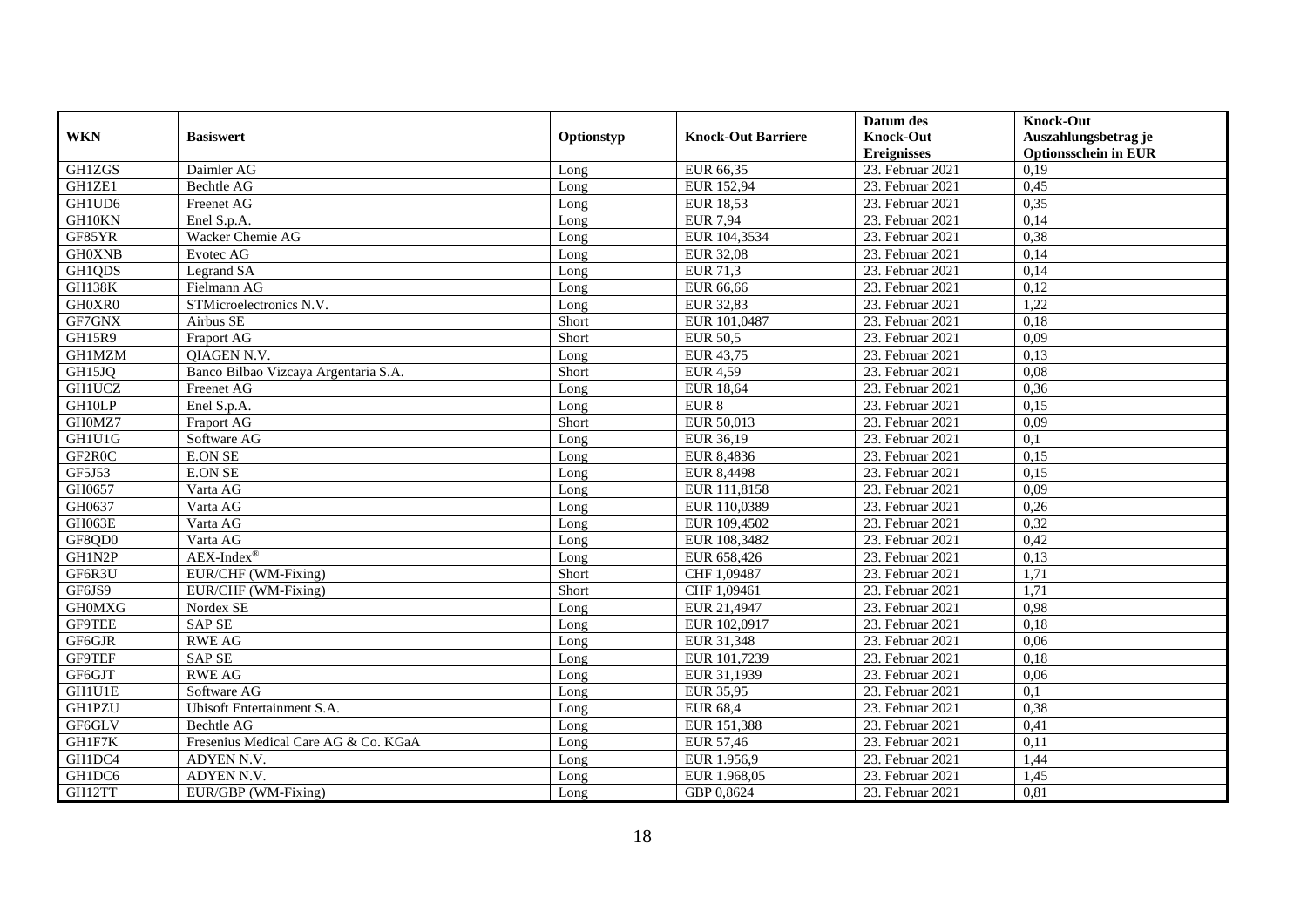|               |                                                 |            |                           | Datum des          | <b>Knock-Out</b>            |
|---------------|-------------------------------------------------|------------|---------------------------|--------------------|-----------------------------|
| <b>WKN</b>    | <b>Basiswert</b>                                | Optionstyp | <b>Knock-Out Barriere</b> | <b>Knock-Out</b>   | Auszahlungsbetrag je        |
|               |                                                 |            |                           | <b>Ereignisses</b> | <b>Optionsschein in EUR</b> |
| <b>GH0MUK</b> | EUR/GBP (WM-Fixing)                             | Long       | GBP 0,86284               | 23. Februar 2021   | 0,77                        |
| GH1AQB        | Austria Technologie & Systemtechnik AG          | Long       | <b>EUR 23,82</b>          | 23. Februar 2021   | 0,87                        |
| GH1FC2        | Signify N.V.                                    | Long       | EUR 35,27                 | 23. Februar 2021   | 0,1                         |
| <b>GH1ZEH</b> | Crédit Agricole S.A.                            | Long       | EUR 11,25                 | 23. Februar 2021   | 0,22                        |
| GH15RA        | Fraport AG                                      | Short      | <b>EUR 50,97</b>          | 23. Februar 2021   | 0,09                        |
| <b>GH15R8</b> | Fraport AG                                      | Short      | EUR 50,74                 | 23. Februar 2021   | 0,09                        |
| <b>GH1ZDZ</b> | Bouygues S.A.                                   | Short      | EUR 33,71                 | 23. Februar 2021   | 0,07                        |
| <b>GH0XQZ</b> | Evotec AG                                       | Long       | EUR 30,17                 | 23. Februar 2021   | 0,14                        |
| GH0XN6        | Evotec AG                                       | Long       | <b>EUR 30,46</b>          | 23. Februar 2021   | 0,14                        |
| <b>GH0XQR</b> | Evotec AG                                       | Long       | EUR 30,72                 | 23. Februar 2021   | 0,14                        |
| GH0XN8        | Evotec AG                                       | Long       | EUR 30,94                 | 23. Februar 2021   | 0,14                        |
| GH0XP4        | Evotec AG                                       | Long       | <b>EUR 29,84</b>          | 23. Februar 2021   | 0,13                        |
| GH0MZ5        | Fraport AG                                      | Short      | EUR 51,433                | 23. Februar 2021   | 0,09                        |
| <b>GH0XRW</b> | EURO STOXX <sup>®</sup> Banks (Price EUR) Index | Short      | EUR 84,023                | 23. Februar 2021   | 0,02                        |
| <b>GH180U</b> | S&P 500 <sup>®</sup> Index                      | Long       | USD 3.858,442             | 23. Februar 2021   | 0,62                        |
| GH180W        | S&P 500 <sup>®</sup> Index                      | Long       | USD 3.854,449             | 23. Februar 2021   | 0,62                        |
| GH180T        | S&P 500 <sup>®</sup> Index                      | Long       | USD 3.862,435             | 23. Februar 2021   | 0,62                        |
| GH1800        | S&P 500 <sup>®</sup> Index                      | Long       | USD 3.850,466             | 23. Februar 2021   | 0,62                        |
| <b>GH180Q</b> | S&P 500 <sup>®</sup> Index                      | Long       | <b>USD 3.870,4</b>        | 23. Februar 2021   | 0,62                        |
| GH12XH        | NASDAQ-100 Index®                               | Long       | USD 13.190,143            | 23. Februar 2021   | 2,09                        |
| <b>GH180N</b> | S&P 500 <sup>®</sup> Index                      | Long       | USD 3.874,393             | 23. Februar 2021   | 0,62                        |
| <b>GH180P</b> | S&P 500 <sup>®</sup> Index                      | Long       | USD 3.866,428             | 23. Februar 2021   | 0,62                        |
| GH12XJ        | NASDAQ-100 Index®                               | Long       | USD 13.162,652            | 23. Februar 2021   | 2,08                        |
| <b>GH1MZK</b> | Match Group, Inc.                               | Long       | <b>USD 155,23</b>         | 23. Februar 2021   | 0,6                         |
| <b>GH1ZCE</b> | Amgen Inc.                                      | Short      | <b>USD 233,31</b>         | 23. Februar 2021   | 0,39                        |
| GH1303        | Autodesk, Inc.                                  | Long       | <b>USD 291,36</b>         | 23. Februar 2021   | 0,88                        |
| <b>GHOUKP</b> | Microsoft Corporation                           | Long       | USD 231,7617              | 23. Februar 2021   | 0,36                        |
| GH1F9L        | Alphabet Inc. - Class C                         | Long       | <b>USD 2.026,13</b>       | 23. Februar 2021   | 0,47                        |
| <b>GHOUKT</b> | Microsoft Corporation                           | Long       | USD 230,5359              | 23. Februar 2021   | 0,36                        |
| GH1Q5K        | Broadcom Inc                                    | Long       | <b>USD 471,71</b>         | 23. Februar 2021   | 1,11                        |
| GH1F9M        | Alphabet Inc. - Class C                         | Long       | USD 2.036,93              | 23. Februar 2021   | 0,47                        |
| <b>GH1EYE</b> | <b>Broadcom</b> Inc                             | Long       | <b>USD 468,66</b>         | 23. Februar 2021   | 1,08                        |
| <b>GH1ZCX</b> | Booking Holdings Inc.                           | Short      | <b>USD 2.344,51</b>       | 23. Februar 2021   | 0,39                        |
| <b>GH186V</b> | Activision Blizzard, Inc.                       | Long       | <b>USD 95,33</b>          | 23. Februar 2021   | 0,29                        |
| GH1F9F        | Alphabet Inc. - Class C                         | Long       | <b>USD 2.058,47</b>       | 23. Februar 2021   | 0,47                        |
| GH1NDA        | Electronic Arts Inc.                            | Long       | <b>USD 141,74</b>         | 23. Februar 2021   | 0,33                        |
| GH1ZD7        | The Boeing Company                              | Short      | <b>USD 211,71</b>         | 23. Februar 2021   | 0,05                        |
| GH1F9G        | Alphabet Inc. - Class C                         | Long       | USD 2.047,72              | 23. Februar 2021   | 0,47                        |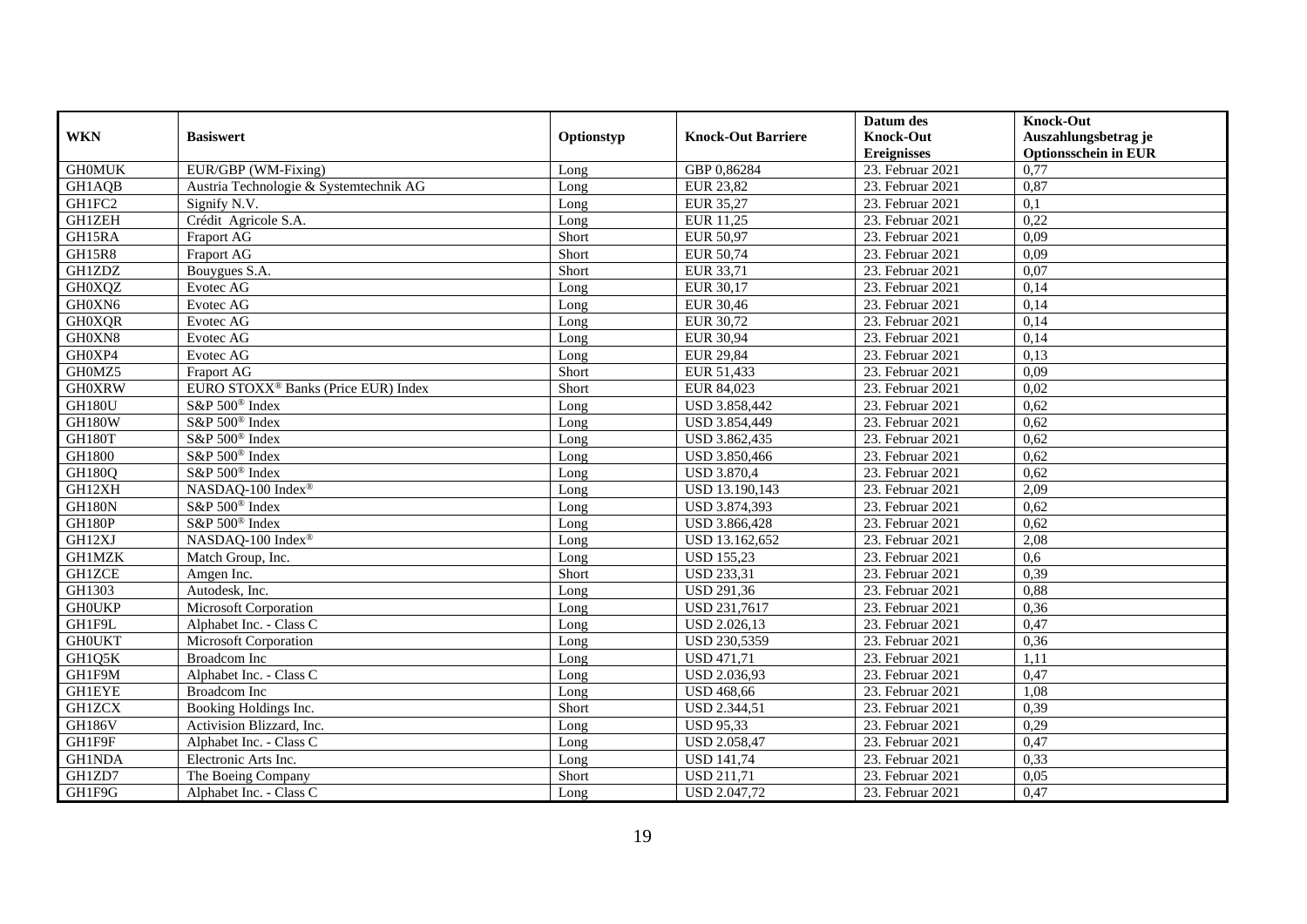|               |                                    |            |                           | Datum des          | <b>Knock-Out</b>            |
|---------------|------------------------------------|------------|---------------------------|--------------------|-----------------------------|
| <b>WKN</b>    | <b>Basiswert</b>                   | Optionstyp | <b>Knock-Out Barriere</b> | <b>Knock-Out</b>   | Auszahlungsbetrag je        |
|               |                                    |            |                           | <b>Ereignisses</b> | <b>Optionsschein in EUR</b> |
| GH15F9        | NetEase Inc ADR                    | Long       | <b>USD 117,1</b>          | 23. Februar 2021   | 0,36                        |
| GH1DJ5        | Electronic Arts Inc.               | Long       | <b>USD 140,43</b>         | 23. Februar 2021   | 0,32                        |
| <b>GH1U86</b> | Activision Blizzard, Inc.          | Long       | <b>USD 96,08</b>          | 23. Februar 2021   | 0,3                         |
| GH1ZD8        | The Boeing Company                 | Short      | <b>USD 210,7</b>          | 23. Februar 2021   | 0,05                        |
| GH15G3        | NetEase Inc ADR                    | Long       | <b>USD 116,02</b>         | 23. Februar 2021   | 0,35                        |
| <b>GH1ZDT</b> | The Boeing Company                 | Short      | <b>USD 212,72</b>         | 23. Februar 2021   | 0,05                        |
| <b>GH1NDC</b> | Electronic Arts Inc.               | Long       | <b>USD 139,45</b>         | 23. Februar 2021   | 0,33                        |
| GH15E5        | NetEase Inc ADR                    | Long       | <b>USD 114,92</b>         | 23. Februar 2021   | 0,35                        |
| GH10F6        | <b>Bank of America Corporation</b> | Short      | <b>USD 35,59</b>          | 23. Februar 2021   | 0,05                        |
| <b>GH1ZFW</b> | <b>Comcast Corporation</b>         | Short      | <b>USD 52,54</b>          | 23. Februar 2021   | 0,09                        |
| GH1ZD5        | The Boeing Company                 | Short      | <b>USD 209,69</b>         | 23. Februar 2021   | 0,05                        |
| GH1ZK8        | Facebook, Inc.                     | Short      | <b>USD 260,72</b>         | 23. Februar 2021   | 0,66                        |
| <b>GH1ZFX</b> | <b>Comcast Corporation</b>         | Short      | <b>USD 52,87</b>          | 23. Februar 2021   | 0,09                        |
| GH1ZD9        | The Boeing Company                 | Short      | <b>USD 214,75</b>         | 23. Februar 2021   | 0,05                        |
| GH1QAV        | JD.com Inc                         | Long       | <b>USD 95,77</b>          | 23. Februar 2021   | 0,3                         |
| GH1Q9C        | <b>Intel Corporation</b>           | Long       | <b>USD 60,49</b>          | 23. Februar 2021   | 0,14                        |
| <b>GH1ZFT</b> | <b>Comcast Corporation</b>         | Short      | <b>USD 51,86</b>          | 23. Februar 2021   | 0,09                        |
| <b>GH1ZDA</b> | The Boeing Company                 | Short      | <b>USD 213,74</b>         | 23. Februar 2021   | 0,05                        |
| GH10DM        | Beyond Meat, Inc.                  | Long       | <b>USD 144,94</b>         | 23. Februar 2021   | 0,95                        |
| GH1ZH1        | Caterpillar Inc.                   | Short      | <b>USD 219,08</b>         | 23. Februar 2021   | 0,56                        |
| GH1QB3        | JD.com Inc                         | Long       | <b>USD 96,3</b>           | 23. Februar 2021   | 0,3                         |
| <b>GH1ZFV</b> | <b>Comcast Corporation</b>         | Short      | <b>USD 52,2</b>           | 23. Februar 2021   | 0,09                        |
| GH0SJ0        | Beyond Meat, Inc.                  | Long       | <b>USD 148,6139</b>       | 23. Februar 2021   | 0,97                        |
| GH1ZC1        | Applied Materials, Inc.            | Long       | <b>USD 115,32</b>         | 23. Februar 2021   | 0,36                        |
| GH1QAX        | JD.com Inc                         | Long       | <b>USD 96,82</b>          | 23. Februar 2021   | 0,3                         |
| GH1ZF0        | Beyond Meat, Inc.                  | Long       | <b>USD 157,7</b>          | 23. Februar 2021   | 1,07                        |
| GH1U43        | Applied Materials, Inc.            | Long       | <b>USD 113,48</b>         | 23. Februar 2021   | 0,35                        |
| GH1DF4        | ConocoPhillips                     | Short      | <b>USD 51,71</b>          | 23. Februar 2021   | 0,13                        |
| GH1QAY        | JD.com Inc                         | Long       | $\overline{USD}$ 95,25    | 23. Februar 2021   | 0,3                         |
| <b>GH133J</b> | ConocoPhillips                     | Short      | <b>USD 51,9427</b>        | 23. Februar 2021   | 0,13                        |
| <b>GH1ANT</b> | Adobe Inc.                         | Long       | <b>USD 461,9</b>          | 23. Februar 2021   | 1,06                        |
| GH1ZGQ        | Cisco Systems, Inc.                | Short      | <b>USD 45,62</b>          | 23. Februar 2021   | 0,12                        |
| GH1Z9D        | Adobe Inc.                         | Long       | <b>USD 464,94</b>         | 23. Februar 2021   | 1,11                        |
| GH1ZB1        | Adobe Inc.                         | Long       | <b>USD 485,06</b>         | 23. Februar 2021   | 1,16                        |
| <b>GH1ZJU</b> | Citigroup Inc.                     | Short      | <b>USD 63,69</b>          | 23. Februar 2021   | 0,11                        |
| GH1ZF1        | Cisco Systems, Inc.                | Short      | <b>USD 45,4</b>           | 23. Februar 2021   | 0,12                        |
| GH15JX        | Airbnb, Inc.                       | Long       | <b>USD 190,31</b>         | 23. Februar 2021   | 0,99                        |
| <b>GH185K</b> | Airbnb, Inc.                       | Long       | <b>USD 191,71</b>         | 23. Februar 2021   |                             |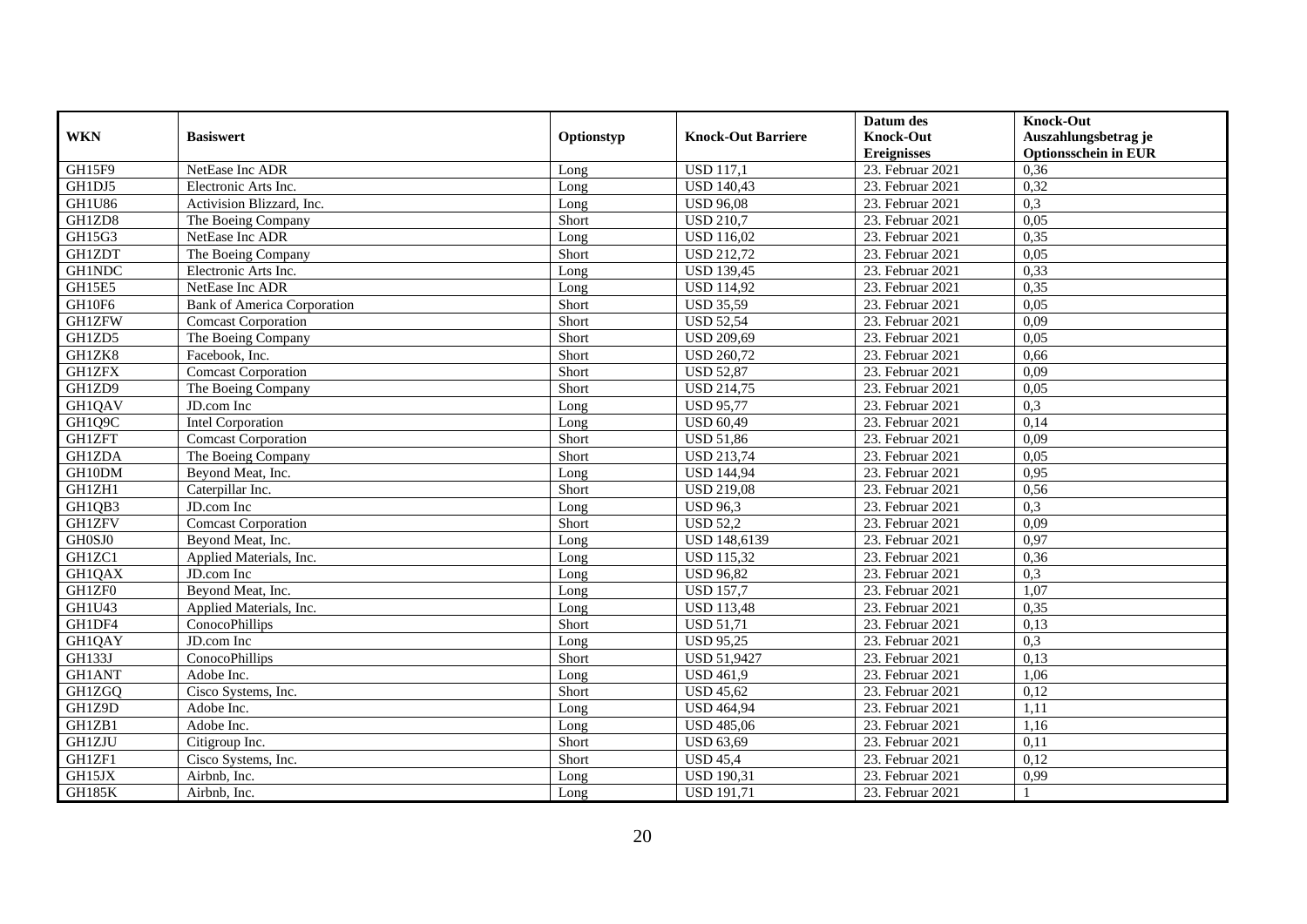|               |                                  |            |                           | Datum des          | <b>Knock-Out</b>            |
|---------------|----------------------------------|------------|---------------------------|--------------------|-----------------------------|
| <b>WKN</b>    | <b>Basiswert</b>                 | Optionstyp | <b>Knock-Out Barriere</b> | <b>Knock-Out</b>   | Auszahlungsbetrag je        |
|               |                                  |            |                           | <b>Ereignisses</b> | <b>Optionsschein in EUR</b> |
| GH15J8        | Airbnb, Inc.                     | Long       | <b>USD 189,27</b>         | 23. Februar 2021   | 0,99                        |
| GH15JR        | Airbnb, Inc.                     | Long       | <b>USD 187,2</b>          | 23. Februar 2021   | 0,98                        |
| GH15JA        | Airbnb. Inc.                     | Long       | <b>USD 188,23</b>         | 23. Februar 2021   | 0,98                        |
| GH067B        | <b>Ballard Power Systems Inc</b> | Long       | <b>USD 28,2598</b>        | 23. Februar 2021   | 2,04                        |
| GH065L        | <b>Ballard Power Systems Inc</b> | Long       | <b>USD 29,0647</b>        | 23. Februar 2021   | 2,09                        |
| GH065F        | <b>Ballard Power Systems Inc</b> | Long       | <b>USD 27,1352</b>        | 23. Februar 2021   | 1,96                        |
| GH065G        | <b>Ballard Power Systems Inc</b> | Long       | <b>USD 29,3955</b>        | 23. Februar 2021   | 2,12                        |
| <b>GH1ZFF</b> | Baidu. Inc.                      | Long       | <b>USD 337,78</b>         | 23. Februar 2021   | 1,07                        |
| <b>GH1ZFG</b> | Baidu, Inc.                      | Long       | <b>USD 331,18</b>         | 23. Februar 2021   | 1,05                        |
| GH1ZH0        | Baidu, Inc.                      | Long       | <b>USD 334,48</b>         | 23. Februar 2021   | 1,06                        |
| <b>GH1NBP</b> | Salesforce.com, Inc.             | Long       | <b>USD 238</b>            | 23. Februar 2021   | 0,36                        |
| <b>GH1NCV</b> | Salesforce.com, Inc.             | Long       | <b>USD 239,24</b>         | 23. Februar 2021   | 0,26                        |
| GH1ZH9        | Salesforce.com, Inc.             | Long       | <b>USD 235,63</b>         | 23. Februar 2021   | 0,56                        |
| GH1Q12        | S&P 500 <sup>®</sup> Index       | Long       | USD 3.846,742             | 23. Februar 2021   | 0,62                        |
| GH15GS        | S&P 500 <sup>®</sup> Index       | Long       | USD 3.842,493             | 23. Februar 2021   | 0,62                        |
| GH15GV        | S&P 500 <sup>®</sup> Index       | Long       | USD 3.834,619             | 23. Februar 2021   | 0,62                        |
| GH15GU        | S&P 500® Index                   | Long       | USD 3.838,561             | 23. Februar 2021   | 0,62                        |
| GH12X4        | NASDAQ-100 Index®                | Long       | USD 13.148,876            | 23. Februar 2021   | 2,08                        |
| <b>GH1U20</b> | NASDAQ-100 Index®                | Long       | <b>USD 13.114,7</b>       | 23. Februar 2021   | 2,08                        |
| GH12XF        | NASDAQ-100 Index®                | Long       | USD 13.176,347            | 23. Februar 2021   | 2,09                        |
| GH1MZ7        | NASDAQ-100 Index®                | Long       | USD 12.983,088            | 23. Februar 2021   | 2,06                        |
| GH12XM        | NASDAQ-100 Index®                | Long       | USD 13.217,645            | 23. Februar 2021   | 2,09                        |
| GH12XQ        | NASDAQ-100 Index®                | Long       | USD 13.203,777            | 23. Februar 2021   | 2,09                        |
| GH1N0V        | NASDAQ-100 Index®                | Long       | USD 13.011,727            | 23. Februar 2021   | 2,06                        |
| GH17VV        | NASDAQ-100 Index®                | Long       | USD 13.070,501            | 23. Februar 2021   | 2,07                        |
| GH1N14        | NASDAQ-100 Index®                | Long       | USD 12.997,127            | 23. Februar 2021   | 2,06                        |
| GH17WZ        | NASDAQ-100 Index®                | Long       | USD 13.056,443            | 23. Februar 2021   | 2,07                        |
| GH1N1B        | NASDAQ-100 Index®                | Long       | <b>USD 12.940,88</b>      | 23. Februar 2021   | 2,05                        |
| <b>GH1N1M</b> | NASDAQ-100 Index®                | Long       | USD 13.025,96             | 23. Februar 2021   | 2,06                        |
| <b>GH1N1N</b> | NASDAO-100 Index®                | Long       | USD 12.898,743            | 23. Februar 2021   | 2,04                        |
| GH1F26        | Activision Blizzard, Inc.        | Long       | <b>USD 94,72</b>          | 23. Februar 2021   | 0,29                        |
| <b>GH1UCV</b> | Expedia Group, Inc.              | Long       | <b>USD 154,01</b>         | 23. Februar 2021   | 0,36                        |
| <b>GH0XNV</b> | Moderna Inc                      | Long       | <b>USD 148,85</b>         | 23. Februar 2021   | 1,07                        |
| GH15T3        | eBav Inc.                        | Long       | <b>USD 60.5</b>           | 23. Februar 2021   | 0,09                        |
| GH1N1U        | NASDAQ-100 Index®                | Long       | USD 12.884,409            | 23. Februar 2021   | 2,04                        |
| GH1N0W        | Match Group, Inc.                | Long       | <b>USD 153,22</b>         | 23. Februar 2021   | 0,59                        |
| <b>GHOULJ</b> | Microsoft Corporation            | Long       | <b>USD 229,3203</b>       | 23. Februar 2021   | 0,36                        |
| <b>GH0XNW</b> | Moderna Inc                      | Long       | <b>USD 145,81</b>         | 23. Februar 2021   | 1,05                        |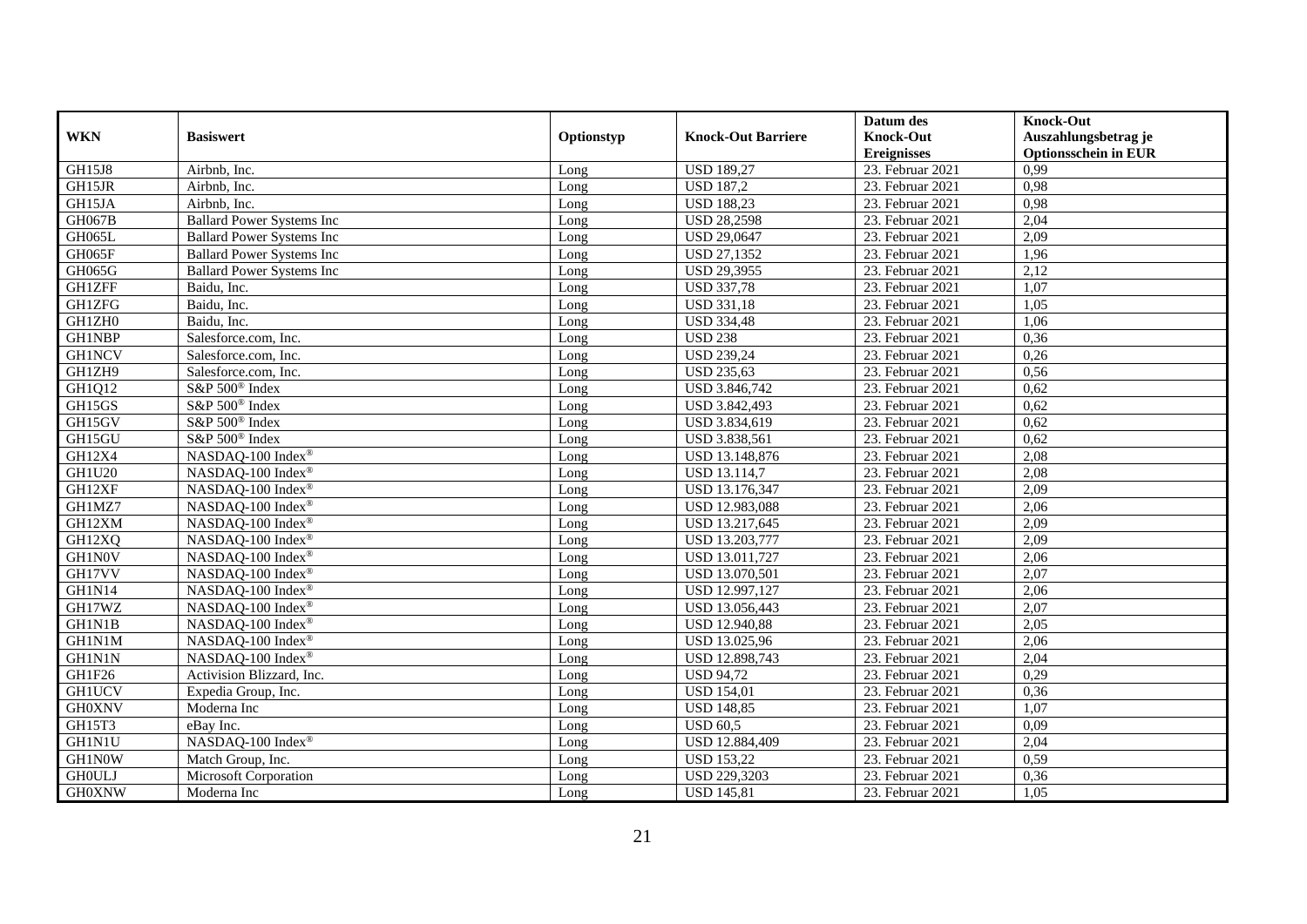|               |                                   |            |                           | Datum des          | <b>Knock-Out</b>            |
|---------------|-----------------------------------|------------|---------------------------|--------------------|-----------------------------|
| <b>WKN</b>    | <b>Basiswert</b>                  | Optionstyp | <b>Knock-Out Barriere</b> | <b>Knock-Out</b>   | Auszahlungsbetrag je        |
|               |                                   |            |                           | <b>Ereignisses</b> | <b>Optionsschein in EUR</b> |
| GH0CT5        | NASDAQ-100 Index®                 | Long       | USD 12.828,189            | 23. Februar 2021   | 2,03                        |
| <b>GH1FBA</b> | Alphabet Inc. - Class C           | Long       | <b>USD 2.015,38</b>       | 23. Februar 2021   | 0,46                        |
| GH15T4        | eBay Inc.                         | Long       | <b>USD 59,93</b>          | 23. Februar 2021   | 0,09                        |
| <b>GH0XNZ</b> | Moderna Inc                       | Long       | <b>USD 141,76</b>         | 23. Februar 2021   | 1,02                        |
| <b>GHOCSQ</b> | NASDAQ-100 Index®                 | Long       | USD 12.841,409            | 23. Februar 2021   | 2,03                        |
| GH1U0H        | NIO Inc                           | Long       | <b>USD 47,94</b>          | 23. Februar 2021   | 4,2                         |
| GH1PZ9        | Texas Instruments Incorporated    | Long       | <b>USD 171,33</b>         | $23.$ Februar 2021 | 0,4                         |
| GH15F6        | NetEase Inc ADR                   | Long       | <b>USD 113,84</b>         | 23. Februar 2021   | 0,35                        |
| <b>GH1ZCF</b> | Amgen Inc.                        | Short      | <b>USD 234,44</b>         | 23. Februar 2021   | 0,39                        |
| GH12WY        | Moderna Inc                       | Long       | <b>USD 158,15</b>         | 23. Februar 2021   | 1,14                        |
| <b>GH1NDL</b> | Electronic Arts Inc.              | Long       | <b>USD 137,93</b>         | 23. Februar 2021   | 0,32                        |
| GH08ZF        | Apple Inc.                        | Long       | <b>USD 122,8239</b>       | 23. Februar 2021   | 0,28                        |
| GH1Q10        | Texas Instruments Incorporated    | Long       | <b>USD 169,94</b>         | 23. Februar 2021   | 0,4                         |
| <b>GH0CVH</b> | NASDAQ-100 Index®                 | Long       | USD 12.855,304            | 23. Februar 2021   | 2,04                        |
| <b>GH0XNT</b> | Moderna Inc                       | Long       | <b>USD 151,21</b>         | 23. Februar 2021   | 1,09                        |
| GH10GM        | Salesforce.com, Inc.              | Long       | <b>USD 232,18</b>         | 23. Februar 2021   | 0,52                        |
| <b>GH0XQY</b> | STMicroelectronics N.V.           | Long       | EUR 32,06                 | 23. Februar 2021   | 1,19                        |
| GH0UT8        | Advanced Micro Devices, Inc.      | $L$ ong    | <b>USD 83,85</b>          | 23. Februar 2021   | 0,37                        |
| GH0Y1P        | Electronic Arts Inc.              | Long       | <b>USD 136,98</b>         | 23. Februar 2021   | 0,31                        |
| GH1AR4        | Bayerische Motoren Werke AG (BMW) | Long       | EUR 69,4                  | 23. Februar 2021   | 0,13                        |
| GH10K2        | Salesforce.com, Inc.              | Long       | <b>USD 230,98</b>         | 23. Februar 2021   | 0,52                        |
| GH15G5        | NetEase Inc ADR                   | Long       | <b>USD 112,74</b>         | 23. Februar 2021   | 0,34                        |
| GH15HU        | Broadcom Inc                      | Long       | <b>USD 465,16</b>         | 23. Februar 2021   | 1,06                        |
| GH1U4M        | Amgen Inc.                        | Short      | <b>USD 235,95</b>         | 23. Februar 2021   | 0,39                        |
| GH1U0A        | Tesla Inc                         | Long       | <b>USD 709,45</b>         | 23. Februar 2021   | 0,27                        |
| <b>GH0CUZ</b> | Peloton Interactive Inc.          | Long       | <b>USD 113,893</b>        | 23. Februar 2021   | 0,83                        |
| GF6XEZ        | Adobe Inc.                        | Long       | <b>USD 452,8639</b>       | 23. Februar 2021   | 1,01                        |
| GH1QD9        | JD.com Inc                        | Long       | <b>USD 93,7</b>           | 23. Februar 2021   | 0,29                        |
| GF7YY6        | Advanced Micro Devices, Inc.      | Long       | <b>USD 82,3896</b>        | 23. Februar 2021   | 0,37                        |
| <b>GH0CSW</b> | NASDAQ-100 Index®                 | Long       | USD 12.800,705            | 23. Februar 2021   | 2,03                        |
| <b>GH1NDH</b> | Electronic Arts Inc.              | Long       | <b>USD 138,68</b>         | 23. Februar 2021   | 0,32                        |
| GH183Q        | Broadcom Inc                      | Long       | <b>USD 460,13</b>         | 23. Februar 2021   | 1,05                        |
| GH10GK        | Salesforce.com, Inc.              | Long       | <b>USD 233,4</b>          | 23. Februar 2021   | 0,52                        |
| <b>GH1ZFP</b> | Daimler AG                        | Long       | EUR 65,32                 | 23. Februar 2021   | 0,19                        |
| GH0US6        | Adobe Inc.                        | Long       | <b>USD 457,91</b>         | 23. Februar 2021   | 1,02                        |
| GH063Q        | Tesla Inc                         | Long       | USD 692,4181              | 23. Februar 2021   | 0,25                        |
| <b>GH0HMA</b> | Airbnb, Inc.                      | Long       | <b>USD 176,6388</b>       | 23. Februar 2021   | 0,91                        |
| GH1ZC0        | Applied Materials, Inc.           | Long       | <b>USD 111,86</b>         | 23. Februar 2021   | 0,35                        |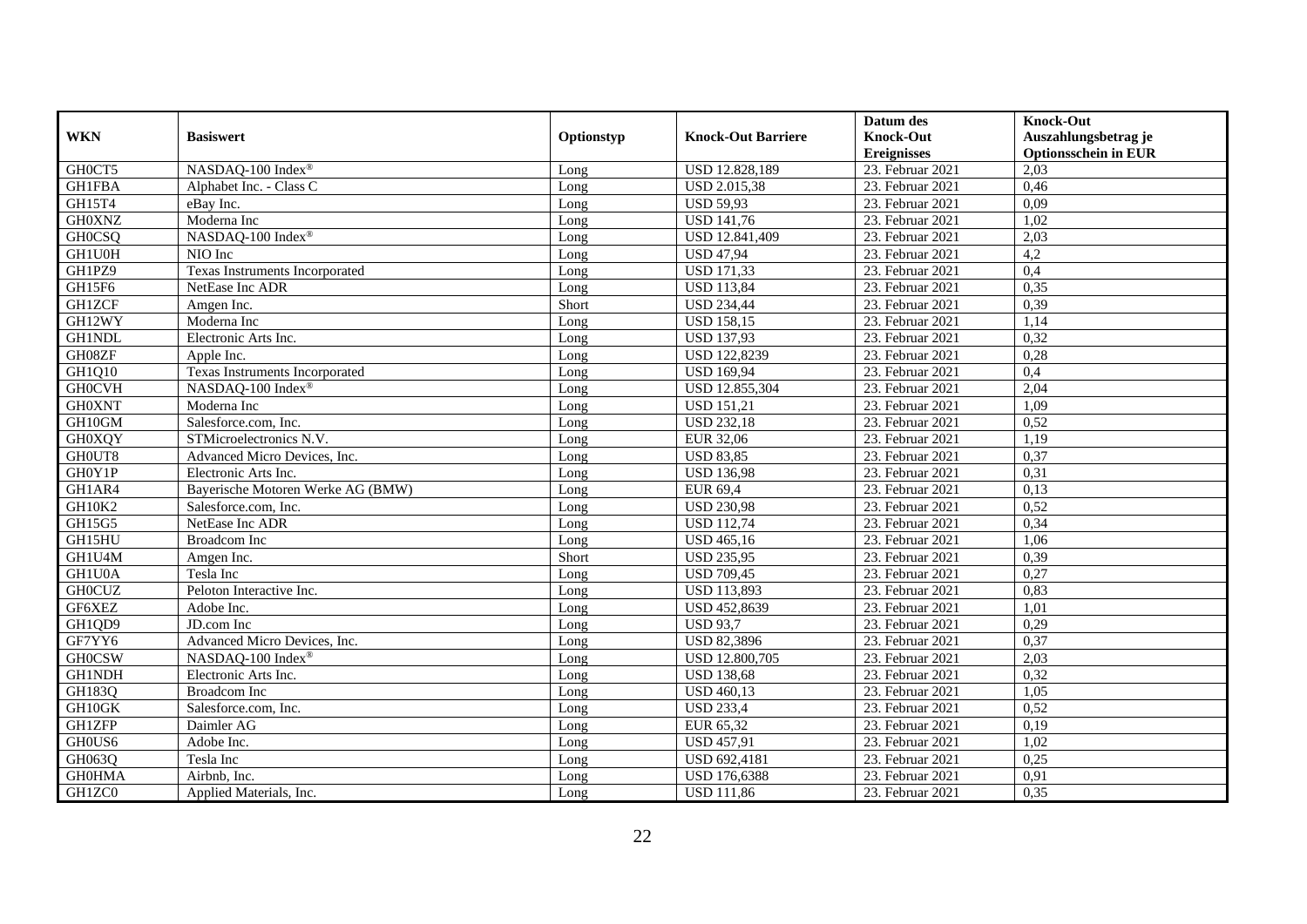|               |                                                   |            |                           | Datum des          | <b>Knock-Out</b>            |
|---------------|---------------------------------------------------|------------|---------------------------|--------------------|-----------------------------|
| <b>WKN</b>    | <b>Basiswert</b>                                  | Optionstyp | <b>Knock-Out Barriere</b> | <b>Knock-Out</b>   | Auszahlungsbetrag je        |
|               |                                                   |            |                           | <b>Ereignisses</b> | <b>Optionsschein in EUR</b> |
| <b>GH12Y0</b> | S&P 500 <sup>®</sup> Index                        | Long       | USD 3.821,769             | 23. Februar 2021   | 0,62                        |
| GH08YH        | The Home Depot, Inc.                              | Long       | USD 263,7254              | 23. Februar 2021   | 0,38                        |
| <b>GH0CUF</b> | NASDAQ-100 Index®                                 | Long       | <b>USD 12.814,488</b>     | 23. Februar 2021   | 2,03                        |
| GH1QB9        | JD.com Inc                                        | Long       | <b>USD 94,22</b>          | 23. Februar 2021   | 0,29                        |
| <b>GH1ZBJ</b> | Advanced Micro Devices, Inc.                      | Long       | <b>USD 85,37</b>          | 23. Februar 2021   | 0,4                         |
| GH15GW        | S&P 500 <sup>®</sup> Index                        | Long       | USD 3.830,666             | 23. Februar 2021   | 0,62                        |
| GH0N7D        | <b>Cognizant Technology Solutions Corporation</b> | Long       | <b>USD 72,4235</b>        | 23. Februar 2021   | 0,11                        |
| <b>GH0USG</b> | <b>Automatic Data Processing</b>                  | Short      | <b>USD 173,94</b>         | 23. Februar 2021   | 0,26                        |
| <b>GH0FWM</b> | Alibaba Group Holding Limited                     | Long       | <b>USD 247,5411</b>       | 23. Februar 2021   | 0,55                        |
| GH1Z5S        | <b>QUALCOMM</b> Incorporated                      | Long       | <b>USD 139,62</b>         | 23. Februar 2021   | 0,44                        |
| <b>GH1ZDW</b> | Beyond Meat, Inc.                                 | Long       | <b>USD 140,18</b>         | 23. Februar 2021   | 0,95                        |
| GH1086        | Netflix, Inc.                                     | Long       | <b>USD 521,38</b>         | 23. Februar 2021   | 0,15                        |
| GH10GE        | The Walt Disney Company                           | Short      | <b>USD 195,15</b>         | 23. Februar 2021   | 0,3                         |
| GH1QAZ        | JD.com Inc                                        | Long       | <b>USD 94,74</b>          | 23. Februar 2021   | 0,3                         |
| <b>GH12Y7</b> | S&P 500 <sup>®</sup> Index                        | Long       | USD 3.825,692             | 23. Februar 2021   | 0,62                        |
| <b>GH1TZU</b> | Tesla Inc                                         | Long       | <b>USD 653,3</b>          | 23. Februar 2021   | 0,25                        |
| GH0D5N        | Advanced Micro Devices, Inc.                      | Long       | <b>USD 80,9896</b>        | 23. Februar 2021   | 0,36                        |
| <b>GH1U0K</b> | NIO Inc                                           | Long       | <b>USD 42,61</b>          | 23. Februar 2021   | 3,72                        |
| <b>GH0FWP</b> | Alibaba Group Holding Limited                     | Long       | <b>USD 244,861</b>        | 23. Februar 2021   | 0,55                        |
| GH180Y        | Autodesk, Inc.                                    | Long       | <b>USD 288,62</b>         | 23. Februar 2021   | 0,88                        |
| GH1Z5L        | <b>QUALCOMM</b> Incorporated                      | Long       | <b>USD 136,61</b>         | 23. Februar 2021   | 0,43                        |
| GH108A        | Netflix, Inc.                                     | Long       | <b>USD 527,09</b>         | 23. Februar 2021   | 0,16                        |
| GH1Z76        | <b>QUALCOMM</b> Incorporated                      | Long       | <b>USD 135,85</b>         | 23. Februar 2021   | 0,43                        |
| <b>GH1FCJ</b> | The Home Depot, Inc.                              | Long       | <b>USD 269,11</b>         | 23. Februar 2021   | 0,41                        |
| <b>GHOUTA</b> | Advanced Micro Devices, Inc.                      | Long       | <b>USD 81,59</b>          | 23. Februar 2021   | 0,36                        |
| GH0US8        | Adobe Inc.                                        | Long       | <b>USD 455,54</b>         | 23. Februar 2021   | 1,01                        |
| GH1Z7R        | <b>QUALCOMM</b> Incorporated                      | Long       | <b>USD 141,88</b>         | 23. Februar 2021   | 0,45                        |
| GH1077        | Netflix. Inc.                                     | Long       | <b>USD 524,22</b>         | 23. Februar 2021   | 0,16                        |
| <b>GH0FZY</b> | Alibaba Group Holding Limited                     | Long       | <b>USD 248,8709</b>       | 23. Februar 2021   | 0,55                        |
| GH1Z9V        | <b>QUALCOMM</b> Incorporated                      | Long       | <b>USD 137,36</b>         | 23. Februar 2021   | 0,43                        |
| GH0D5Y        | Advanced Micro Devices, Inc.                      | Long       | <b>USD 83,3563</b>        | 23. Februar 2021   | 0,37                        |
| GH1U87        | Chevron Corporation                               | Short      | <b>USD 99,75</b>          | 23. Februar 2021   | 0,16                        |
| <b>GH0FYD</b> | Alibaba Group Holding Limited                     | Long       | <b>USD 242,1809</b>       | 23. Februar 2021   | 0,54                        |
| GF7YU0        | Apple Inc.                                        | Long       | <b>USD 120,2929</b>       | 23. Februar 2021   | 0,27                        |
| <b>GH1Z87</b> | Square Inc                                        | Long       | <b>USD 269,84</b>         | 23. Februar 2021   | 1,06                        |
| GH1Q9K        | <b>Intel Corporation</b>                          | Long       | <b>USD 60,17</b>          | 23. Februar 2021   | 0,14                        |
| <b>GH0HMK</b> | Airbnb, Inc.                                      | Long       | <b>USD 175,6427</b>       | 23. Februar 2021   | 0,9                         |
| GH1Q9L        | Intel Corporation                                 | Long       | <b>USD 59,85</b>          | 23. Februar 2021   | 0,14                        |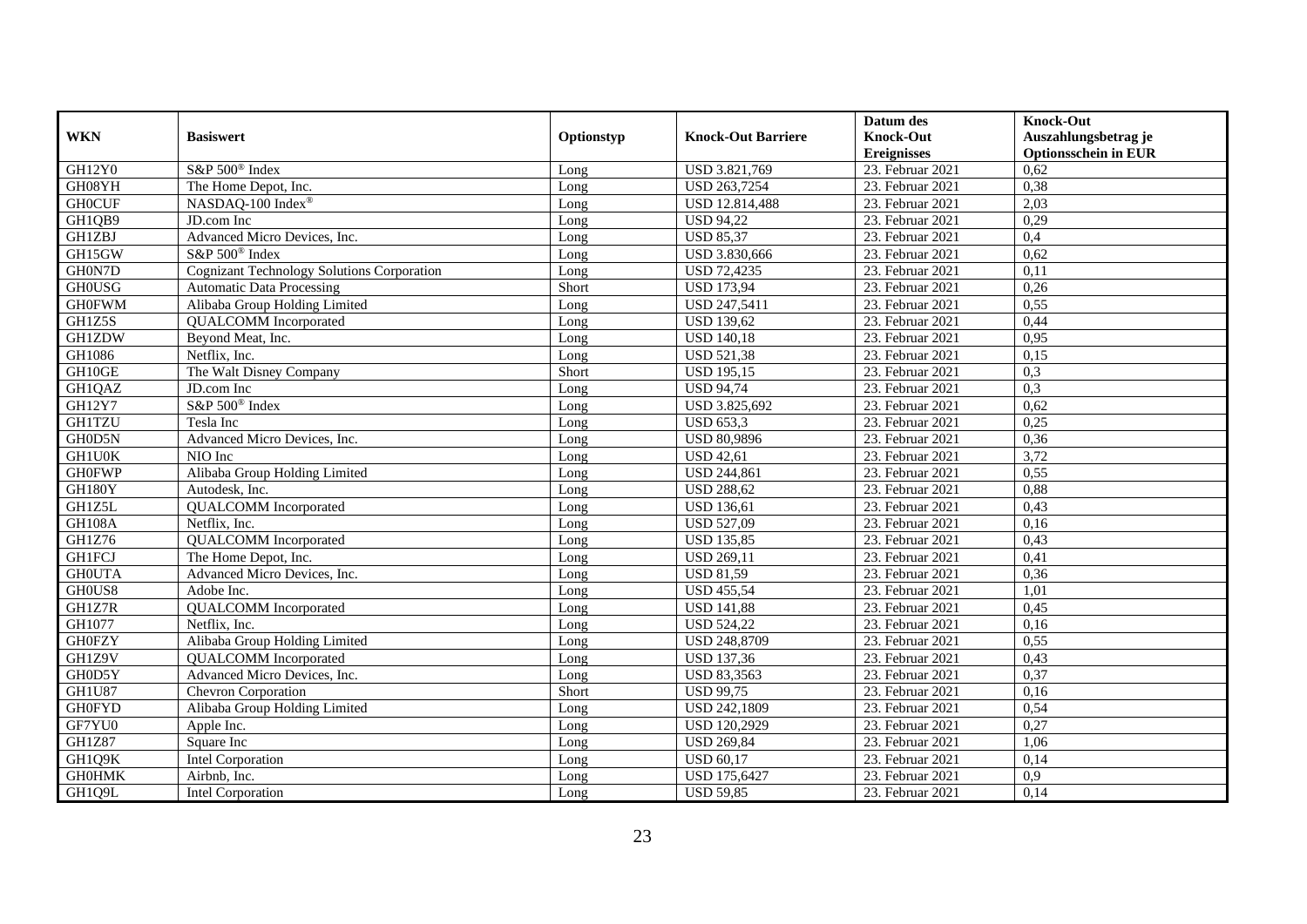|               |                                     |            |                           | Datum des          | <b>Knock-Out</b>            |
|---------------|-------------------------------------|------------|---------------------------|--------------------|-----------------------------|
| <b>WKN</b>    | <b>Basiswert</b>                    | Optionstyp | <b>Knock-Out Barriere</b> | <b>Knock-Out</b>   | Auszahlungsbetrag je        |
|               |                                     |            |                           | <b>Ereignisses</b> | <b>Optionsschein in EUR</b> |
| GH1DGR        | Ford Motor Company                  | Long       | <b>USD 11,18</b>          | 23. Februar 2021   | 0,26                        |
| GF8HB9        | Take-Two Interactive Software, Inc. | Long       | <b>USD 182,3529</b>       | 23. Februar 2021   | 0,54                        |
| <b>GH1Z88</b> | Square Inc                          | Long       | <b>USD 266,95</b>         | 23. Februar 2021   | 1,04                        |
| GH1Q9G        | <b>Intel Corporation</b>            | Long       | <b>USD 59,53</b>          | 23. Februar 2021   | 0,14                        |
| GH1DGQ        | Ford Motor Company                  | Long       | <b>USD 11,27</b>          | 23. Februar 2021   | 0,26                        |
| GF8HBG        | Take-Two Interactive Software, Inc. | Long       | <b>USD 183,1592</b>       | 23. Februar 2021   | 0,54                        |
| <b>GH1FCF</b> | The Home Depot, Inc.                | Long       | <b>USD 270,69</b>         | 23. Februar 2021   | 0,41                        |
| GH15K2        | Airbnb, Inc.                        | Long       | <b>USD 186,14</b>         | 23. Februar 2021   | 0,97                        |
| <b>GH1DBE</b> | Airbnb, Inc.                        | Long       | <b>USD 181,07</b>         | 23. Februar 2021   | 0,95                        |
| GH1Z8H        | Square Inc                          | Long       | <b>USD 272,74</b>         | 23. Februar 2021   | 1,07                        |
| GH1Z8N        | Square Inc                          | Long       | <b>USD 254,1</b>          | 23. Februar 2021   | 0,99                        |
| <b>GH1Z85</b> | Square Inc                          | Long       | <b>USD 256,17</b>         | 23. Februar 2021   |                             |
| <b>GH1Z86</b> | Square Inc                          | Long       | <b>USD 258,01</b>         | 23. Februar 2021   | 1,01                        |
| GH1Z8T        | Square Inc                          | Long       | <b>USD 259.66</b>         | 23. Februar 2021   | 1.02                        |
| <b>GH1Z80</b> | Square Inc                          | Long       | <b>USD 248,39</b>         | 23. Februar 2021   | 0,97                        |
| GH1Z5X        | Square Inc                          | Long       | <b>USD 241,49</b>         | 23. Februar 2021   | 0,95                        |
| GH1Z81        | Square Inc                          | Long       | <b>USD 251,76</b>         | 23. Februar 2021   | 0,99                        |
| <b>GH1Z82</b> | Square Inc                          | Long       | <b>USD 262,6</b>          | 23. Februar 2021   | 1,03                        |
| GH1Z89        | Square Inc                          | Long       | <b>USD 264,05</b>         | 23. Februar 2021   | 1,03                        |
| GH1Z8A        | Square Inc                          | Long       | <b>USD 268,4</b>          | 23. Februar 2021   | 1,05                        |
| GH1Z8D        | Square Inc                          | Long       | <b>USD 265,5</b>          | 23. Februar 2021   | 1,04                        |
| GH1Z83        | Square Inc                          | Long       | <b>USD 261,15</b>         | 23. Februar 2021   | 1,02                        |
| <b>GH1Z84</b> | Square Inc                          | Long       | <b>USD 271,29</b>         | 23. Februar 2021   | 1,06                        |
| GH08ZG        | Apple Inc.                          | Long       | <b>USD 121,5034</b>       | 23. Februar 2021   | 0,27                        |
| GH0903        | Apple Inc.                          | Long       | <b>USD 125,4752</b>       | 23. Februar 2021   | 0,001                       |
| GH0904        | Apple Inc.                          | Long       | <b>USD 124,8046</b>       | 23. Februar 2021   | 0,03                        |
| GH0905        | Apple Inc.                          | Long       | <b>USD 123,4841</b>       | 23. Februar 2021   | 0,14                        |
| GH090Y        | Apple Inc.                          | Long       | <b>USD 124,1444</b>       | 23. Februar 2021   | 0,08                        |
| GH08YG        | The Home Depot, Inc.                | Long       | <b>USD 266,9528</b>       | 23. Februar 2021   | 0,1                         |
| GH1DM2        | The Home Depot, Inc.                | Long       | <b>USD 272,43</b>         | 23. Februar 2021   | 0,001                       |
| GH08YJ        | The Home Depot, Inc.                | Long       | USD 265,3391              | 23. Februar 2021   | 0,23                        |
| GH08YL        | The Home Depot, Inc.                | Long       | <b>USD 262,1015</b>       | 23. Februar 2021   | 0,38                        |
| <b>GH1TZZ</b> | Tesla Inc                           | Long       | <b>USD 680,52</b>         | 23. Februar 2021   | 0,001                       |
| <b>GH0FWL</b> | Alibaba Group Holding Limited       | Long       | <b>USD 250,2213</b>       | 23. Februar 2021   | 0,001                       |
| GH0XU9        | Alibaba Group Holding Limited       | Long       | <b>USD 246,26</b>         | 23. Februar 2021   | 0,3                         |
| <b>GH0FWJ</b> | Alibaba Group Holding Limited       | Long       | <b>USD 251,551</b>        | 23. Februar 2021   | 0,001                       |
| <b>GHOUTF</b> | Advanced Micro Devices, Inc.        | Long       | <b>USD 79,93</b>          | 23. Februar 2021   | 0,36                        |
| GF8HE2        | Advanced Micro Devices, Inc.        | Long       | <b>USD 84,4157</b>        | 23. Februar 2021   | 0,08                        |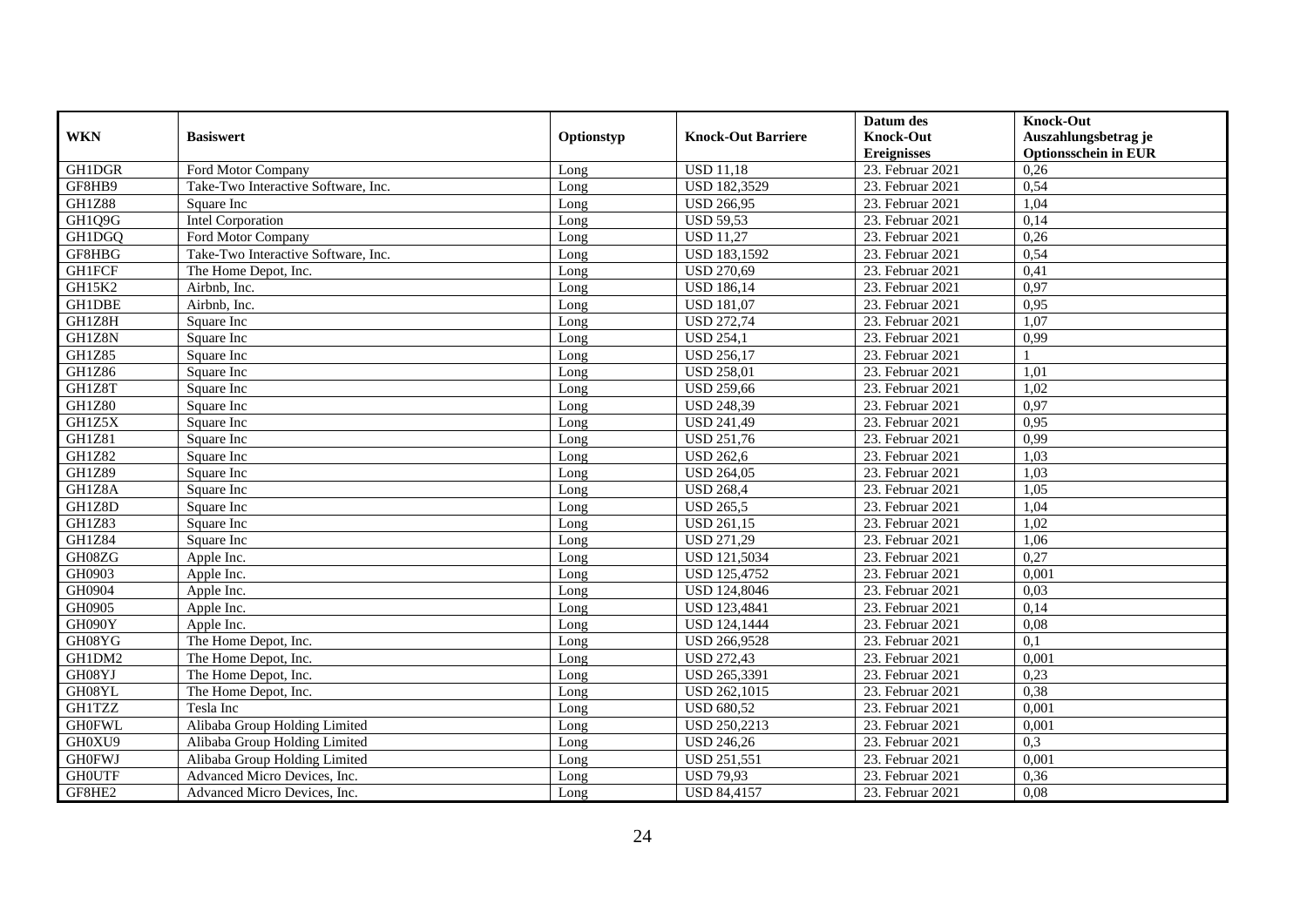|               |                                   |            |                           | Datum des          | <b>Knock-Out</b>            |
|---------------|-----------------------------------|------------|---------------------------|--------------------|-----------------------------|
| <b>WKN</b>    | <b>Basiswert</b>                  | Optionstyp | <b>Knock-Out Barriere</b> | <b>Knock-Out</b>   | Auszahlungsbetrag je        |
|               |                                   |            |                           | <b>Ereignisses</b> | <b>Optionsschein in EUR</b> |
| <b>GH1U0W</b> | Plug Power Inc                    | Long       | <b>USD 41,35</b>          | 23. Februar 2021   | 3,07                        |
| GH1063        | Netflix. Inc.                     | Long       | <b>USD 529,97</b>         | 23. Februar 2021   | $\overline{0,1}$            |
| GH1087        | Netflix, Inc.                     | Long       | <b>USD 518,47</b>         | 23. Februar 2021   | 0,15                        |
| <b>GH0KAB</b> | Amazon.com, Inc.                  | Long       | USD 3.160,0603            | 23. Februar 2021   | 0,2                         |
| <b>GH183R</b> | Broadcom Inc                      | Long       | <b>USD 456,71</b>         | 23. Februar 2021   | 1,04                        |
| <b>GH1ZBL</b> | Aareal Bank AG                    | Long       | <b>EUR 18,95</b>          | 23. Februar 2021   | 0,06                        |
| GH1Q9N        | Intel Corporation                 | Long       | $\overline{USD 59}$ ,21   | 23. Februar 2021   | 0,14                        |
| GH1F9N        | Alphabet Inc. - Class C           | Long       | <b>USD 2.004,55</b>       | 23. Februar 2021   | 0,46                        |
| <b>GH106N</b> | Facebook, Inc.                    | Long       | <b>USD 255,16</b>         | 23. Februar 2021   | 0,57                        |
| GH15J7        | The Boeing Company                | Long       | <b>USD 207,79</b>         | 23. Februar 2021   | 0,05                        |
| GH1QDE        | Lanxess AG                        | Long       | EUR 60,39                 | 23. Februar 2021   | 0,17                        |
| <b>GF1TMN</b> | Walmart Inc.                      | Long       | <b>USD 136,1353</b>       | 23. Februar 2021   | 0,2                         |
| GH17ZY        | Autodesk, Inc.                    | Long       | <b>USD 287,02</b>         | 23. Februar 2021   | 0,88                        |
| <b>GH109X</b> | Facebook, Inc.                    | Long       | <b>USD 256,54</b>         | 23. Februar 2021   | 0,58                        |
| GH1AR7        | Bayerische Motoren Werke AG (BMW) | Long       | EUR 69,04                 | 23. Februar 2021   | 0,13                        |
| GH1QB6        | JD.com Inc                        | Long       | <b>USD 93,17</b>          | 23. Februar 2021   | 0,29                        |
| GH12XP        | S&P 500 <sup>®</sup> Index        | Long       | <b>USD 3.810,001</b>      | 23. Februar 2021   | 0,61                        |
| GH12Y5        | S&P 500 <sup>®</sup> Index        | $L$ ong    | USD 3.817.856             | 23. Februar 2021   | 0,62                        |
| <b>GH12Y2</b> | S&P 500 <sup>®</sup> Index        | Long       | USD 3.813,923             | 23. Februar 2021   | 0,61                        |
| <b>GH0FST</b> | NASDAQ-100 Index®                 | Long       | USD 12.778,112            | 23. Februar 2021   | 2,02                        |
| GH1N07        | NASDAQ-100 Index®                 | Long       | <b>USD 12.954,95</b>      | 23. Februar 2021   | 1,38                        |
| <b>GH0FRW</b> | NASDAQ-100 Index®                 | Long       | USD 12.764,558            | 23. Februar 2021   | 2,02                        |
| <b>GH1N1F</b> | NASDAQ-100 Index®                 | Long       | USD 12.912,762            | 23. Februar 2021   | 1,72                        |
| <b>GH12V8</b> | NASDAQ-100 Index®                 | Long       | USD 13.135,028            | 23. Februar 2021   | 0,001                       |
| GH1N0Q        | NASDAQ-100 Index®                 | Long       | USD 12.969,672            | 23. Februar 2021   | 1,27                        |
| GH1N05        | NASDAQ-100 Index®                 | Long       | USD 12.926,464            | 23. Februar 2021   | 1,61                        |
| GH1N08        | NASDAQ-100 Index®                 | Long       | USD 12.869,737            | 23. Februar 2021   | 2,04                        |
| GH186T        | Activision Blizzard, Inc.         | Long       | <b>USD 93,74</b>          | 23. Februar 2021   | 0,29                        |
| GF9R78        | <b>QUALCOMM</b> Incorporated      | Long       | <b>USD 138,3315</b>       | 23. Februar 2021   | 0,19                        |
| GH10GL        | Salesforce.com. Inc.              | Long       | <b>USD 229,77</b>         | 23. Februar 2021   | 0,52                        |
| GH1F83        | Gilead Sciences, Inc.             | Long       | <b>USD 63,17</b>          | 23. Februar 2021   | 0,1                         |
| <b>GH1ZFM</b> | Daimler AG                        | Long       | EUR 64,97                 | 23. Februar 2021   | 0,19                        |
| <b>GH1N70</b> | Applied Materials, Inc.           | Long       | <b>USD 110,96</b>         | 23. Februar 2021   | 0,34                        |
| <b>GH0XNU</b> | Moderna Inc                       | Long       | <b>USD 150.1</b>          | 23. Februar 2021   | 0,001                       |
| GC9KAR        | The Home Depot, Inc.              | Long       | USD 259,0953              | 23. Februar 2021   | 0,37                        |
| GF9R8C        | <b>QUALCOMM</b> Incorporated      | Long       | USD 134,4855              | 23. Februar 2021   | 0,4                         |
| <b>GH0XNX</b> | Moderna Inc                       | Long       | <b>USD 136,09</b>         | 23. Februar 2021   | 0,98                        |
| GH08YM        | The Home Depot, Inc.              | Long       | <b>USD 260,4878</b>       | 23. Februar 2021   | 0,38                        |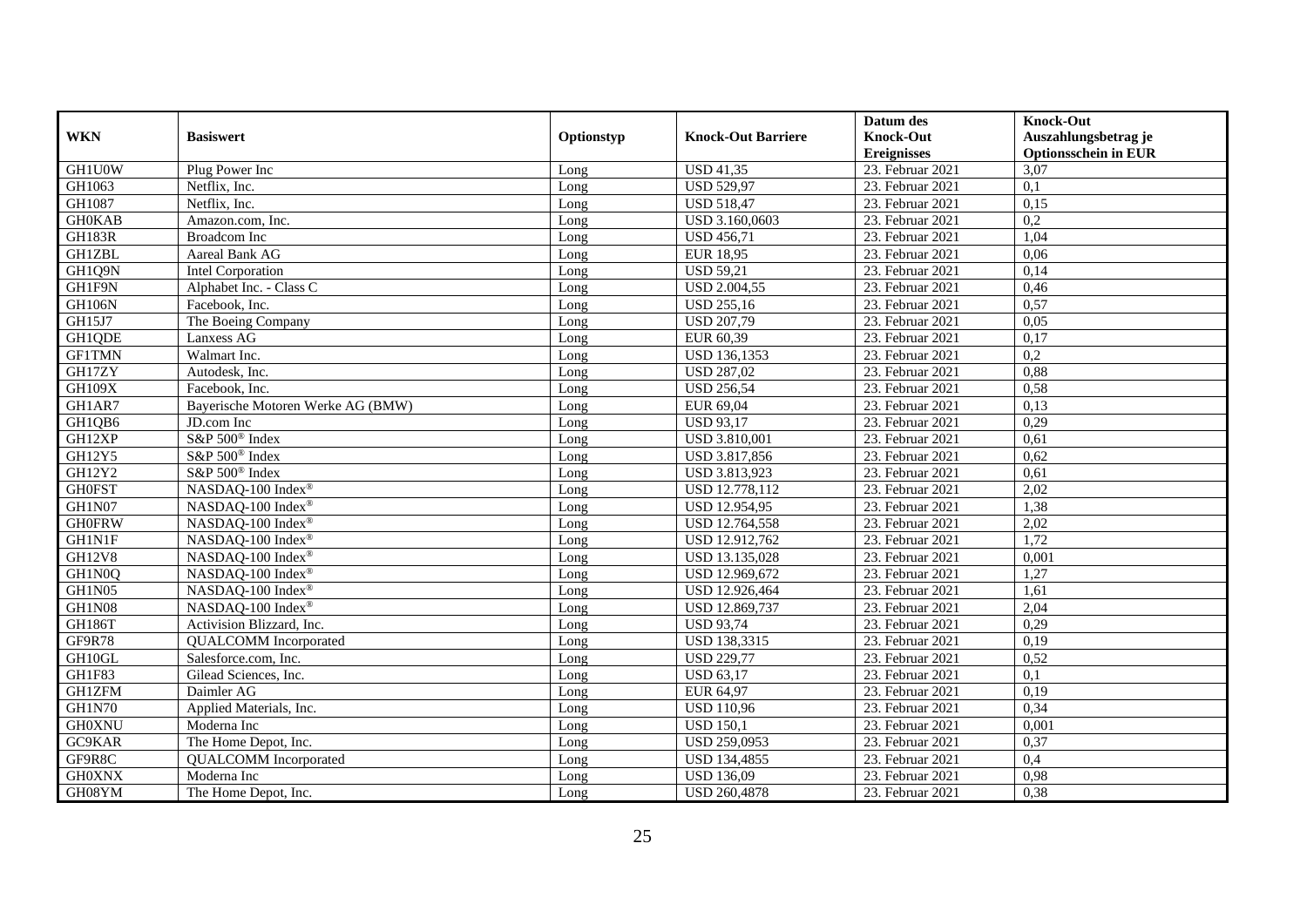|               |                                                   |            |                           | Datum des          | <b>Knock-Out</b>            |
|---------------|---------------------------------------------------|------------|---------------------------|--------------------|-----------------------------|
| <b>WKN</b>    | <b>Basiswert</b>                                  | Optionstyp | <b>Knock-Out Barriere</b> | <b>Knock-Out</b>   | Auszahlungsbetrag je        |
|               |                                                   |            |                           | <b>Ereignisses</b> | <b>Optionsschein in EUR</b> |
| GH12V3        | Moderna Inc                                       | Long       | <b>USD 154,93</b>         | 23. Februar 2021   | 0,001                       |
| <b>GH1AQF</b> | <b>Bank of America Corporation</b>                | Short      | <b>USD 35,88</b>          | 23. Februar 2021   | 0,06                        |
| GH1ZK7        | Facebook, Inc.                                    | Short      | <b>USD 261,98</b>         | 23. Februar 2021   | 0,67                        |
| <b>GH1ZEJ</b> | <b>BIOGEN INC.</b>                                | Long       | <b>USD 279,35</b>         | 23. Februar 2021   | 0,09                        |
| GH1F84        | Gilead Sciences, Inc.                             | Long       | <b>USD 62,79</b>          | 23. Februar 2021   | 0,1                         |
| <b>GH1ZKC</b> | Facebook, Inc.                                    | Short      | <b>USD 264,5</b>          | 23. Februar 2021   | 0,67                        |
| GH03T7        | CBOT Soybeans Future (Generic Front Month Future) | Short      | <b>USD 14,24</b>          | 23. Februar 2021   | 8,65                        |
| <b>GH0MZX</b> | Walmart Inc.                                      | Long       | <b>USD 135,1254</b>       | 23. Februar 2021   | 0,19                        |
| <b>GH1ZKQ</b> | Facebook, Inc.                                    | Short      | <b>USD 263,24</b>         | 23. Februar 2021   | 0,67                        |
| GH03T8        | CBOT Soybeans Future (Generic Front Month Future) | Short      | <b>USD 14,19</b>          | 23. Februar 2021   | 8,62                        |
| <b>GH0FWU</b> | American Express Company                          | Short      | <b>USD 137,791</b>        | 23. Februar 2021   | 0,21                        |
| GH0HT4        | American Express Company                          | Short      | <b>USD 136,6974</b>       | 23. Februar 2021   | 0,21                        |
| GF8NDG        | EUR/CHF (WM-Fixing)                               | Short      | CHF 1,0965                | 23. Februar 2021   | 1,72                        |
| GF74MA        | EUR/CHF (WM-Fixing)                               | Short      | CHF 1,09514               | 23. Februar 2021   | 1,71                        |
| GF7AE4        | EUR/CHF (WM-Fixing)                               | Short      | CHF 1,0954                | 23. Februar 2021   | 1,71                        |
| GH1ZE5        | Beiersdorf AG                                     | Short      | <b>EUR 85,38</b>          | 23. Februar 2021   | 0,18                        |
| GH1Q8L        | The Walt Disney Company                           | Short      | <b>USD 195,99</b>         | 23. Februar 2021   | 0,32                        |
| GF8VC7        | The Walt Disney Company                           | Short      | <b>USD 197.6225</b>       | 23. Februar 2021   | 0.3                         |
| GH1802        | Autodesk, Inc.                                    | Long       | <b>USD 285,24</b>         | 23. Februar 2021   | 0,87                        |
| GF7KNH        | EUR/CHF (WM-Fixing)                               | Short      | CHF 1,0972                | 23. Februar 2021   | 1,72                        |
| GC3K0T        | EUR/CHF (WM-Fixing)                               | Short      | CHF 1,09661               | 23. Februar 2021   | 1,72                        |
| GH17UD        | EUR/CHF (WM-Fixing)                               | Short      | CHF 1,09662               | 23. Februar 2021   | 1,76                        |
| GH1ZG7        | <b>CSX</b> Corporation                            | Long       | <b>USD 91,33</b>          | 23. Februar 2021   | 0,15                        |
| GF8DHD        | EUR/CHF (WM-Fixing)                               | Short      | CHF 1,09806               | 23. Februar 2021   | 1,72                        |
| GF8NDH        | EUR/CHF (WM-Fixing)                               | Short      | CHF 1,09845               | 23. Februar 2021   | 1,72                        |
| <b>GHOPKR</b> | EUR/CHF (WM-Fixing)                               | Short      | CHF 1,09774               | 23. Februar 2021   | 1,72                        |
| GB8RA1        | Wynn Resorts Limited                              | Short      | <b>USD 132,911</b>        | 23. Februar 2021   | 0,67                        |
| GF6R3V        | EUR/CHF (WM-Fixing)                               | Short      | CHF 1,09887               | 23. Februar 2021   | 1,72                        |
| GF6JSA        | EUR/CHF (WM-Fixing)                               | Short      | CHF 1,09862               | 23. Februar 2021   | 1,72                        |
| <b>GH1ALT</b> | Snap Inc.                                         | Short      | <b>USD 68,22</b>          | 23. Februar 2021   | 3,47                        |
| GF74MB        | EUR/CHF (WM-Fixing)                               | Short      | CHF 1,09915               | 23. Februar 2021   | 1,72                        |
| GF7AE5        | EUR/CHF (WM-Fixing)                               | Short      | CHF 1,0994                | 23. Februar 2021   | 1,72                        |
| GH17UE        | EUR/CHF (WM-Fixing)                               | Short      | CHF 1,09964               | 23. Februar 2021   | 1,76                        |
| <b>GH1ZKP</b> | Facebook, Inc.                                    | Short      | <b>USD 265,76</b>         | 23. Februar 2021   | 0,68                        |
| GF3ZQY        | Caterpillar Inc.                                  | Short      | USD 220,6535              | 23. Februar 2021   | 0,52                        |
| GH0FN3        | MasterCard Incorporated                           | Short      | USD 350,1366              | 23. Februar 2021   | 0,83                        |
| <b>GH0FMC</b> | MasterCard Incorporated                           | Short      | USD 351,7649              | 23. Februar 2021   | 0,83                        |
| <b>GH1ZHP</b> | eBay Inc.                                         | Short      | <b>USD 61,44</b>          | 23. Februar 2021   | 0,1                         |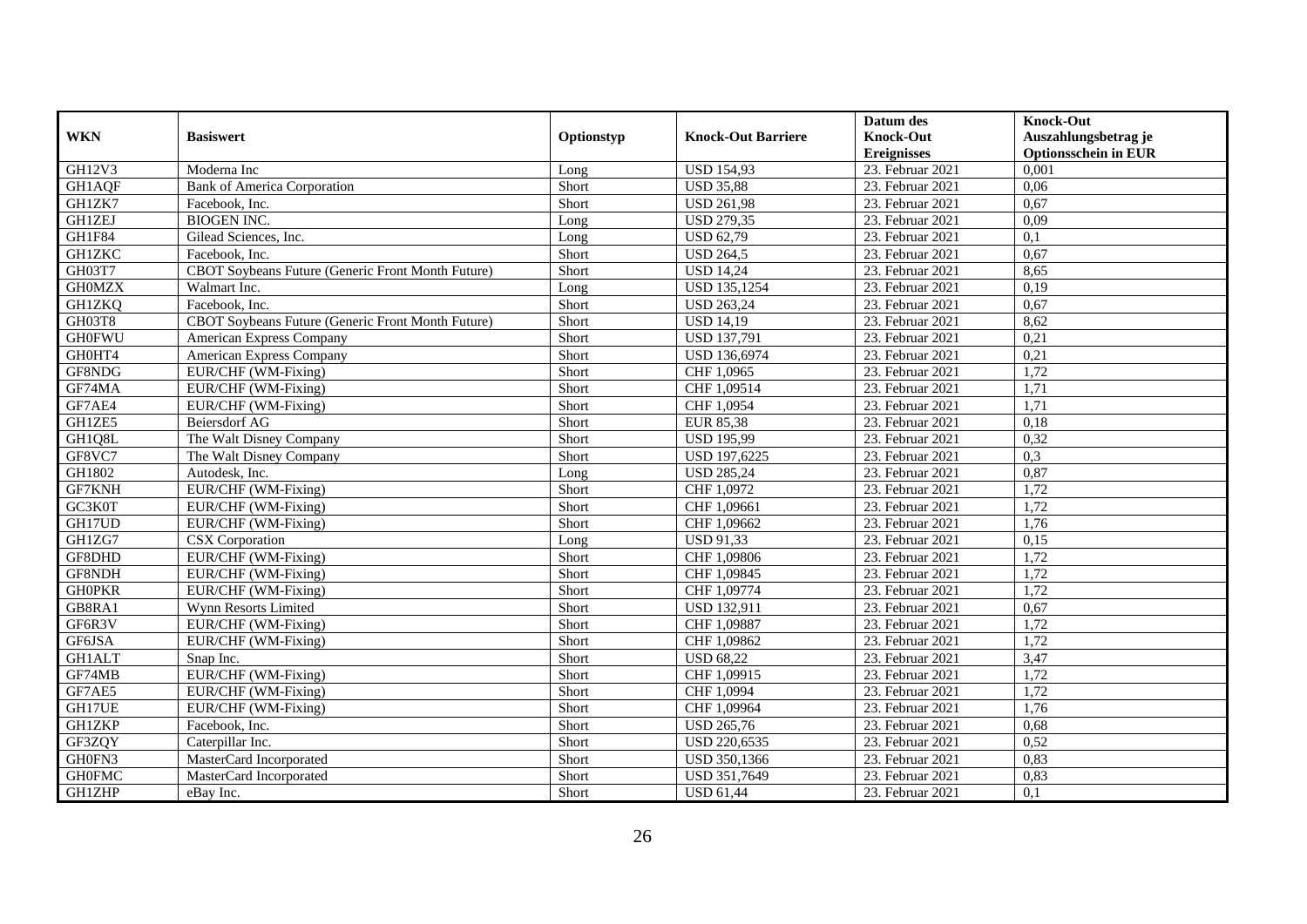|               |                                                                     |            |                                 | Datum des          | <b>Knock-Out</b>            |
|---------------|---------------------------------------------------------------------|------------|---------------------------------|--------------------|-----------------------------|
| <b>WKN</b>    | <b>Basiswert</b>                                                    | Optionstyp | <b>Knock-Out Barriere</b>       | Knock-Out          | Auszahlungsbetrag je        |
|               |                                                                     |            |                                 | <b>Ereignisses</b> | <b>Optionsschein in EUR</b> |
| GH1F49        | The Walt Disney Company                                             | Short      | <b>USD 198,55</b>               | 23. Februar 2021   | 0,32                        |
| <b>GF5URR</b> | Snap Inc.                                                           | Short      | <b>USD 69,2578</b>              | 23. Februar 2021   | 3,46                        |
| <b>GH237T</b> | CBOT Wheat Future (Generic Front Month Future)                      | Short      | <b>USD 6.65</b>                 | 24. Februar 2021   | 2,88                        |
| <b>GH237K</b> | CBOT Soybeans Future (Generic Front Month Future)                   | Short      | <b>USD 14,1</b>                 | 24. Februar 2021   | 8,74                        |
| <b>GH237E</b> | ICE Brent Crude Oil Future (Generic Front Month<br>Future)          | Long       | <b>USD 65</b>                   | 24. Februar 2021   | 1,56                        |
| GB2H2R        | GBP/USD (WM-Fixing)                                                 | Short      | <b>USD 1,42004</b>              | 24. Februar 2021   | 0,96                        |
| <b>GHOUBY</b> | CBOT Wheat Future (Generic Front Month Future)                      | Short      | <b>USD 6,74</b>                 | 24. Februar 2021   | 2,9                         |
| <b>GH237F</b> | ICE Brent Crude Oil Future (Generic Front Month<br>Future)          | Long       | <b>USD 64,5</b>                 | 24. Februar 2021   | 1,55                        |
| <b>GH1ZJY</b> | Cognizant Technology Solutions Corporation                          | Short      | <b>USD 73,31</b>                | 23. Februar 2021   | 0,12                        |
| GH237G        | ICE Brent Crude Oil Future (Generic Front Month<br>Future)          | Long       | <b>USD 64</b>                   | 24. Februar 2021   | 1,54                        |
| <b>GH0FLP</b> | MasterCard Incorporated                                             | Short      | USD 353,3836                    | 23. Februar 2021   | 0,84                        |
| <b>GH1ZKB</b> | Facebook, Inc.                                                      | Short      | <b>USD 267,02</b>               | 23. Februar 2021   | 0,68                        |
| GH17UF        | EUR/CHF (WM-Fixing)                                                 | Short      | CHF 1,1016                      | 24. Februar 2021   | 1,74                        |
| <b>GHOPKS</b> | EUR/CHF (WM-Fixing)                                                 | Short      | CHF 1,10134                     | 24. Februar 2021   | 1,7                         |
| GF8DHE        | EUR/CHF (WM-Fixing)                                                 | Short      | CHF 1.10046                     | 24. Februar 2021   | 1,7                         |
| GF7ADT        | EUR/GBP (WM-Fixing)                                                 | Long       | GBP 0,85723                     | 24. Februar 2021   | 0,76                        |
| GC3K0S        | EUR/CHF (WM-Fixing)                                                 | Short      | CHF 1,10157                     | 24. Februar 2021   | 1,7                         |
| GH2378        | NYMEX Light, Sweet Crude Oil Future (Generic Front<br>Month Future) | Long       | <b>USD 62</b>                   | 24. Februar 2021   | 1,49                        |
| GH2379        | NYMEX Light, Sweet Crude Oil Future (Generic Front<br>Month Future) | Long       | <b>USD 61,5</b>                 | 24. Februar 2021   | 1,48                        |
| <b>GH237A</b> | NYMEX Light, Sweet Crude Oil Future (Generic Front<br>Month Future) | Long       | <b>USD 61</b>                   | 24. Februar 2021   | 1,46                        |
| <b>GH0XUZ</b> | Hugo Boss AG                                                        | Short      | EUR 30,49                       | 24. Februar 2021   | 0,09                        |
| GH1U5A        | Aareal Bank AG                                                      | Long       | EUR 18,75                       | 24. Februar 2021   | 0,05                        |
| GH1F20        | Ceconomy AG                                                         | Short      | <b>EUR 5,3</b>                  | 24. Februar 2021   | 0,26                        |
| <b>GH1ZGK</b> | Cancom SE                                                           | Short      | EUR 54,16                       | 24. Februar 2021   | 0,22                        |
| GH1F24        | Ceconomy AG                                                         | Short      | <b>EUR 5,3</b>                  | 24. Februar 2021   | 0,31                        |
| GF8NDJ        | EUR/CHF (WM-Fixing)                                                 | Short      | CHF 1,10383                     | 24. Februar 2021   | 1,71                        |
| GH0XV3        | Hugo Boss AG                                                        | Short      | <b>EUR 30,65</b>                | 24. Februar 2021   | 0,09                        |
| GF4KG9        | EUR/CHF (WM-Fixing)                                                 | Short      | $\overline{\text{CHF}}$ 1,10267 | 24. Februar 2021   | $\overline{1,7}$            |
| GF4ZCT        | EUR/CHF (WM-Fixing)                                                 | Short      | CHF 1,10313                     | 24. Februar 2021   | 1,71                        |
| GF8DHF        | EUR/CHF (WM-Fixing)                                                 | Short      | CHF 1,10344                     | 24. Februar 2021   | 1,71                        |
| GB7Q16        | EUR/JPY (WM-Fixing)                                                 | Short      | JPY 128,47112                   | 24. Februar 2021   | 0,86                        |
| <b>GH0SFR</b> | Hugo Boss AG                                                        | Short      | EUR 30,9685                     | 24. Februar 2021   | 0,09                        |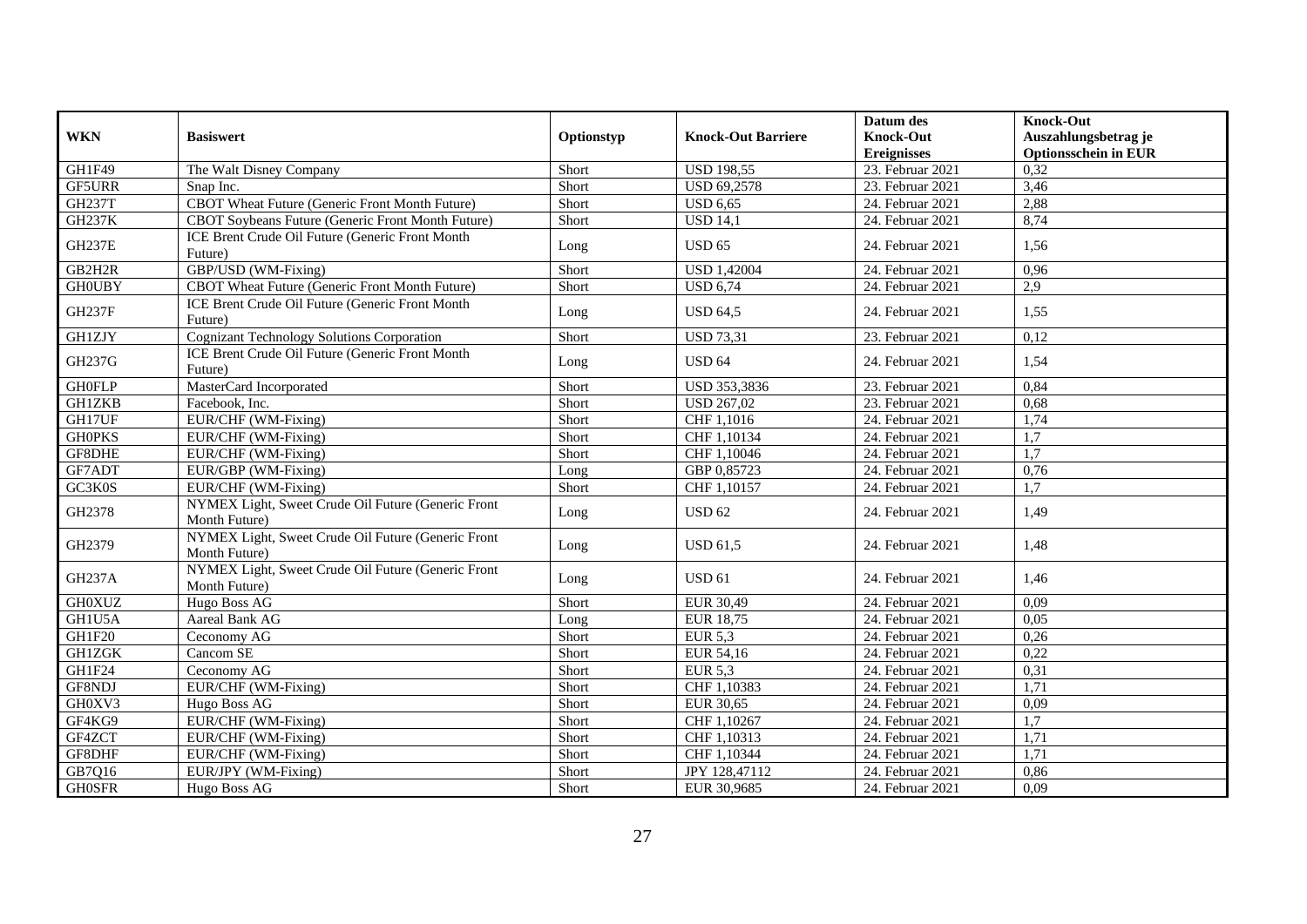|               |                                                 |            |                           | Datum des          | <b>Knock-Out</b>            |
|---------------|-------------------------------------------------|------------|---------------------------|--------------------|-----------------------------|
| <b>WKN</b>    | <b>Basiswert</b>                                | Optionstyp | <b>Knock-Out Barriere</b> | <b>Knock-Out</b>   | Auszahlungsbetrag je        |
|               |                                                 |            |                           | <b>Ereignisses</b> | <b>Optionsschein in EUR</b> |
| GH0XV9        | Hugo Boss AG                                    | Short      | <b>EUR 30,8</b>           | 24. Februar 2021   | 0.09                        |
| GH15RC        | <b>Fraport AG</b>                               | Short      | EUR 51,68                 | 24. Februar 2021   | 0.09                        |
| GH15RB        | <b>Fraport AG</b>                               | Short      | EUR 51,95                 | 24. Februar 2021   | 0,09                        |
| <b>GH0SFU</b> | Hugo Boss AG                                    | Short      | EUR 31,1528               | 24. Februar 2021   | 0,09                        |
| GH1F23        | Ceconomy AG                                     | Short      | <b>EUR 5,4</b>            | 24. Februar 2021   | 0,26                        |
| GH15RD        | Fraport AG                                      | Short      | EUR 52,25                 | 24. Februar 2021   | 0,09                        |
| <b>GH0SEU</b> | Hugo Boss AG                                    | Short      | EUR 31,3468               | $24.$ Februar 2021 | 0,09                        |
| GH15RE        | Fraport AG                                      | Short      | <b>EUR 52,58</b>          | 24. Februar 2021   | 0,09                        |
| GH0XS4        | EURO STOXX <sup>®</sup> Banks (Price EUR) Index | Short      | EUR 84,17                 | 24. Februar 2021   | 0,02                        |
| <b>GH0XRX</b> | EURO STOXX <sup>®</sup> Banks (Price EUR) Index | Short      | EUR 84,307                | 24. Februar 2021   | 0,02                        |
| <b>GH0FTQ</b> | Accor S.A.                                      | Short      | EUR 34,7486               | 24. Februar 2021   | 0,06                        |
| <b>GH0XRY</b> | EURO STOXX <sup>®</sup> Banks (Price EUR) Index | Short      | EUR 84,454                | 24. Februar 2021   | 0,02                        |
| <b>GH1U50</b> | <b>Baver AG</b>                                 | Short      | EUR 54,51                 | 24. Februar 2021   | 0,17                        |
| GH15RF        | <b>Fraport AG</b>                               | Short      | <b>EUR 52,96</b>          | 24. Februar 2021   | 0,1                         |
| <b>GH1N98</b> | Crédit Agricole S.A.                            | Short      | <b>EUR 11,68</b>          | 24. Februar 2021   | 0,23                        |
| <b>GH0SEV</b> | Hugo Boss AG                                    | Short      | EUR 31,5311               | 24. Februar 2021   | 0,09                        |
| <b>GH1NBQ</b> | Commerzbank AG                                  | Short      | <b>EUR 5,37</b>           | 24. Februar 2021   | 0,22                        |
| <b>GH1AKW</b> | HeidelbergCement AG                             | Short      | EUR 67.27                 | 24. Februar 2021   | 0,13                        |
| GH1ZE2        | Bouygues S.A.                                   | Short      | EUR 34,17                 | 24. Februar 2021   | 0,07                        |
| GH1NA9        | Commerzbank AG                                  | Short      | <b>EUR 5,4</b>            | 24. Februar 2021   | 0,21                        |
| <b>GH17X1</b> | <b>OIAGEN N.V.</b>                              | Long       | <b>EUR 42,85</b>          | 24. Februar 2021   | 0,12                        |
| GH0KA0        | Aareal Bank AG                                  | Short      | EUR 20,0442               | 24. Februar 2021   | 0,06                        |
| <b>GH1ZGM</b> | Cancom SE                                       | Short      | <b>EUR 54,67</b>          | $24.$ Februar 2021 | 0,23                        |
| <b>GH1N0E</b> | QIAGEN N.V.                                     | Long       | EUR 42,62                 | 24. Februar 2021   | 0,12                        |
| GH1N6Q        | Aareal Bank AG                                  | Short      | <b>EUR 19,66</b>          | 24. Februar 2021   | 0,06                        |
| <b>GH1ZGN</b> | Cancom SE                                       | Short      | <b>EUR 54,93</b>          | 24. Februar 2021   | 0,23                        |
| GH1N6R        | Aareal Bank AG                                  | Short      | <b>EUR 19,83</b>          | 24. Februar 2021   | 0,06                        |
| GH1ZGP        | Cancom SE                                       | Short      | EUR 54,42                 | 24. Februar 2021   | 0,23                        |
| GH0N4H        | Aareal Bank AG                                  | Short      | EUR 20,1437               | 24. Februar 2021   | 0,06                        |
| GC8QEH        | Wolters Kluwer N.V.                             | Long       | EUR 67,0185               | 23. Februar 2021   | 0,12                        |
| GH1U6A        | Bayerische Motoren Werke AG (BMW)               | Long       | EUR 69,89                 | 23. Februar 2021   | 0,13                        |
| GH1ZDQ        | ASML Holding N.V.                               | Long       | EUR 465,68                | 23. Februar 2021   | 0,91                        |
| GH1Q98        | Fresenius SE & Co KGaA                          | Long       | EUR 35,15                 | 23. Februar 2021   | 0,1                         |
| <b>GH0XQG</b> | Evotec AG                                       | Long       | EUR 31,18                 | 23. Februar 2021   | 0,14                        |
| GH1N6H        | adidas AG                                       | Long       | EUR 286,18                | 23. Februar 2021   | 0,55                        |
| GH1QC8        | Freenet AG                                      | Long       | <b>EUR 18,4</b>           | 23. Februar 2021   | 0,35                        |
| <b>GH1ZAX</b> | ABB Ltd                                         | Long       | CHF 25,99                 | 23. Februar 2021   | 0,7                         |
| <b>GH1ZHL</b> | Cancom SE                                       | Long       | EUR 52,22                 | 23. Februar 2021   | 0,2                         |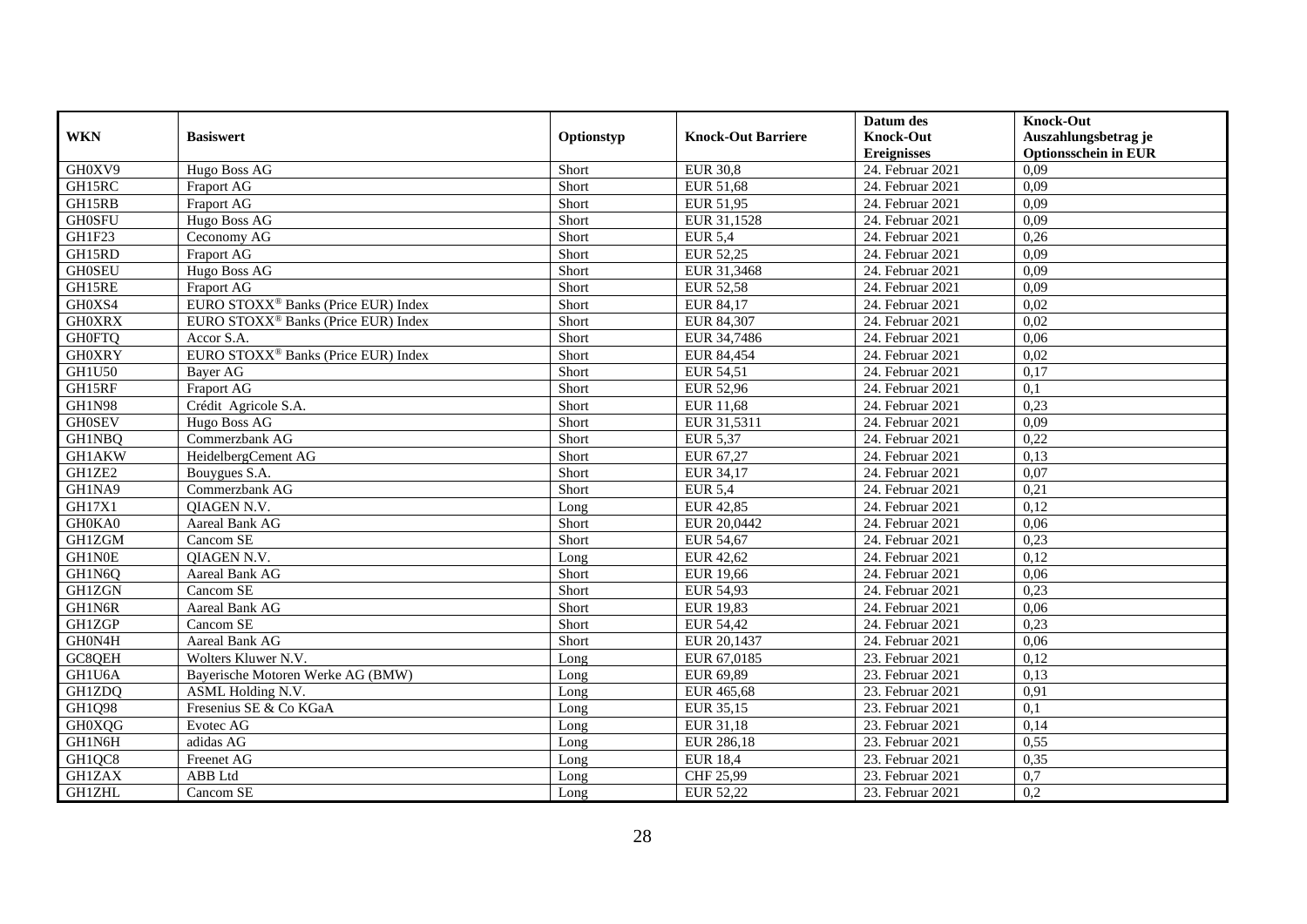|               |                                                       |            |                           | Datum des          | <b>Knock-Out</b>            |
|---------------|-------------------------------------------------------|------------|---------------------------|--------------------|-----------------------------|
| <b>WKN</b>    | <b>Basiswert</b>                                      | Optionstyp | <b>Knock-Out Barriere</b> | <b>Knock-Out</b>   | Auszahlungsbetrag je        |
|               |                                                       |            |                           | <b>Ereignisses</b> | <b>Optionsschein in EUR</b> |
| GH1083        | Prosus NV                                             | Long       | <b>EUR 98,44</b>          | 23. Februar 2021   | 0,37                        |
| <b>GH12V1</b> | Siemens Healthineers AG                               | Long       | EUR 45,5596               | 23. Februar 2021   | 0,13                        |
| GH17Z6        | $MDAX^{\circledR}$ (Performance Index)                | Long       | EUR 31.028,47             | 23. Februar 2021   | 0,58                        |
| <b>GH17X7</b> | QIAGEN N.V.                                           | Long       | <b>EUR 43,47</b>          | 23. Februar 2021   | 0,12                        |
| GH0K16        | Rheinmetall AG                                        | Long       | EUR 82,5019               | 23. Februar 2021   | 0,23                        |
| <b>GH1ZDP</b> | ASML Holding N.V.                                     | Long       | EUR 463,16                | 23. Februar 2021   | 0,91                        |
| GH1D8K        | $AEX-Index^{\circledR}$                               | Long       | EUR 654,431               | 23. Februar 2021   | 0,13                        |
| <b>GH180H</b> | MDAX <sup>®</sup> (Performance Index)                 | Long       | EUR 31.062,08             | 23. Februar 2021   | 0,58                        |
| GH1Z9Z        | EURO STOXX 50 <sup>®</sup> Index (Price EUR)          | Long       | EUR 3.647,24              | 23. Februar 2021   | 0,72                        |
| GH1Z9Y        | EURO STOXX 50 <sup>®</sup> Index (Price EUR)          | Long       | EUR $3.651,03$            | 23. Februar 2021   | 0,72                        |
| <b>GH0UNV</b> | MDAX <sup>®</sup> (Performance Index)                 | Long       | EUR 31.080,83             | 23. Februar 2021   | 0,57                        |
| GH1N3D        | $AEX-Index^{\circledR}$                               | Long       | EUR 655,63                | 23. Februar 2021   | 0,13                        |
| <b>GH0BFX</b> | TecDAX <sup>®</sup> (Performance Index)               | Long       | EUR 3.303,641             | 23. Februar 2021   | 0,6                         |
| <b>GH1ZAB</b> | EURO STOXX 50 <sup>®</sup> Index (Price EUR)          | Long       | EUR 3.643,44              | 23. Februar 2021   | 0,71                        |
| GF64GF        | <b>RWE AG</b>                                         | Long       | EUR 30,9831               | 23. Februar 2021   | 0.06                        |
| GH15EH        | $\overline{\text{DAX}^{\otimes}}$ (Performance Index) | Long       | EUR 13.682,48             | 23. Februar 2021   | 1,22                        |
| GH15DX        | DAX <sup>®</sup> (Performance Index)                  | Long       | EUR 13.675,4              | 23. Februar 2021   | 1,22                        |
| GH15EV        | DAX <sup>®</sup> (Performance Index)                  | Long       | EUR 13.703,81             | 23. Februar 2021   | 1,22                        |
| GH15FT        | DAX <sup>®</sup> (Performance Index)                  | Long       | EUR 13.668,31             | 23. Februar 2021   | 1,22                        |
| <b>GF9TEL</b> | <b>SAP SE</b>                                         | Long       | EUR 100,8145              | 23. Februar 2021   | 0,18                        |
| GF9TFE        | <b>SAP SE</b>                                         | Long       | EUR 101,2948              | 23. Februar 2021   | 0,18                        |
| <b>GH0HPA</b> | Aareal Bank AG                                        | Short      | EUR 20,5747               | 24. Februar 2021   | 0,06                        |
| <b>GH1NAB</b> | Commerzbank AG                                        | Short      | <b>EUR 5,42</b>           | 24. Februar 2021   | 0,22                        |
| GH1QB4        | Intesa Sanpaolo S.p.A.                                | Short      | <b>EUR 2,13</b>           | 24. Februar 2021   | 0,04                        |
| GH2377        | NYMEX Light, Sweet Crude Oil Future (Generic Front    | Short      | <b>USD 62,5</b>           | 24. Februar 2021   | 1,59                        |
|               | Month Future)                                         |            |                           |                    |                             |
| GH0HP8        | Aareal Bank AG                                        | Short      | EUR 20,2549               | 24. Februar 2021   | 0,06                        |
| <b>GH0HPF</b> | Aareal Bank AG                                        | Short      | EUR 20,4196               | 24. Februar 2021   | 0,06                        |
| <b>GH0AQR</b> | CBOT Wheat Future (Generic Front Month Future)        | Short      | <b>USD 6,83</b>           | 24. Februar 2021   | 2,96                        |
| <b>GH0AQS</b> | CBOT Wheat Future (Generic Front Month Future)        | Short      | $\overline{$ USD 6,78     | 24. Februar 2021   | 2,94                        |
| <b>GH0FLM</b> | MasterCard Incorporated                               | Short      | USD 355,0314              | 24. Februar 2021   | 0,84                        |
| <b>GH1UBG</b> | General Electric Company                              | Short      | <b>USD 12,7</b>           | 24. Februar 2021   | 0,43                        |
| <b>GH1UBH</b> | General Electric Company                              | Short      | <b>USD 12,79</b>          | 24. Februar 2021   | 0,43                        |
| GF6190        | Marriott International Inc.                           | Short      | <b>USD 150,4571</b>       | 24. Februar 2021   | 0,23                        |
| GH10DB        | Citigroup Inc.                                        | Short      | <b>USD 67,28</b>          | 24. Februar 2021   | 0,1                         |
| <b>GH0XTW</b> | Amgen Inc.                                            | Long       | <b>USD 229,202</b>        | 24. Februar 2021   | 0,35                        |
| GH17ZA        | Autodesk, Inc.                                        | Long       | <b>USD 281,04</b>         | 24. Februar 2021   | 0,86                        |
| GH17ZZ        | Autodesk, Inc.                                        | Long       | <b>USD 283,26</b>         | 24. Februar 2021   | 0,86                        |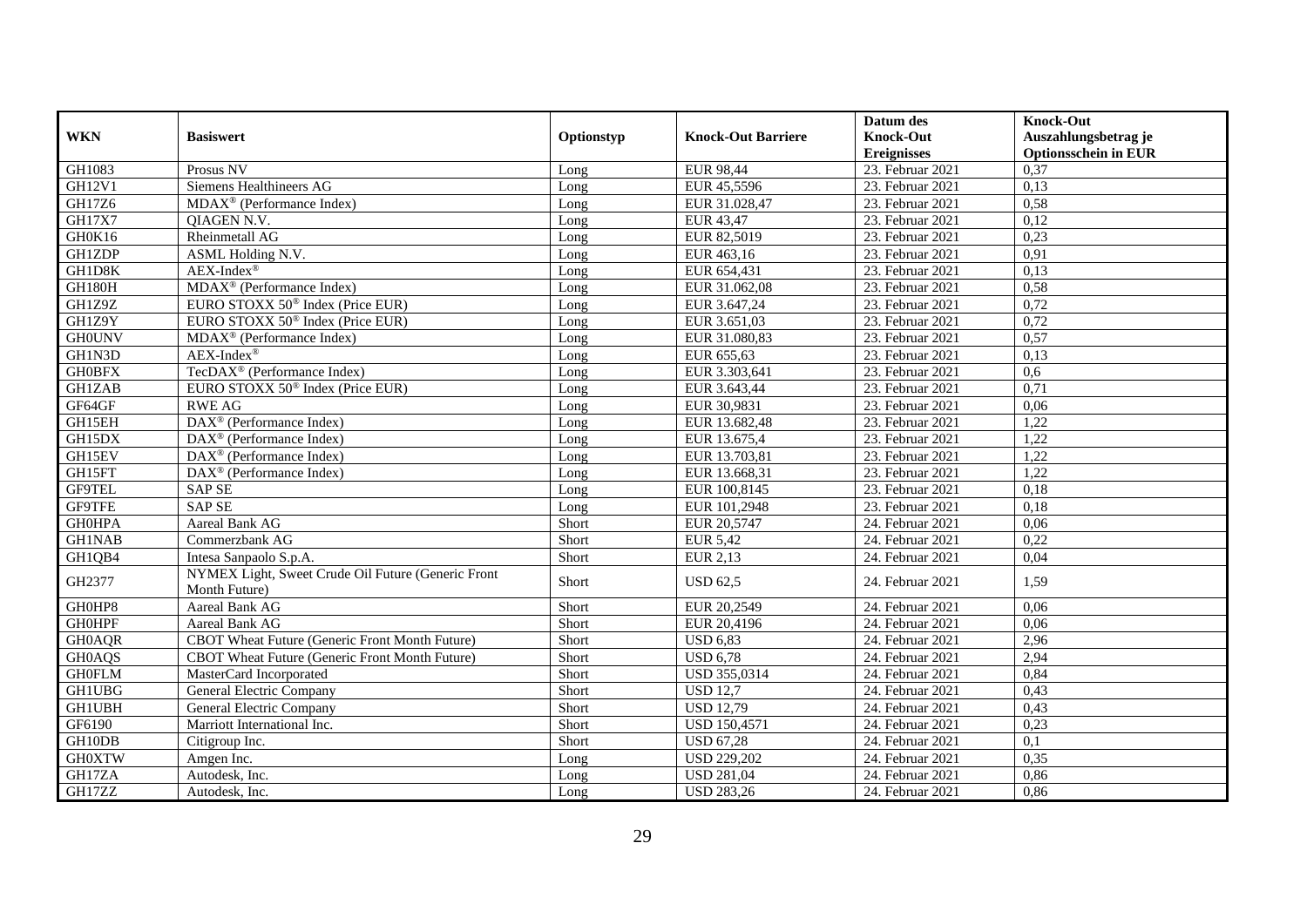|               |                                                   |            |                           | Datum des          | <b>Knock-Out</b>            |
|---------------|---------------------------------------------------|------------|---------------------------|--------------------|-----------------------------|
| <b>WKN</b>    | <b>Basiswert</b>                                  | Optionstyp | <b>Knock-Out Barriere</b> | <b>Knock-Out</b>   | Auszahlungsbetrag je        |
|               |                                                   |            |                           | <b>Ereignisses</b> | <b>Optionsschein in EUR</b> |
| <b>GH1ZAS</b> | <b>Automatic Data Processing</b>                  | Long       | <b>USD 169,73</b>         | 24. Februar 2021   | 0,27                        |
| GH1ZH3        | Caterpillar Inc.                                  | Short      | <b>USD 222,12</b>         | 24. Februar 2021   | 0,56                        |
| GH0G0Q        | <b>BP</b> Plc                                     | Short      | GBP 2,9156                | 24. Februar 2021   | 0,07                        |
| GH1ATZ        | <b>Cognizant Technology Solutions Corporation</b> | Long       | <b>USD 71,7786</b>        | 24. Februar 2021   | 0,11                        |
| <b>GH1ZHV</b> | Deutsche Börse AG                                 | Long       | EUR 134,45                | 24. Februar 2021   | 0,26                        |
| GF8E2Q        | Chevron Corporation                               | Short      | <b>USD 100,6038</b>       | 24. Februar 2021   | 0,16                        |
| GH1F9Q        | Fresenius Medical Care AG & Co. KGaA              | Long       | EUR 57,17                 | $24.$ Februar 2021 | 0,11                        |
| GH0AQQ        | CBOT Wheat Future (Generic Front Month Future)    | Short      | <b>USD 6,88</b>           | 24. Februar 2021   | 2,98                        |
| <b>GH1ALR</b> | Snap Inc.                                         | Short      | <b>USD 73,09</b>          | 24. Februar 2021   | 3,72                        |
| GH0G0N        | <b>BP</b> Plc                                     | Short      | GBP 2,9351                | 24. Februar 2021   | 0,07                        |
| <b>GH0CYY</b> | Accor S.A.                                        | Short      | EUR 35,461                | 24. Februar 2021   | 0,06                        |
| <b>GH1NBL</b> | ConocoPhillips                                    | Short      | <b>USD 52,76</b>          | 24. Februar 2021   | 0,13                        |
| GF8XNS        | Booking Holdings Inc.                             | Short      | USD 2.391,0516            | 24. Februar 2021   | 0,36                        |
| <b>GH1ZDE</b> | The Boeing Company                                | Short      | <b>USD 215,76</b>         | 24. Februar 2021   | 0,05                        |
| <b>GHOMYS</b> | Walmart Inc.                                      | Long       | <b>USD 134,2171</b>       | 24. Februar 2021   | 0,19                        |
| GH15DP        | DAX <sup>®</sup> (Performance Index)              | Long       | EUR 13.696,61             | 23. Februar 2021   | 1,22                        |
| GH15G0        | DAX <sup>®</sup> (Performance Index)              | Long       | EUR 13.689,56             | 23. Februar 2021   | 1,22                        |
| <b>GH17Z5</b> | $MDAX^{\circledR}$ (Performance Index)            | $L$ ong    | EUR 31.161.01             | 23. Februar 2021   | 0,58                        |
| GH17WR        | $DAX^{\otimes}$ (Performance Index)               | Long       | EUR 13.712,29             | 23. Februar 2021   | 1,23                        |
| GH17Z4        | MDAX <sup>®</sup> (Performance Index)             | Long       | EUR 31.127,69             | 23. Februar 2021   | 0,58                        |
| GH063D        | Varta AG                                          | Long       | EUR 105,7808              | 23. Februar 2021   | 0,48                        |
| GH1N6K        | adidas AG                                         | Long       | EUR 287,67                | 23. Februar 2021   | 0,55                        |
| <b>GH0SGC</b> | Austria Technologie & Systemtechnik AG            | Long       | EUR 24,0478               | $23.$ Februar 2021 | 0,87                        |
| <b>GH1AKC</b> | <b>LEONI AG</b>                                   | Long       | <b>EUR 10,82</b>          | 23. Februar 2021   | 0,07                        |
| <b>GH0XNH</b> | Evotec AG                                         | Long       | EUR 31,4                  | 23. Februar 2021   | 0,14                        |
| <b>GH1AND</b> | TecDAX <sup>®</sup> (Performance Index)           | Long       | EUR 3.314,64              | 23. Februar 2021   | 0,62                        |
| GH1AMT        | TecDAX <sup>®</sup> (Performance Index)           | Long       | EUR 3.311,11              | 23. Februar 2021   | 0,62                        |
| <b>GH1ANF</b> | TecDAX <sup>®</sup> (Performance Index)           | Long       | EUR 3.329,09              | 23. Februar 2021   | 0,62                        |
| <b>GH1ANH</b> | TecDAX <sup>®</sup> (Performance Index)           | Long       | EUR 3.321,85              | 23. Februar 2021   | 0,62                        |
| <b>GH1ANL</b> | TecDAX <sup>®</sup> (Performance Index)           | Long       | EUR 3.332,57              | 23. Februar 2021   | 0,63                        |
| GH1AP2        | TecDAX <sup>®</sup> (Performance Index)           | Long       | EUR 3.325,52              | 23. Februar 2021   | 0,62                        |
| GH1ANJ        | TecDAX <sup>®</sup> (Performance Index)           | Long       | EUR 3.318,29              | 23. Februar 2021   | 0,62                        |
| <b>GH17Z3</b> | MDAX <sup>®</sup> (Performance Index)             | Long       | EUR 31.194,57             | 23. Februar 2021   | 0,58                        |
| GH17Z2        | MDAX <sup>®</sup> (Performance Index)             | Long       | EUR 31.227,07             | $23.$ Februar 2021 | 0,55                        |
| GH17Z1        | $MDAX^{\circledR}$ (Performance Index)            | Long       | EUR 31.260,94             | 23. Februar 2021   | 0,54                        |
| GH17YX        | $MDAX^{\circledcirc}$ (Performance Index)         | Long       | EUR 31.327,61             | 23. Februar 2021   | 0,52                        |
| <b>GH1FCB</b> | Signify N.V.                                      | Long       | EUR 35,6                  | 23. Februar 2021   | 0,1                         |
| GH17YZ        | MDAX <sup>®</sup> (Performance Index)             | Long       | EUR 31.293,7              | 23. Februar 2021   | 0,58                        |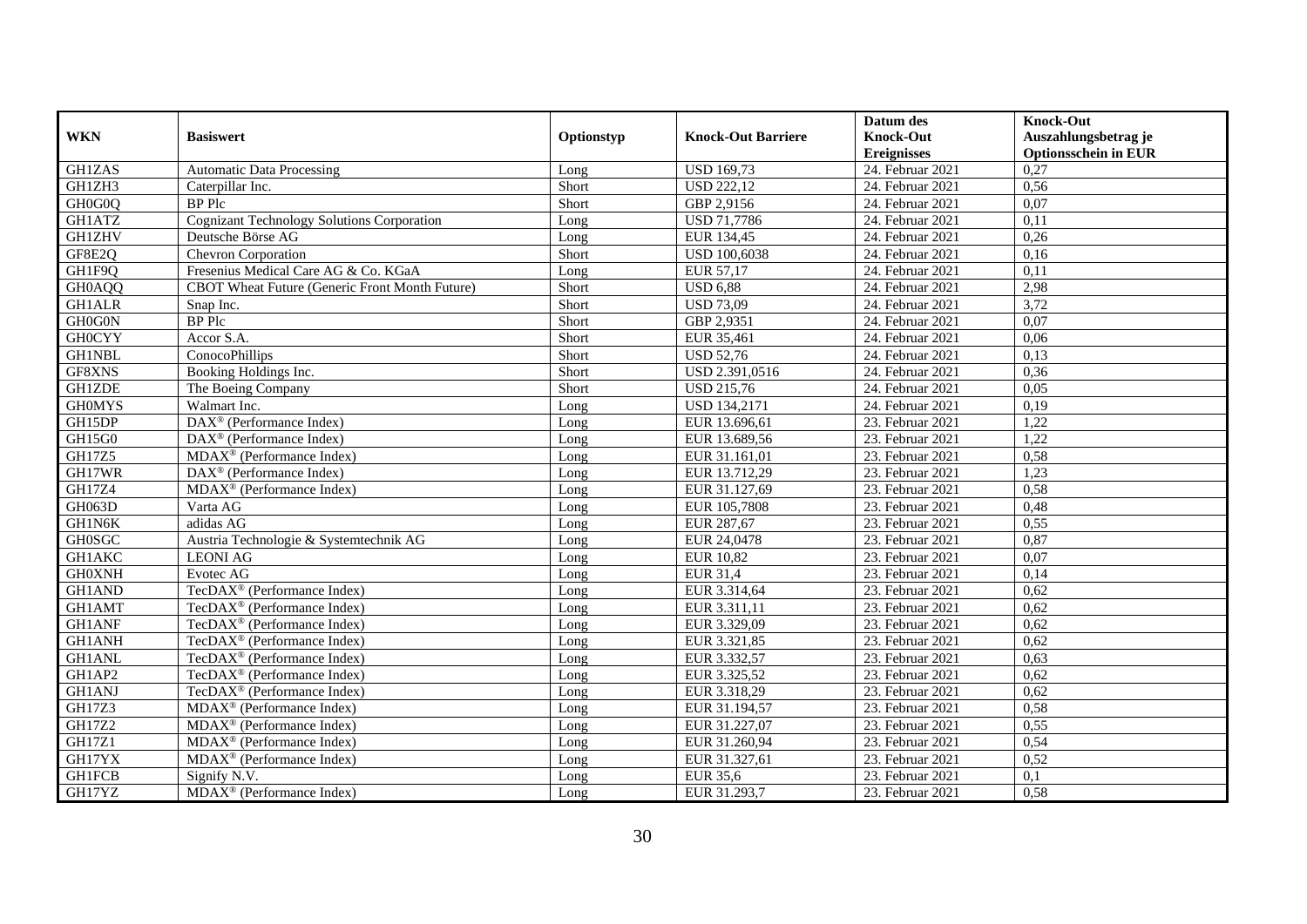|               |                                                 |            |                           | Datum des          | <b>Knock-Out</b>            |
|---------------|-------------------------------------------------|------------|---------------------------|--------------------|-----------------------------|
| <b>WKN</b>    | <b>Basiswert</b>                                | Optionstyp | <b>Knock-Out Barriere</b> | <b>Knock-Out</b>   | Auszahlungsbetrag je        |
|               |                                                 |            |                           | <b>Ereignisses</b> | <b>Optionsschein in EUR</b> |
| GH1N2T        | $AEX-Index^{\circledR}$                         | Long       | EUR 657,028               | 23. Februar 2021   | 0,13                        |
| GH1Z9X        | EURO STOXX 50 <sup>®</sup> Index (Price EUR)    | Long       | EUR 3.662,37              | 23. Februar 2021   | 0,72                        |
| GH1N2A        | $AEX-Index^{\circledR}$                         | Long       | EUR 656,344               | 23. Februar 2021   | 0,13                        |
| GH1ZA0        | EURO STOXX 50 <sup>®</sup> Index (Price EUR)    | Long       | EUR 3.658,59              | 23. Februar 2021   | 0,72                        |
| GH17XF        | DAX <sup>®</sup> (Performance Index)            | Long       | EUR 13.719,52             | 23. Februar 2021   | 1,23                        |
| GH1N2Q        | $AEX-Index^{\circledR}$                         | Long       | EUR 657,722               | 23. Februar 2021   | 0,13                        |
| GH1Z9W        | EURO STOXX 50 <sup>®</sup> Index (Price EUR)    | Long       | EUR 3.654,8               | 23. Februar 2021   | 0,72                        |
| GH17VL        | $DAX^{\circledcirc}$ (Performance Index)        | Long       | EUR 13.726,58             | 23. Februar 2021   | 1,23                        |
| GH1AX9        | Dialog Semiconductor PLC                        | Long       | EUR 64,63                 | 23. Februar 2021   | 0,24                        |
| GH0XR5        | STMicroelectronics N.V.                         | Long       | EUR 32,44                 | 23. Februar 2021   | 1,2                         |
| GH1F3N        | Chevron Corporation                             | Short      | <b>USD 101,6554</b>       | 24. Februar 2021   | 0,16                        |
| GH0G0R        | <b>BP</b> Plc                                   | Short      | GBP 2,9449                | 24. Februar 2021   | 0,07                        |
| <b>GH1ZCD</b> | The Boeing Company                              | Short      | <b>USD 216,78</b>         | 24. Februar 2021   | 0,05                        |
| GH0MZ4        | Fraport AG                                      | Short      | EUR 53,577                | 24. Februar 2021   | 0,09                        |
| <b>GH187X</b> | ConocoPhillips                                  | Short      | <b>USD 53,427</b>         | 24. Februar 2021   | 0,13                        |
| GH1F2Z        | Caterpillar Inc.                                | Short      | <b>USD 223,59</b>         | 24. Februar 2021   | 0,55                        |
| GH08ZD        | The Home Depot, Inc.                            | Long       | <b>USD 257,2502</b>       | 24. Februar 2021   | 0,37                        |
| GF611H        | Deutsche Bank AG                                | Short      | EUR 10,0641               | 24. Februar 2021   | 0,39                        |
| <b>GH0HNE</b> | <b>Bank of America Corporation</b>              | Short      | <b>USD 36,1281</b>        | 24. Februar 2021   | 0,05                        |
| GF612D        | MorphoSys AG                                    | Long       | EUR 84,0728               | 24. Februar 2021   | 0,31                        |
| GH0XS0        | EURO STOXX <sup>®</sup> Banks (Price EUR) Index | Short      | EUR 84,601                | 24. Februar 2021   | 0,02                        |
| <b>GH1U1F</b> | Software AG                                     | Long       | EUR 35,71                 | 23. Februar 2021   | $\overline{0,1}$            |
| <b>GH1ZDF</b> | <b>BASF SE</b>                                  | Long       | EUR 67,71                 | 23. Februar 2021   | 0,13                        |
| <b>GH1ZFK</b> | Daimler AG                                      | Long       | EUR 65,66                 | 23. Februar 2021   | 0,19                        |
| GH1U6C        | Capgemini SE                                    | Long       | <b>EUR 134</b>            | 23. Februar 2021   | 0,39                        |
| GH10KH        | Enel S.p.A.                                     | Long       | <b>EUR 7,88</b>           | 23. Februar 2021   | 0,14                        |
| GH1N01        | <b>RWE AG</b>                                   | Long       | EUR 31,05                 | 23. Februar 2021   | 0,06                        |
| GH1FC0        | Signify N.V.                                    | Long       | <b>EUR 35,9</b>           | 23. Februar 2021   | 0,1                         |
| <b>GH138M</b> | Fielmann AG                                     | Long       | <b>EUR 65,98</b>          | 23. Februar 2021   | 0,12                        |
| GH1Q4G        | ABB Ltd                                         | Long       | CHF 26,12                 | 23. Februar 2021   | 0,69                        |
| GH1Q81        | Halma plc                                       | Long       | GBP 23,57                 | 23. Februar 2021   | 0,05                        |
| GH0Y08        | Koninklijke D <sup>SM</sup> N.V.                | Long       | <b>EUR 138,9</b>          | 23. Februar 2021   | 0,25                        |
| GH1QDH        | Lanxess AG                                      | Long       | EUR 60,77                 | 23. Februar 2021   | 0,17                        |
| GH1AJ8        | $DAX^{\circledR}$ (Performance Index)           | Long       | EUR 13.753,79             | 23. Februar 2021   | 1,24                        |
| <b>GH1AJV</b> | $DAX^{\circledR}$ (Performance Index)           | Long       | EUR 13.739,54             | 23. Februar 2021   | 1,24                        |
| GH1AHU        | DAX <sup>®</sup> (Performance Index)            | Long       | EUR 13.746,63             | 23. Februar 2021   | 1,24                        |
| <b>GH0HPB</b> | Aareal Bank AG                                  | Short      | EUR 20,9042               | 24. Februar 2021   | 0,06                        |
| GH1Z63        | Square Inc                                      | Long       | <b>USD 231,83</b>         | 24. Februar 2021   | 0,91                        |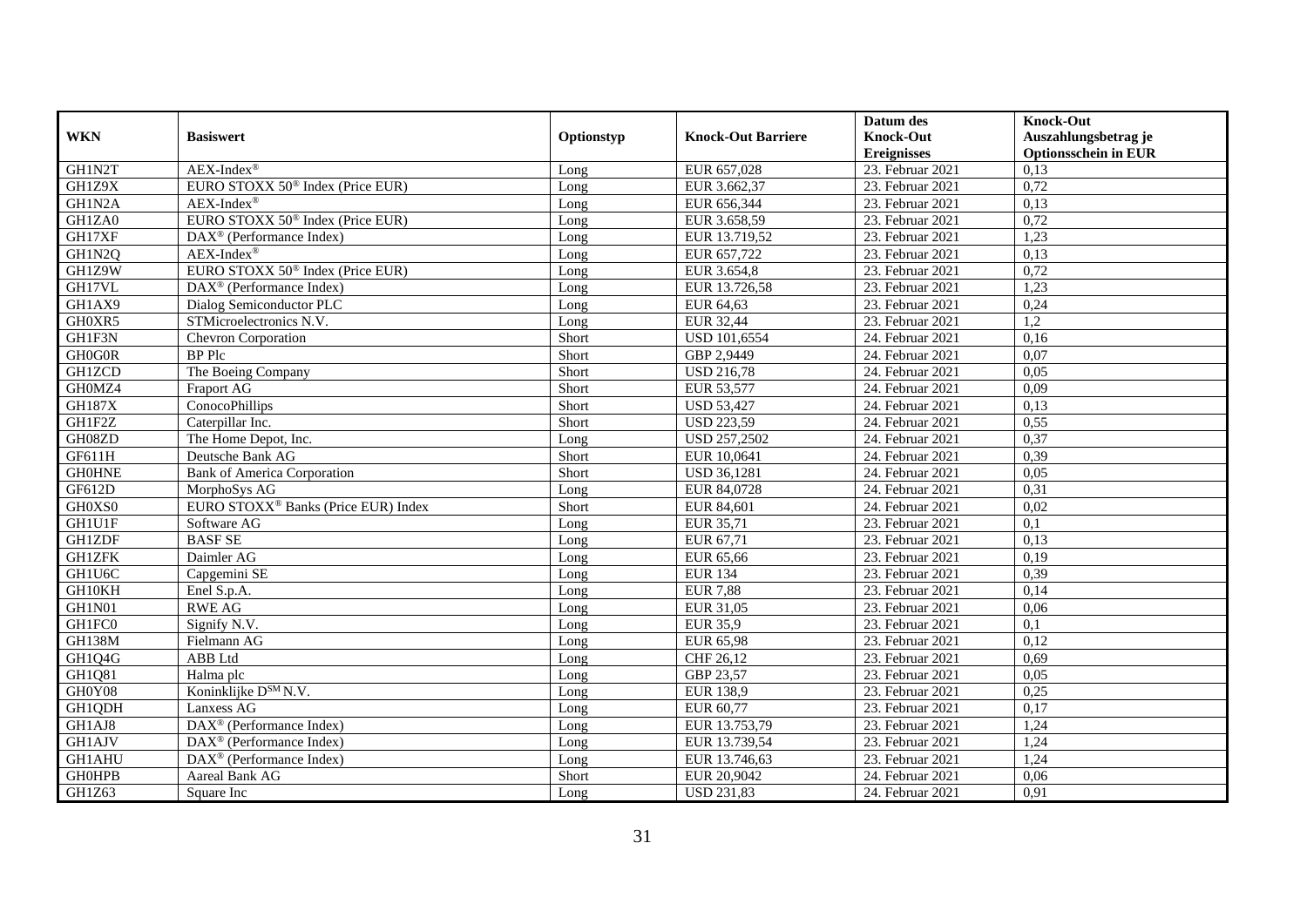|               |                                                                     |            |                           | Datum des          | <b>Knock-Out</b>            |
|---------------|---------------------------------------------------------------------|------------|---------------------------|--------------------|-----------------------------|
| <b>WKN</b>    | <b>Basiswert</b>                                                    | Optionstyp | <b>Knock-Out Barriere</b> | <b>Knock-Out</b>   | Auszahlungsbetrag je        |
|               |                                                                     |            |                           | <b>Ereignisses</b> | <b>Optionsschein in EUR</b> |
| GH0HT8        | American Express Company                                            | Short      | <b>USD 138,9205</b>       | 24. Februar 2021   | 0,21                        |
| <b>GH1AXX</b> | The Walt Disney Company                                             | Short      | <b>USD</b> 199,73         | 24. Februar 2021   | 0,31                        |
| GH15T6        | eBay Inc.                                                           | Long       | <b>USD 59,37</b>          | 24. Februar 2021   | 0,09                        |
| <b>GH0HPD</b> | <b>Aareal Bank AG</b>                                               | Short      | EUR 20,7394               | 24. Februar 2021   | 0,06                        |
| <b>GH1U52</b> | Bayer AG                                                            | Short      | EUR 55,04                 | 24. Februar 2021   | 0,17                        |
| GH1U51        | Bayer AG                                                            | Short      | <b>EUR 54,78</b>          | 24. Februar 2021   | 0,17                        |
| GH1ABK        | ICE Brent Crude Oil Future (Generic Front Month<br>Future)          | Short      | <b>USD 65,9</b>           | 24. Februar 2021   | 1,67                        |
| GF9HAX        | ICE Brent Crude Oil Future (Generic Front Month<br>Future)          | Short      | <b>USD 66,2</b>           | 24. Februar 2021   | 1,71                        |
| GH2376        | NYMEX Light, Sweet Crude Oil Future (Generic Front<br>Month Future) | Short      | <b>USD 63</b>             | 24. Februar 2021   | 1,6                         |
| GH0XS1        | EURO STOXX <sup>®</sup> Banks (Price EUR) Index                     | Short      | EUR 84,748                | 24. Februar 2021   | 0,02                        |
| GH0424        | Dow Jones Industrial Average <sup>®</sup> Index                     | Short      | USD 31.692,511            | 24. Februar 2021   | 0,53                        |
| GH061M        | Dow Jones Industrial Average <sup>®</sup> Index                     | Short      | USD 31.658,108            | 24. Februar 2021   | 0,53                        |
| GF6CJY        | Dow Jones Industrial Average® Index                                 | Short      | USD 31.703,402            | 24. Februar 2021   | 0,53                        |
| GF3YXS        | Dow Jones Industrial Average® Index                                 | Short      | USD 31.666,758            | 24. Februar 2021   | 0,53                        |
| <b>GH0XRZ</b> | EURO STOXX <sup>®</sup> Banks (Price EUR) Index                     | Short      | EUR 84,904                | 24. Februar 2021   | 0,02                        |
| GH0XS2        | EURO STOXX <sup>®</sup> Banks (Price EUR) Index                     | Short      | EUR 85,061                | 24. Februar 2021   | 0,02                        |
| GB9STJ        | Dow Jones Industrial Average® Index                                 | Short      | USD 31.731,113            | 24. Februar 2021   | 0,53                        |
| GH0G0P        | <b>BP</b> Plc                                                       | Short      | GBP 2,9645                | 24. Februar 2021   | 0,07                        |
| GH0G01        | <b>BP</b> Plc                                                       | Short      | GBP 2,9938                | 24. Februar 2021   | 0,07                        |
| GH0G03        | <b>BP</b> Plc                                                       | Short      | GBP 2,9743                | 24. Februar 2021   | 0,07                        |
| GF7GNY        | Airbus SE                                                           | Short      | EUR 102,0601              | 24. Februar 2021   | 0,18                        |
| GF8XW7        | The Boeing Company                                                  | Short      | USD 223,7876              | 24. Februar 2021   | 0,05                        |
| GF8BQQ        | Aareal Bank AG                                                      | Short      | EUR 21,8363               | 24. Februar 2021   | 0,06                        |
| GH15M8        | The Boeing Company                                                  | Short      | <b>USD 222,51</b>         | 24. Februar 2021   | 0.05                        |
| <b>GH0BGU</b> | Aareal Bank AG                                                      | Short      | EUR 21,9659               | 24. Februar 2021   | 0,06                        |
| GH10CP        | Aareal Bank AG                                                      | Short      | EUR 21,2                  | 24. Februar 2021   | 0,06                        |
| GF9YWX        | The Boeing Company                                                  | Short      | <b>USD 220,5873</b>       | 24. Februar 2021   | 0,05                        |
| <b>GH0BGW</b> | Aareal Bank AG                                                      | Short      | EUR 22,15                 | 24. Februar 2021   | 0,06                        |
| <b>GH0HPE</b> | Aareal Bank AG                                                      | Short      | EUR 21,0593               | 24. Februar 2021   | 0,06                        |
| GH15KJ        | Aareal Bank AG                                                      | Short      | EUR 21,38                 | 24. Februar 2021   | 0,06                        |
| <b>GH0BGT</b> | Aareal Bank AG                                                      | Short      | EUR 21,5979               | 24. Februar 2021   | 0,06                        |
| GH1U7Y        | ConocoPhillips                                                      | Short      | <b>USD 53,82</b>          | 24. Februar 2021   | 0,14                        |
| GF9RBD        | Visa Inc. - Class A                                                 | Short      | USD 216,1571              | 24. Februar 2021   | 0,53                        |
| GH1N9T        | Booking Holdings Inc.                                               | Short      | <b>USD 2.419</b>          | 24. Februar 2021   | 0,39                        |
| <b>GH0FMJ</b> | MasterCard Incorporated                                             | Short      | USD 356,6403              | 24. Februar 2021   | 0,85                        |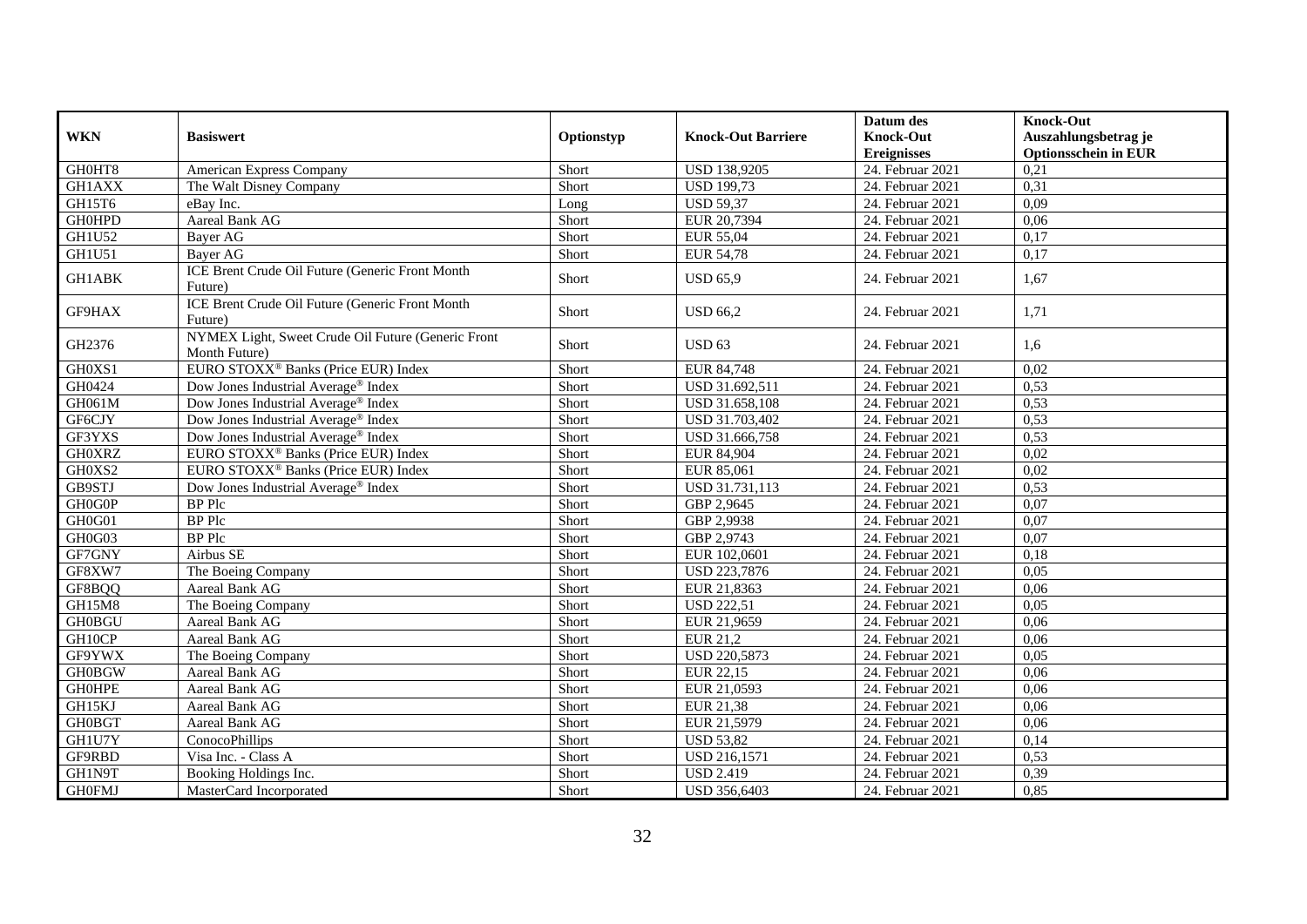|               |                                                    |            |                           | Datum des          | <b>Knock-Out</b>            |
|---------------|----------------------------------------------------|------------|---------------------------|--------------------|-----------------------------|
| <b>WKN</b>    | <b>Basiswert</b>                                   | Optionstyp | <b>Knock-Out Barriere</b> | <b>Knock-Out</b>   | Auszahlungsbetrag je        |
|               |                                                    |            |                           | <b>Ereignisses</b> | <b>Optionsschein in EUR</b> |
| <b>GH1DLX</b> | Ford Motor Company                                 | Short      | <b>USD 11,99</b>          | 24. Februar 2021   | 0,29                        |
| <b>GH0FXY</b> | AXA S.A.                                           | Short      | EUR 20,2577               | 24. Februar 2021   | 0,04                        |
| GH15KX        | Citigroup Inc.                                     | Short      | <b>USD 67,93</b>          | 24. Februar 2021   | 0,11                        |
| GF7JTT        | American Express Company                           | Short      | USD 140,4869              | 24. Februar 2021   | 0,21                        |
| <b>GH1UBF</b> | General Electric Company                           | Short      | <b>USD 13,23</b>          | 24. Februar 2021   | 0,45                        |
| GH1ZH5        | Caterpillar Inc.                                   | Short      | <b>USD 225,42</b>         | 24. Februar 2021   | 0,57                        |
| <b>GH1NAL</b> | Commerzbank AG                                     | Short      | <b>EUR 5,45</b>           | 24. Februar 2021   | 0,22                        |
| GH1U5E        | Bayer AG                                           | Short      | EUR 55,3                  | 24. Februar 2021   | 0,17                        |
| GF9R7L        | Visa Inc. - Class A                                | Short      | USD 214,7644              | 24. Februar 2021   | 0,53                        |
| GH1Q4N        | Chevron Corporation                                | Short      | <b>USD 102,91</b>         | 24. Februar 2021   | 0,17                        |
| GH1U65        | Booking Holdings Inc.                              | Short      | <b>USD 2.402,62</b>       | 24. Februar 2021   | 0,39                        |
| GC9KAS        | The Home Depot, Inc.                               | Long       | <b>USD 254,8648</b>       | 24. Februar 2021   | 0,37                        |
| GF2DZA        | MasterCard Incorporated                            | Short      | <b>USD 359,1028</b>       | 24. Februar 2021   | 0,85                        |
| GH061L        | Deutsche Bank AG                                   | Short      | EUR 10,1214               | 24. Februar 2021   | 0,4                         |
| GH1F5T        | Honeywell International Inc.                       | Short      | <b>USD 208,5</b>          | 24. Februar 2021   | 0,33                        |
| GH0FW5        | AXA S.A.                                           | Short      | EUR 20,3557               | 24. Februar 2021   | 0,04                        |
| GH1DE6        | Citigroup Inc.                                     | Short      | <b>USD 68,27</b>          | 24. Februar 2021   | 0,11                        |
| GF618X        | General Electric Company                           | Short      | <b>USD</b> 13,1012        | 24. Februar 2021   | 0,42                        |
| <b>GH1ZCJ</b> | American Express Company                           | Short      | <b>USD 139,36</b>         | 24. Februar 2021   | 0,23                        |
| GF09Q4        | MasterCard Incorporated                            | Short      | USD 361,8406              | 24. Februar 2021   | 0,86                        |
| GF8DX5        | Deutsche Bank AG                                   | Short      | EUR 10,1996               | 24. Februar 2021   | 0,4                         |
| GF9R6L        | Visa Inc. - Class A                                | Short      | <b>USD 215,4608</b>       | 24. Februar 2021   | 0,53                        |
| GH1F6L        | <b>International Business Machines Corporation</b> | Short      | <b>USD 122,1</b>          | 24. Februar 2021   | 0,19                        |
| GH15ME        | Bristol-Myers Squibb Company                       | Short      | <b>USD 61,95</b>          | 24. Februar 2021   | 0,1                         |
| <b>GF9R81</b> | Visa Inc. - Class A                                | Short      | <b>USD 214,0681</b>       | 24. Februar 2021   | 0,52                        |
| GB8JF9        | Chevron Corporation                                | Short      | <b>USD 103,0114</b>       | 24. Februar 2021   | 0,26                        |
| GF9R8H        | Visa Inc. - Class A                                | Short      | USD 216,8535              | 24. Februar 2021   | 0,53                        |
| GH1Q4M        | <b>Chevron Corporation</b>                         | Short      | <b>USD 102,23</b>         | 24. Februar 2021   | 0,17                        |
| GF6CK0        | Dow Jones Industrial Average <sup>®</sup> Index    | Short      | USD 31.801,336            | 24. Februar 2021   | 0,53                        |
| CH0FY4        | Dow Jones Industrial Average <sup>®</sup> Index    | Short      | USD 31.763,626            | 24. Februar 2021   | 0,53                        |
| GB2BBR        | Dow Jones Industrial Average <sup>®</sup> Index    | Short      | USD 31.751,376            | 24. Februar 2021   | 0,53                        |
| GC97PK        | Dow Jones Industrial Average <sup>®</sup> Index    | Short      | USD 31.824,869            | 24. Februar 2021   | 0,53                        |
| GH0608        | Dow Jones Industrial Average <sup>®</sup> Index    | Short      | USD 31.793,2              | 24. Februar 2021   | 0,53                        |
| GC9LM4        | Dow Jones Industrial Average® Index                | Short      | USD 31.840,515            | 24. Februar 2021   | 0,53                        |
| GH0426        | Dow Jones Industrial Average® Index                | Short      | USD 31.875,145            | 24. Februar 2021   | 0,53                        |
| GH05ZX        | Dow Jones Industrial Average <sup>®</sup> Index    | Short      | <b>USD 31.869</b>         | 24. Februar 2021   | 0,53                        |
| GH1NA2        | Bristol-Myers Squibb Company                       | Short      | <b>USD 62,57</b>          | 24. Februar 2021   | 0,1                         |
| GF0D4N        | Dow Jones Industrial Average <sup>®</sup> Index    | Short      | USD 31.897,92             | 24. Februar 2021   | 0,53                        |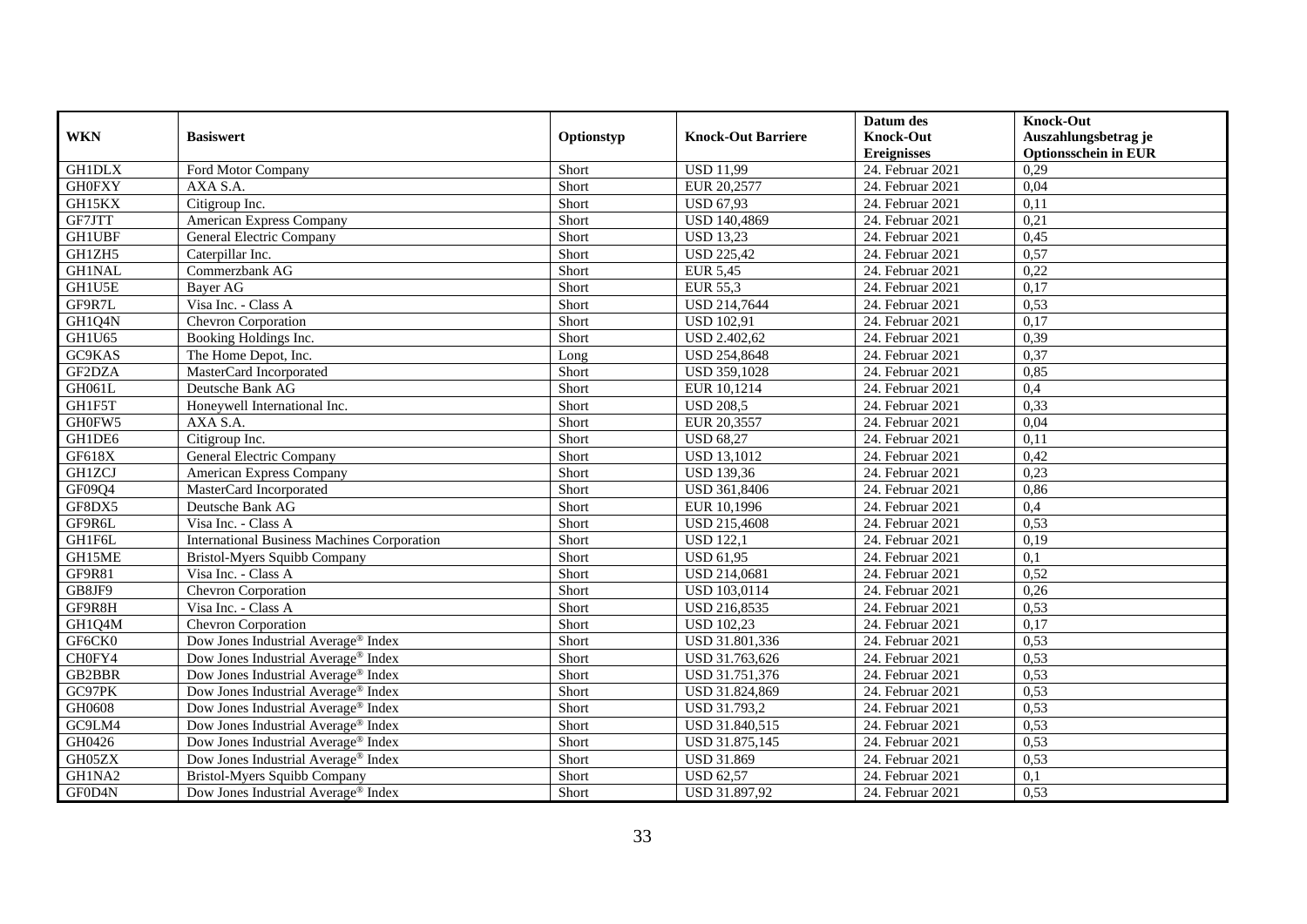| <b>WKN</b>    | <b>Basiswert</b>                                   | Optionstyp | <b>Knock-Out Barriere</b> | Datum des<br><b>Knock-Out</b><br><b>Ereignisses</b> | <b>Knock-Out</b><br>Auszahlungsbetrag je<br><b>Optionsschein in EUR</b> |
|---------------|----------------------------------------------------|------------|---------------------------|-----------------------------------------------------|-------------------------------------------------------------------------|
| GF9R6D        | Visa Inc. - Class A                                | Short      | USD 217,5595              | 24. Februar 2021                                    | 0,53                                                                    |
| <b>GH1ZJZ</b> | Cognizant Technology Solutions Corporation         | Short      | <b>USD 74,04</b>          | 24. Februar 2021                                    | 0,12                                                                    |
| GH0K89        | <b>Automatic Data Processing</b>                   | Short      | <b>USD 174,9184</b>       | 24. Februar 2021                                    | 0,26                                                                    |
| <b>GH1DLS</b> | Ford Motor Company                                 | Short      | <b>USD 12,07</b>          | 24. Februar 2021                                    | 0,29                                                                    |
| GH1F6M        | <b>International Business Machines Corporation</b> | Short      | <b>USD 122,7</b>          | 24. Februar 2021                                    | 0,19                                                                    |
| GF91U0        | The Boeing Company                                 | Short      | <b>USD 225,577</b>        | 24. Februar 2021                                    | 0,05                                                                    |
| <b>GH1U40</b> | AbbVie Inc.                                        | Short      | <b>USD 108.85</b>         | 24. Februar 2021                                    | 0,27                                                                    |
| GF2LUJ        | Visa Inc. - Class A                                | Short      | <b>USD 218,7776</b>       | 24. Februar 2021                                    | 0,53                                                                    |
| <b>GH1ZJW</b> | <b>Cognizant Technology Solutions Corporation</b>  | Short      | <b>USD 73,67</b>          | 24. Februar 2021                                    | 0,12                                                                    |
| <b>GH1DMB</b> | Honeywell International Inc.                       | Short      | <b>USD 209,77</b>         | 24. Februar 2021                                    | 0,33                                                                    |
| GH1Q1M        | AbbVie Inc.                                        | Short      | <b>USD 108,29</b>         | 24. Februar 2021                                    | 0,27                                                                    |
| <b>GH1EZZ</b> | The Boeing Company                                 | Short      | <b>USD 227,98</b>         | 24. Februar 2021                                    | 0,06                                                                    |
| GH15MA        | The Boeing Company                                 | Short      | <b>USD 226,84</b>         | 24. Februar 2021                                    | 0,05                                                                    |
| GH1AX7        | Dialog Semiconductor PLC                           | Long       | EUR 64,29                 | 24. Februar 2021                                    | 0,24                                                                    |
| <b>GH1ZJV</b> | Cognizant Technology Solutions Corporation         | Short      | <b>USD 74,4</b>           | 24. Februar 2021                                    | 0,12                                                                    |
| GH1F6Q        | <b>International Business Machines Corporation</b> | Short      | <b>USD 123,29</b>         | 24. Februar 2021                                    | 0,19                                                                    |
| GH1F5U        | Honeywell International Inc.                       | Short      | <b>USD 211,53</b>         | 24. Februar 2021                                    | 0,34                                                                    |
| <b>GH1DCN</b> | <b>Bank of America Corporation</b>                 | Short      | <b>USD 36,38</b>          | 24. Februar 2021                                    | 0,06                                                                    |
| GF2DZC        | MasterCard Incorporated                            | Short      | USD 365,7692              | 24. Februar 2021                                    | 0,87                                                                    |
| GH1Z5M        | S&P $500^\circ$ Index                              | Short      | USD 3.924,672             | 24. Februar 2021                                    | 0,66                                                                    |
| GB4YX4        | Dow Jones Industrial Average® Index                | Short      | USD 31.973,402            | 24. Februar 2021                                    | 0,53                                                                    |
| GH1Z7P        | S&P 500 <sup>®</sup> Index                         | Short      | <b>USD 3.920,85</b>       | $24.$ Februar 2021                                  | 0,66                                                                    |
| GB5W82        | Dow Jones Industrial Average® Index                | Short      | USD 31.934,444            | 24. Februar 2021                                    | 0,53                                                                    |
| GH0UG5        | Dow Jones Industrial Average® Index                | Short      | USD 31.921,778            | 24. Februar 2021                                    | 0,53                                                                    |
| GH08WG        | Dow Jones Industrial Average® Index                | Short      | USD 31.957,791            | 24. Februar 2021                                    | 0,53                                                                    |
| GH10D1        | Booking Holdings Inc.                              | Short      | <b>USD 2.449,24</b>       | 24. Februar 2021                                    | 0,37                                                                    |
| GH1ZK0        | Cognizant Technology Solutions Corporation         | Short      | <b>USD 74,76</b>          | 24. Februar 2021                                    | 0,13                                                                    |
| GF9R7B        | Visa Inc. - Class A                                | Short      | USD 220,3449              | 24. Februar 2021                                    | 0,54                                                                    |
| GH1F7H        | Ford Motor Company                                 | Short      | <b>USD 12,26</b>          | 24. Februar 2021                                    | 0,3                                                                     |
| GH1AV6        | <b>CSX</b> Corporation                             | Short      | <b>USD 93,88</b>          | 24. Februar 2021                                    | 0,15                                                                    |
| GB6FR5        | Dow Jones Industrial Average® Index                | Short      | USD 32.003,518            | 24. Februar 2021                                    | 0,53                                                                    |
| GH1DM0        | Ford Motor Company                                 | Short      | $\overline{$ USD 12,15    | 24. Februar 2021                                    | 0,3                                                                     |
| <b>GH1UCS</b> | Ford Motor Company                                 | Short      | <b>USD 12,32</b>          | 24. Februar 2021                                    | 0,31                                                                    |
| GH0N2S        | <b>Automatic Data Processing</b>                   | Short      | <b>USD 176,5414</b>       | 24. Februar 2021                                    | 0,27                                                                    |